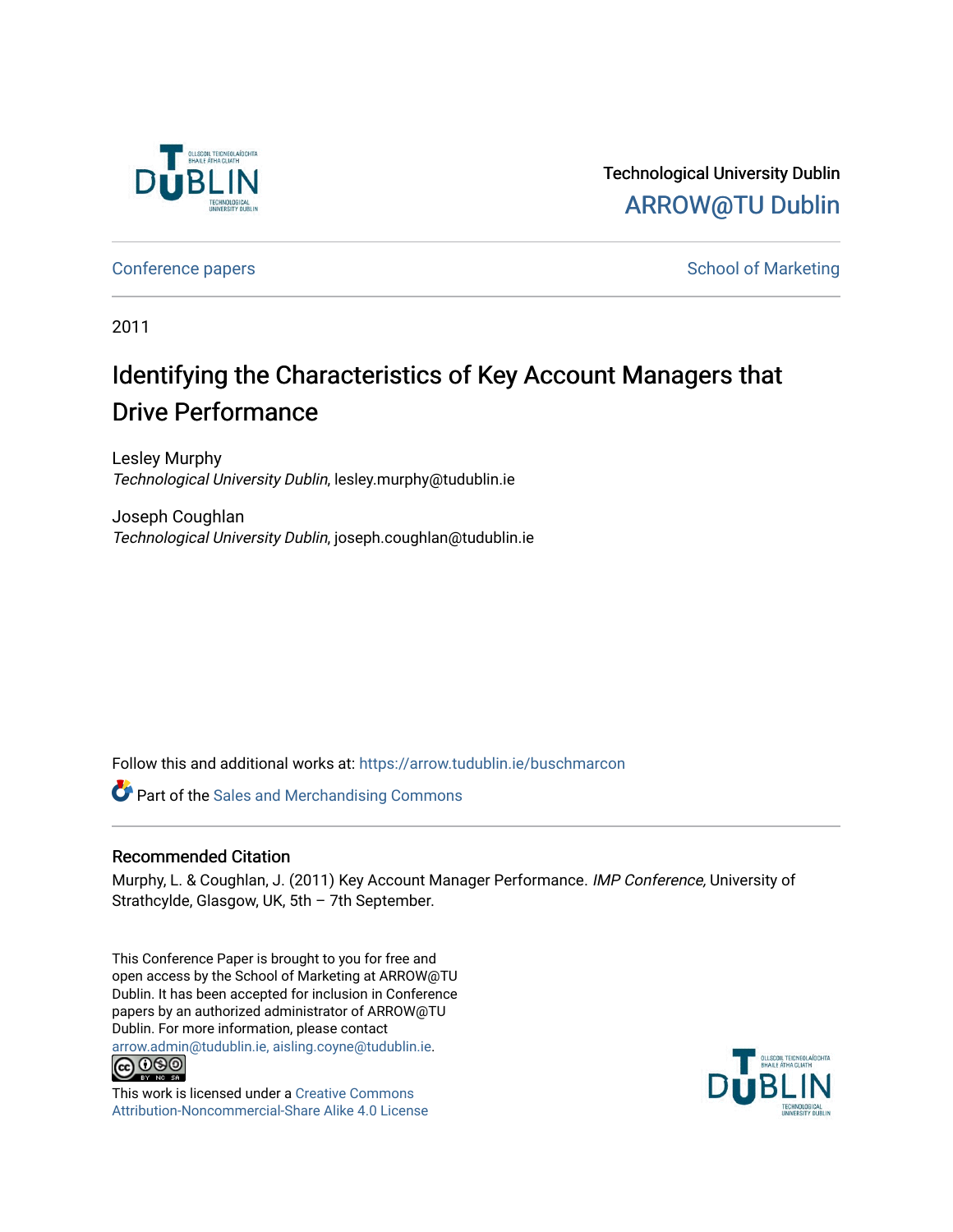## **TITLE: Identifying the characteristics of Key Account Managers that drive performance**

#### **ABSTRACT**

 $\overline{1}$ 

A conceptual model of the factors that are linked to the performance of a Key Account Manager has been developed. There is a paucity of research in the correlation between the Key Account Manager's personal and behavioural characteristics and their influen ce of the individual and organisation performance. A review of the literature underlines that the Key Account Manager can described as a strategic orchestrator or lynch pin and their key role is to coordinate activities with other members of their organisation. As a result, their individual characteristics will be tested against trust, collaboration and communication which are essential for the interpersonal and interdepartmental roles played by a Key Account Manager. The conceptual model has been developed through an extensive review of the relevant literature and a qualitative pre-study. The model will be tested by a large scale survey.

T he Key Account Manager needs to display different characteristics from those of a traditional sales manager. The research has a managerial implication, which is identifying essential personal and behavioural characteristics of a KAM, which will aid in the recruitment and selection process as well as identifying training gaps.

**KEYWORDS** Key Account Managers, leadership, personality, trust, collaboration, communication, organisation performance

1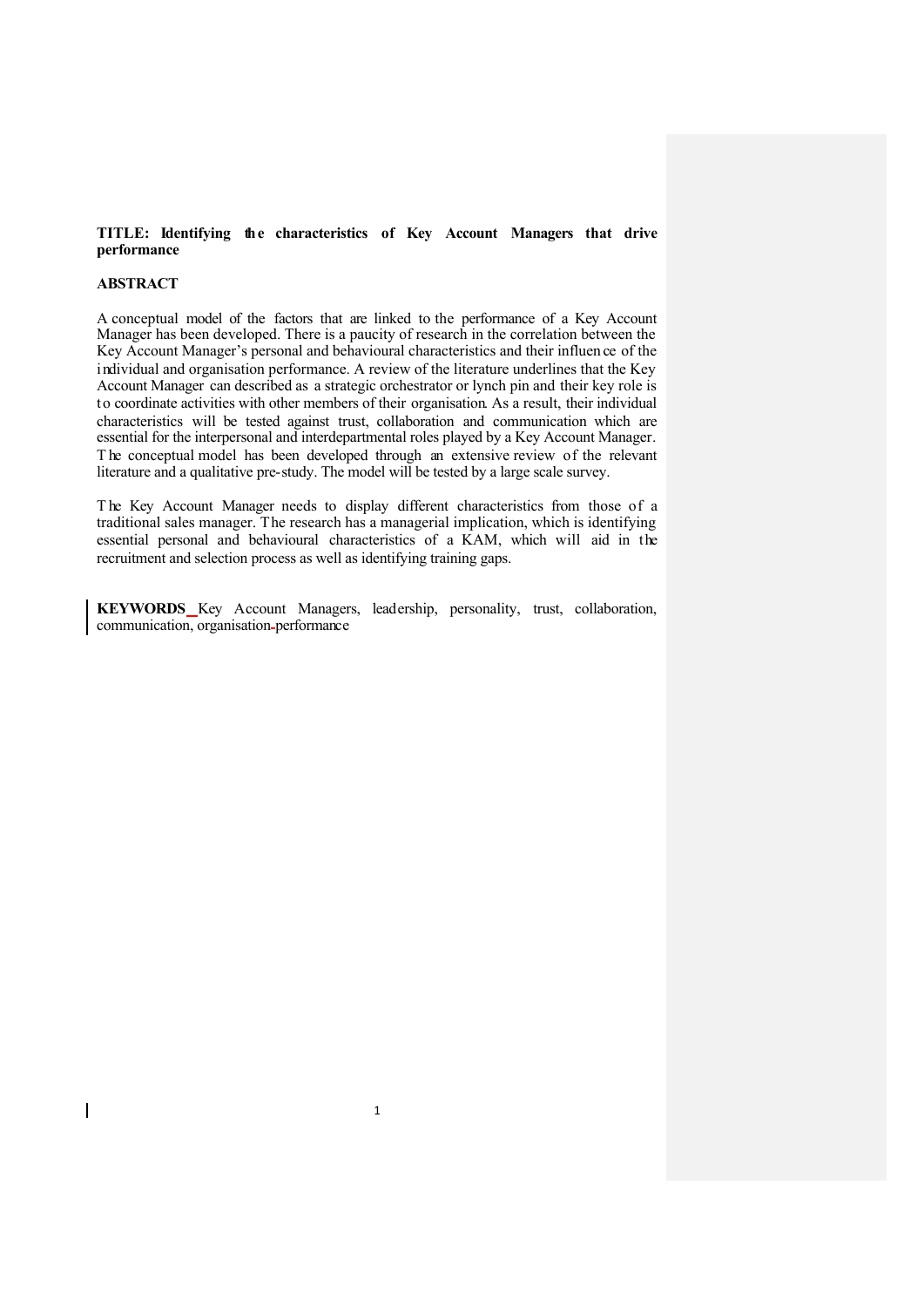# **INTRODUCTION AND AIMS**

A review of the literature underlines that the Key Account Manager (KAM) is in a critical position of responsibility in the organisation. The aim of the research is to correlate the personal and behavioural characteristics of a KAM and ascertain how these characteristics influence trust, collaboration, communication and as well as the organisational performance of the entity. It also aims to provide practitioners with a framework that could be used when recruiting for the position of KAM as well as identifying training needs. The primary goal of this paper is to present a conceptual framework developed from a review of the literature and initial qualitative interviews.

Key Account Management is a deep-rooted marketing concept which has its origins in the United States. Several articles were published in the late 1970s and early 1980s which laid the foundations for the concept of Key Account Management (Stevenson et al. 1979; Stevenson 1980; Stevenson 1981). It is considered as part of the discipline of relationship marketing (McDonald 2000) and also has roots in personal selling research (Wengler et al. 2006). It is viewed as a logical extension of the emphasis on knowing your customer needs and providing a value added service (Boles et al. 1999). There are considerable internal organisational consequences aligned with the implementation of a Key Account Management programme (Wengler et al. 2006). Although the process of Key Account Management has been viewed as one of the most fundamental changes in the marketing organisation (Homburg et al. 2008), there is a current paucity of literature in the area and this research proposes to contribute to the literature on KAM performance.

#### **RATIONALE FOR INCREASED ATTENTION TO KEY ACCOUNT MANAGEMENT**

T here are a number of different driving forces leading to the increased importance of account management. There have been accelerated by changes in the external environment of the organization in areas such as technology, competition and customer preferences which will now be discussed.

Firstly, suppliers are experiencing the Pareto effect, where the revenue structure in business and industrial markets is changing and a few powerful customers control an important portion of the suppliers' revenue and profit (Weilbaker et al. 1997; Millman et al. 1999; Gosselin et al. 2006; Verbeke et al. 2006). Most business and industrial markets have already reached or are in the process of reaching market maturity which results in a consolidation of the number of suppliers in global markets due to strategic alliances, mergers and acquisitions (Napolitano 1997; Gosselin et al. 2006; Piercy et al. 2006b). From a supplier perspective, companies have attempted to create new types of organizations in order to respond rapidly and flexibly to these changes and to stabilize their own operations (Gosselin et al. 2006). KAM programs have become more important as there are escalating levels of competition in most markets due to globalization which leads to global customers and the need to protect the customer base from competition. Technological developments have lead to mass customization, and acceleration in competition (Napolitano 1997; Hughes et al. 2004; Gosselin et al. 2006; Piercy et al. 2006a). Complexity is also an issue: whether that is geographical complexity where there is wide geographic dispersion of buyers for the same company (Weilbaker et al. 1997; Pardo 1999) or operational complexity behind the corporate set up or functional complexity behind decision making. Firms that have a high level of vertical involvement and horizontal involvement tend to prefer key account programs (Bucklin et al. 1993).

 $\mathbf{I}$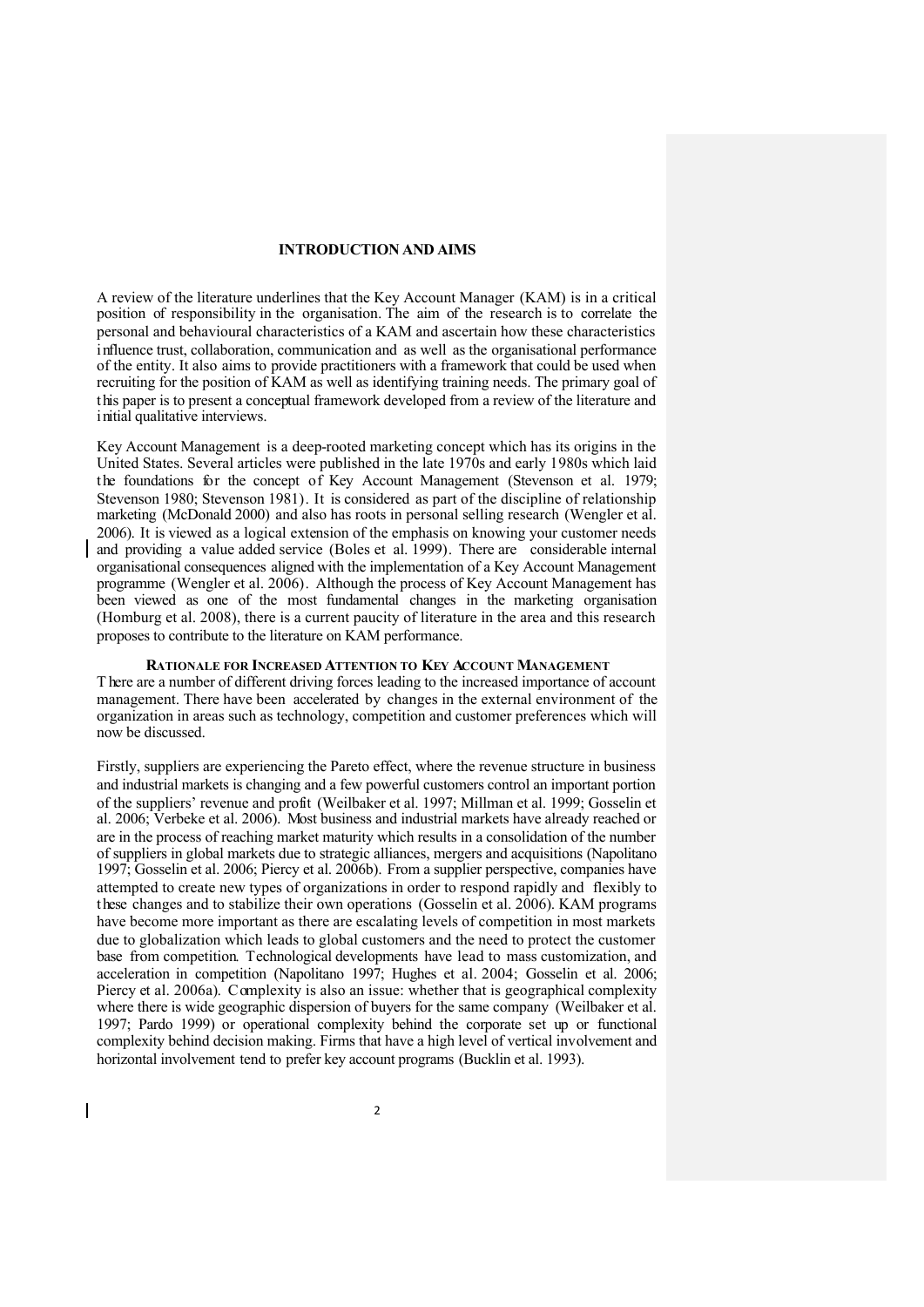With regards to an organisation's customers, there is an issue relating to increased power due to the dominance of centralized procurement systems to gain lower prices and enhanced terms of trade which enhances the buyer's cost structure and which builds competitive advantage in their end-user markets (Weilbaker et al. 1997; Gosselin et al. 2006; Piercy et al. 2006b). Larger buyers are also pursuing active strategies of supplier base reduction in order to reduce purchasing costs (Sharma 1997; Cahill 1998; Piercy et al. 2006b) and are putting increased pressure on the selling firms to improve their service and communications (Bucklin et al. 1993; Weilbaker et al. 1997). Basically customers want to work with fewer suppliers (Coker et al. 2000). Buying organizations feeling that a traditional sales organization (single sales representative) does not pay them enough attention and that an imbalance where selling companies fail to allocate the expected managerial talent may cause dissatisfaction with the buying company (Bucklin et al. 1993; Sharma 1997).Turbulence in the external environment increases the importance of effective interactions between functions in an organization as well as the buyer-seller relationship. For example, the balance of power has swung dramatically in favour of the retail trade customer due to globalization and industry consolidation which has meant that the trade focused sales function and the consumer focused marketing function need to be interdependent from a performance perspective (Cespedes 1993; Day et al. 1999; Dewsnap et al. 2000; Rouzies 2005; Matthyssens 2006). T raditionally, the manufacturer sold their product to the consumer through the intermediary of a trade customer. However, exchange terms have changed in recent times with more concentrated trade channels which means that manufacturers have had to adapt their product and promotional programs to meet the needs of their increasingly influential customers, which has resulted in buyer – seller relationships being more firmly established (Cespedes 1993).

Product life cycles are getting shorter which means that information flows between marketing and sales need to increase (Cespedes 1993). Taking supply chain management into consideration, size, packaging, line extensions, promotional packs and other components of product strategy are being influenced by logistics costs which means that closer coordination is needed between marketing, sales and service personnel who ensure that the product gets from the factory to the shelf (Orsini et al. 1988; Cespedes 1993). These factors are increasing the drive for organizations to adopt a structure, such as KAM, to meet these challenges.

## **WHA T IS A KEY ACCOUNT?**

T here is a distinction between regular accounts which are serviced through the traditional field sales route and key accounts which are served with dedicated resources (Richards et al. 2009). Confusingly, there are different nomenclatures that have been used in the literature, with imprecise definitions (Workman et al. 2003) namely; **Key Account** (McDonald et al. 1997; Pardo 1997; Sengupta et al. 1997; Sharma 1997; Millman et al. 1999; Pardo 1999; Spencer 1999; McDonald 2000; Ojasalo 2001; Abratt et al. 2002; Schultz et al. 2002; Workman et al. 2003; Jones et al. 2005; Natti et al. 2006; Pardo et al. 2006; Verbeke et al. 2006; Wengler et al. 2006; Piercy et al. 2006a; Ivens et al. 2007; Ryals et al. 2007; Guenzi et al. 2007b; Zupancic 2008; Brehmer et al. 2009; Richards et al. 2009), **National Account** (Napolitano 1997; Weilbaker et al. 1997; Boles et al. 1999), **Major Account** (Colletti et al. 1987) and **Strategic Account** (Gosselin et al. 2006; Piercy et al. 2006b; Guenzi et al. 2009).

A number of commentators contend that the different terms are interchangeable (Millman et al. 1995; Boles et al. 1999; Spencer 1999) and that there is no real difference between a national account, a key account or a strategic account (Boles et al. 1999; Ojasalo 2001). It has been posited that a key account is simply a large volume account (Verbeke et al. 2006).

I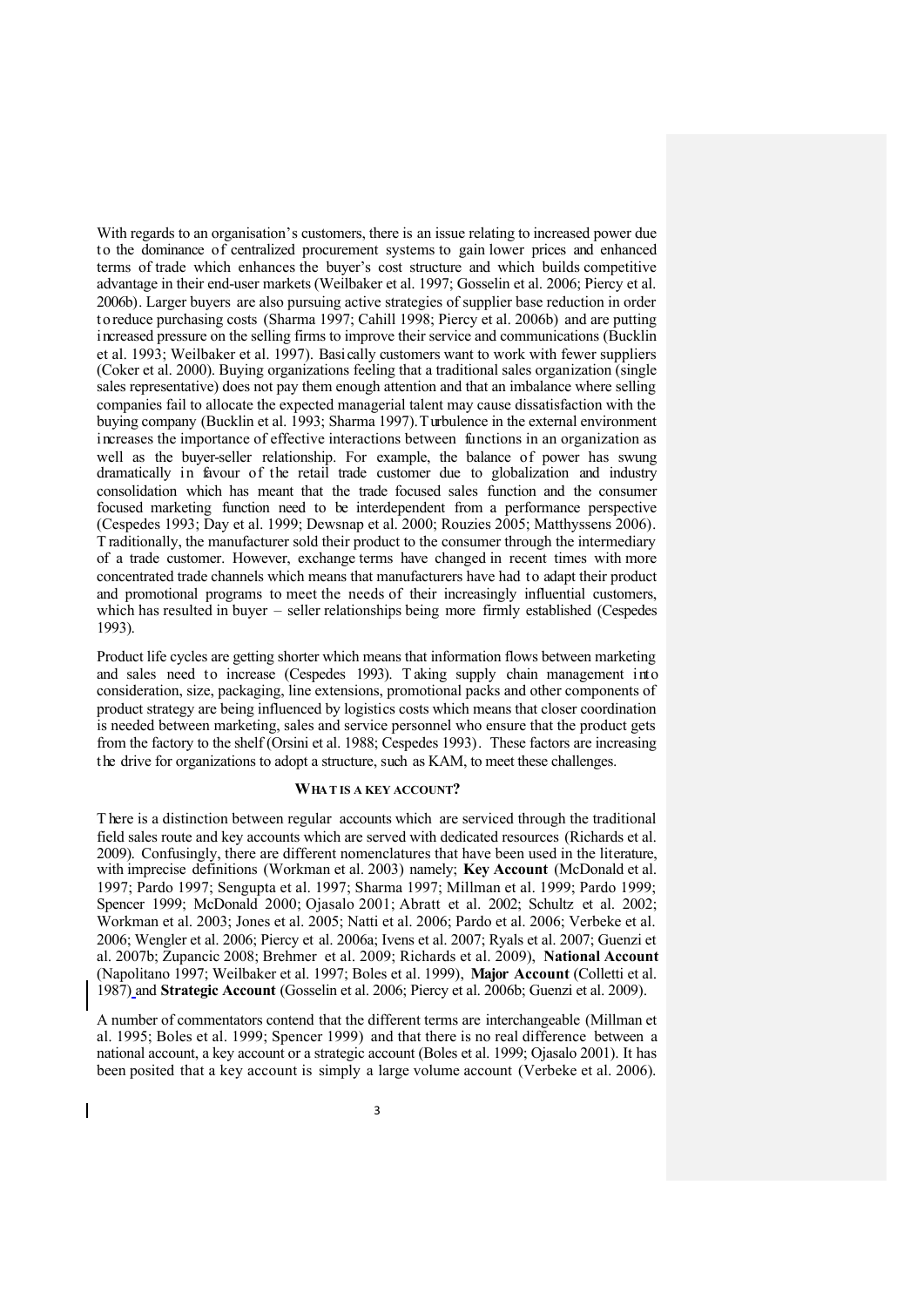However, a Key Account is not the same as a large or major customer (Ryals et al. 2007) even though there is a tendency to classify them as such (Piercy et al. 2006a). There is a difference between competent major account management and key account management, the distinguishing factor being the development of intense and far reaching relationships (McDonald 2000).  $-A$  major account may also be called a key account and a national account can be a sub-group of a key account (Millman et al. 1995). A key account can be large or small by comparison with the seller, operate locally, nationally or globally, be opportunistic or want to work together (Millman et al. 1995). It can also include potential customers of a company (Zupancic 2008). What is critical is that they have been identified as being strategically important (Millman et al. 1995; Richards et al. 2009). By simply being a large customer does not justify supplier relationship investments like Key Account Management and a wrongly identified account will have a negative effect on profitability (Piercy et al. 2006a).

T he process of classifying key accounts is the result of a series of strategic marketing management decisions (Wengler et al. 2006) to identify a company's most important customers (Workman et al. 2003) in the Business-to-Business arena (Richards et al. 2009). A key account can be differentiated from a major account because in the case of a key account, there has been a selection process to pursue a KAM strategy with a limited number of customers, in order to understand their uniqueness and to be able to align supplier capabilities to meeting the needs of the customer (Millman et al. 1999). Indeed, not all large volume customers are necessarily suitable partners (Abratt et al. 2002). Although some argue that there is a systematic selection of key accounts (Zupancic 2008), others are less concise and argue that it is simply some identification of a firm's most important customers (Workman et al. 2003).

A key account then is a customer who has been defined as being of strategic importance to the future of the selling company (McDonald et al. 1997; Millman et al. 1999), even if companies are only using criteria sub or semi consciously (McDonald 2000). The decision whether an account can be classified as a Key Account can be made on a number of differ ent criteria, such as sales volume, market share, customer image, profit and customer life -time value (Wengler et al. 2006), size (current and potential) and complexity (McDonald 2000). T hey are serviced by the selling company with dedicated resources and personnel (Napolitano 1997; Richards et al. 2009) from sales and other divisions of the selling firm (Boles et al. 1999).

It is possible to use the terms 'strategic accounts' and 'key accounts' interchangeably (Piercy et al. 2006b; Guenzi et al. 2009) but for the purposes of this study, the term key account will be adopted as it is the most widely term used In Europe (Homburg et al. 2002).

# **THE ROLE OF THE INDIVIDUAL KEY ACCOUNT MANAGER**

Corcoran et al (1995) suggest that there are three interlinked roles for sales people namely: strategic orchestrator, business consultant and long-term ally. These key roles will be used as a basis for grouping the extant Key Account Management research into an orderly format under three umbrellas.

#### **BUSINESS CONSULTANT**

T he focus of sales is moving away from selling to serving as customer consultants and business partners (Anderson 1996). In this role, the Key Account Manager uses internal and external resources to gain an understanding of the customer's needs, business and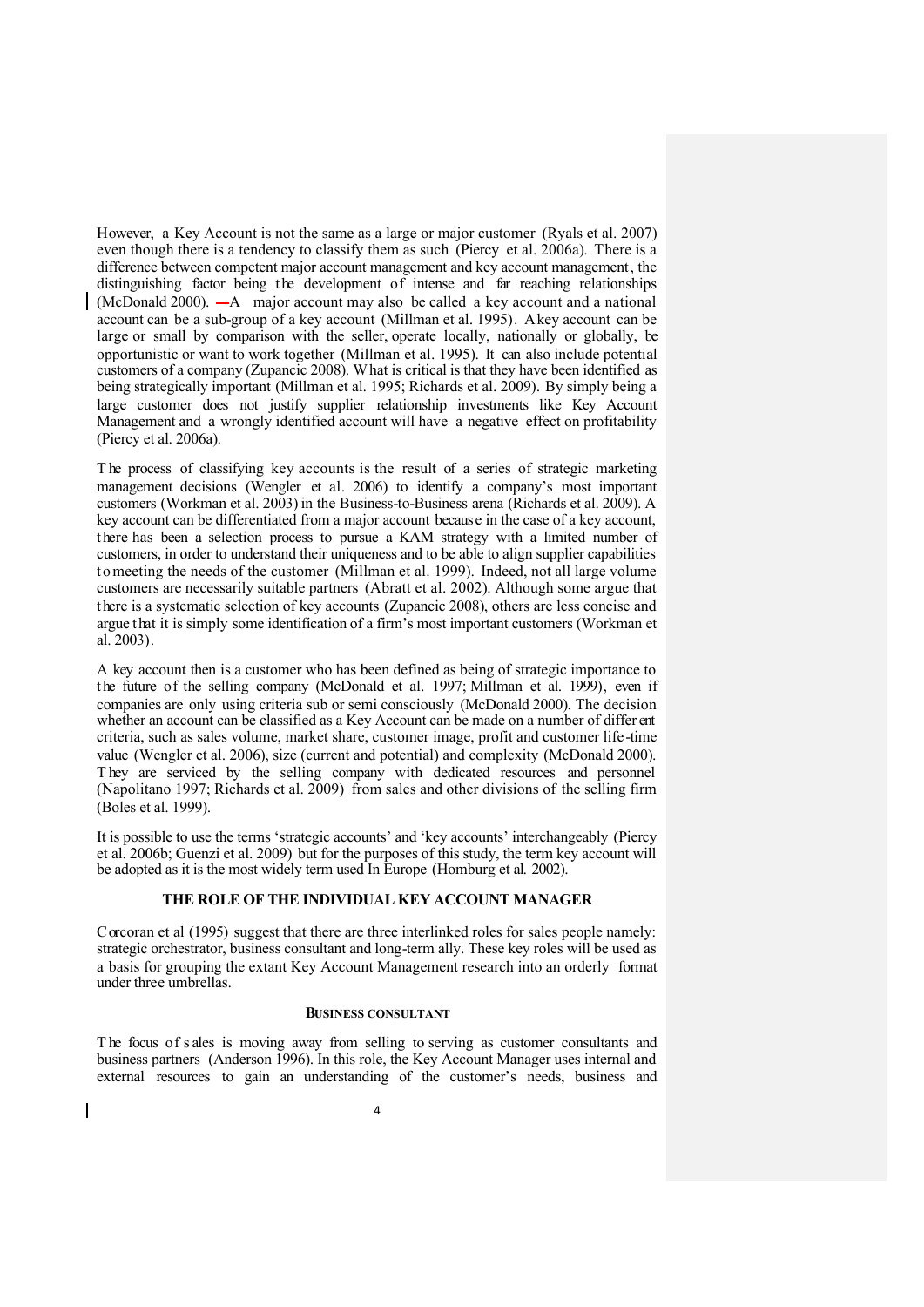marketplace. Being a business consultant incorporates the following roles: educating the customer about the organisation's product / service portfolio (Corcoran et al. 1995), learning about the customer's business (Anderson 1996), acting as a coordinator of customer marketing effort and personalisation of marketing message, presenting marketing ideas to the customer (Cespedes 1993; Cespedes 1995) and helping customers create long-term competitive advantage (Anderson 1996). In addition, the Key Account Manager has to understand financials and can be seen as a cost analyser (Wilson 1993; Anderson 1996). This includes sales planning, forecasting and budgeting (Cespedes 1993; Wilson 1993; Corcoran et al. 1995; Anderson et al. 1999), and taking responsibility for customer profitability (Anderson 1996).

#### **LONG TERM ALLY**

Customers are demanding superior relationships from their suppliers (Jolson 1997; Piercy et al. 2003). In essence, the manager needs to be a customer advocate and manage customer value (Wortruba 1996), promote the Key Account Management concept internally (Millman et al. 1995) and develop long-term, mutually profitable partnerships with customers based on trust and benefits for both parties (Wortruba 1991; Cravens 1995; Anderson 1996; Marshall et al. 2003).

#### **STRATEGIC ORCHESTRATOR**

In essence, the account manager can be seen as a strategic value creator who leverages the competencies of their organisation in order to drive business. They build cooperation, involving all levels of the organisation and work closely with other internal departments on credit issues, NPD, logistics and marketing (Anderson 1996; Anderson et al. 1999). Account Managers also interact with people at all levels in the customer and their own organisation (Millman et al. 1995; Marshall et al. 2003). In addition, due to the fact the Key Account Manager has a boundary spanning role, they have to manage role conflict between the incompatible demands made by the organisation and the customer (Biong and Selnes 1995, (Dwyer et al. 1987).

 $\mathbf{I}$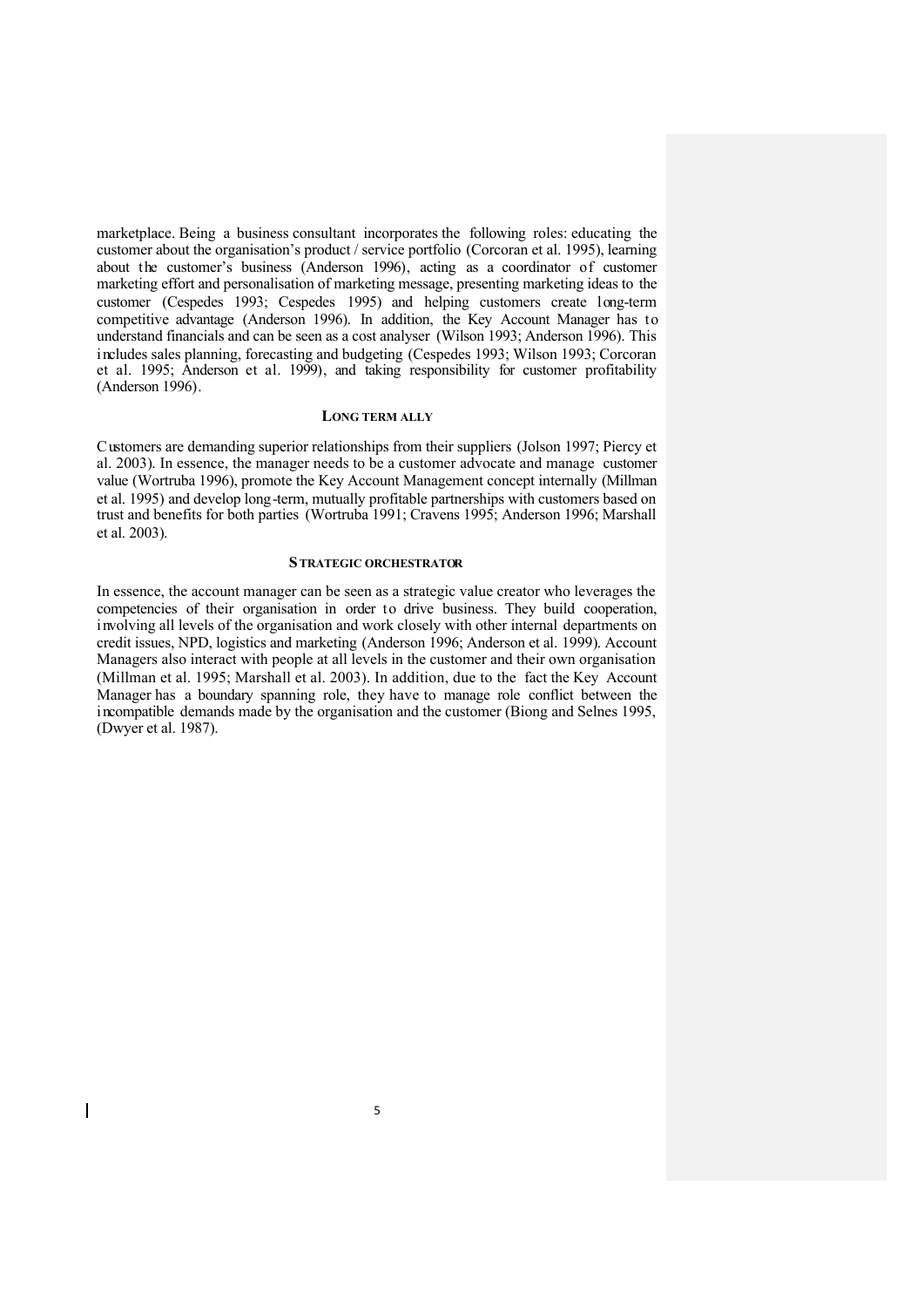## **RESEARCH METHODOLOGY**

T he research process began with exploratory interviews to help establish a framework for the investigation, along with an extensive literature review. Interviews were carried out to understand the interrelatedness of the key issues in context before embarking on a large scale survey. The data gathered from such exploratory interviews can help to identify variables when using a quantitative approach to research. The unit of analysis was the Key Account Manager. In-depth semi structured interviews were used in order to conduct exploratory discussions to reveal and understand the 'what' and the 'how' but also to place more emphasis on exploring the 'why' (Robson 1993). Initial interviews as the first phase of research in the area of Key Account Management have been used previously (Homburg et al. 2002).

In order to uncover insights into the research topic, the interviewer asked questions in order to examine the dynamics present in a real-life situation (Robson 1993). The researcher had a list of themes and questions and the data was recorded and transcribed at a later date. This helped to identify variables for quantitative testing later in the study and inform the questionnaire. The exploratory and investigative nature of stage one of the research enabled the respondent to answer in an open-ended way. This encouraged extensive answers revealing insights into the way that account managers interacted with other functions in the organisation. The interviews to date have supported literature in the area, highlighting that Key Account Managers are important lynchpins within the organisation who have the ability to directly affect a company's sal es and profit. They also verified the need to collaborate and communicate with both internal and external interfaces in order to be successful in their role.

Non-probability judgemental sampling was used to select interviewees best placed to answer research questions and meet objectives. A variety of industries were chosen to explore potential differences. The qualitative interviews served to confirm extant research on communication, collaboration and the presence of conflict. They also highlighted the research gap with reference to Key Account Management interfaces. A conceptual model was developed as a result of a review of the relevant literature combined with the interviews and will be tested, in the next stage of this research, through a large scale survey.

T he survey approach has several distinct advantages which are ease of administration of the questionnaire in that it allows the collection of a large amount of data in an economical way, that the data obtained is consistent due to the fact that responses are limited to the alternatives stated and that coding, analysis and interpretation of data is relatively simple. It also allows the researcher to examine and explain relationships between variables (Robson 1993). A survey will be sent out to a large sample of Key Account Managers, who work on accounts strategically important to the organisation.

Random sampling will be used as it is suitable for a geographically dispersed area if data is collected via a postal questionnaire (Saunders et al. 2000). The sample population for the survey will be sourced using data gathered from a number of sources: namely LinkedIn, the Irish Times Top 1000 companies, the Sales Institute of Ireland, company lists by Dun and Bradstreet and Kompass Ireland.

Structural equation modelling will be used to test the relationships among the constructs of the model. This method of analysis is a confirmatory form of statistical technique which allows the researcher to test a model and examine theoretical relationships between two or more predictor or independent variables or dependent variables (Grapentine 2000; Mal hotra et al. 2007; Tabachnick et al. 2007). It was chosen because it is popular in business research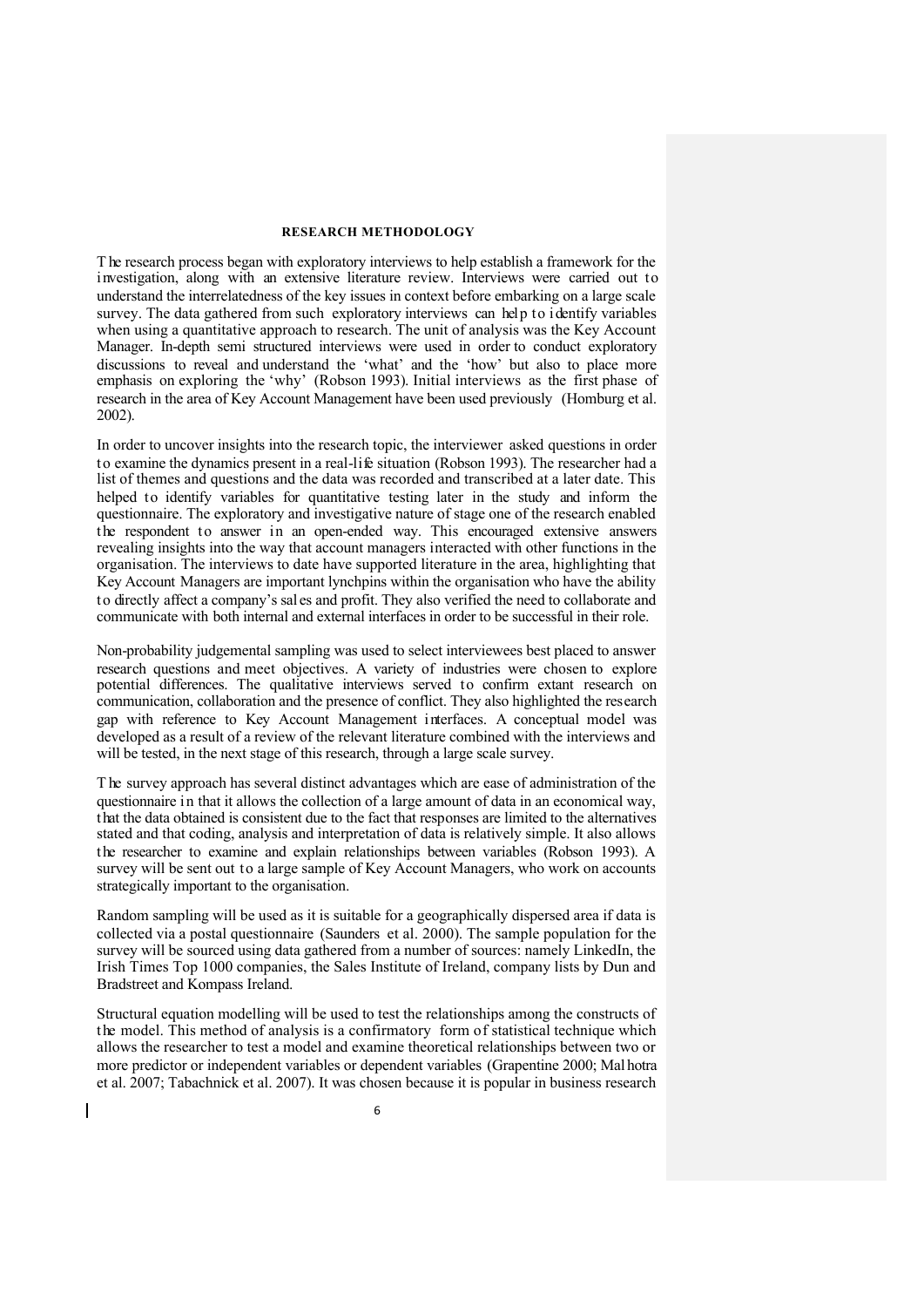due to the fact that they enable researchers to test a multi-dimensional complex range of hypotheses concerning the relationships among variables (Tabachnick et al. 2007) and is more powerful than regresssion. It has been used successfully in a number of other relationship quality studies (De Wulf et al. 2001; Wong 2002), satisfaction, trust and commitment in customer relationships (Garbarino et al. 1999), key account research (Schultz et al. 2002; Workman et al. 2003; Verbeke et al. 2006) and sales and marketing interfaces (Dawes et al. 2006)

A sample size has yet to be calculated. However, in structural equation modelling, the researcher requires a large sample size to maintain statistical power and obtain stable parameter estimates and standard errors (McQuitty 2004; Schumacker et al. 2004). In the literature, an agreement on the minimum satisfactory size when constructing structural equation models has not been reached (Schumacker et al. 2004). In this study, 200 has been chosen as a satisfactory number of usable respondents. The design of the questionnaire will be based on multiple-item measurement scales which have been validated in previous research.

Once the model is finalised, the next stage is to design the measurement instrument, carry out the field research and then prepare the data for analysis using a suitable application (Deal 2006). There are a number of distinct advantages of SEM over other forms of multivariate techniques. SEM works in a sequential fashion, first estimating the measurement model and then moving to the structural model. This is to assess reliability and validity of the constructs. As previously highlighted the variables will be measured using reliable and validated multiitem scales to help minimise random measurement error and maximise validity and reliability (McQuitty 2004; Deal 2006; Tabachnick et al. 2007).

#### **CONCEPTUAL FRAMEWORK AND LINKS**

T here has been a recent academic focus on Key Account Management, however there is still a research gap on the individual account manager and individual level behaviours that should be adopted by Key Account Managers (Guenzi et al. 2009). A conceptual model of the factors that are linked to the performance of a Key Account Manager has been developed from a review of the literature and findings from initial qualitative interviews.

 $\overline{\mathbf{I}}$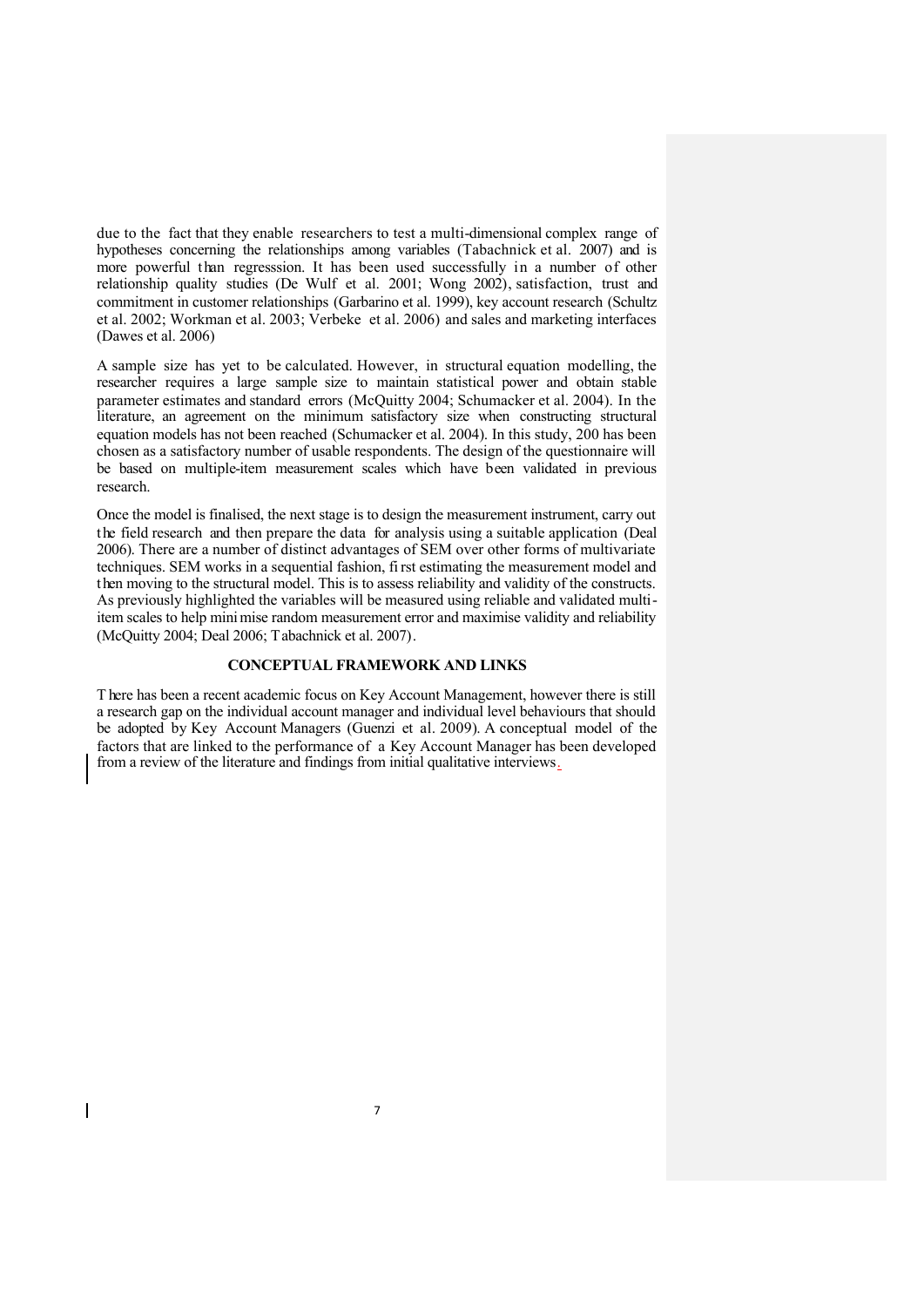

Figure 1: Conceptual Model

 $\overline{\phantom{a}}$ 

## **PERFORMANCE**

A key construct of the model is performance, which comprises of the Key Account Manager's role performance and outcome performance, so that the performance of the KAM can be assessed.

T here has been extensive research on salesperson performance and effectiveness (Walker et al. 1977; Weitz et al. 1986; Bush et al. 1990; Sager et al. 1998). Although there has been a significant number of studies on sales managers effectiveness and performance, (Piercy et al. 2003; Deeter-Schmelz et al. 2008; Guenzi et al. 2009), there has not been an emphasis to date on the individual Key Account Manager (Guenzi et al. 2009). Researching the attributes present in an effective Key Account Manager is required because they have great influence in the organisation and are responsible for a large percentage of sales and profits. Performance can be defined as an evaluation of a salesperson's behaviour in terms of the contribution of behaviour to the organisation's objectives (Churchill et al. 1985). The extant literature has traditionally looked at assessment in terms of outcomes rather than behaviour (Churchill et al. 1985), with sales achieved being the most commonly used performance indicator in the literature (Weitz 1981). However, it has been argued that although this approach has some benefits, there are also drawbacks of an evaluation based solely on outcomes, due to the fact that factors that are beyond the control of the individual sales person affect sales so it is not purely based on individual effort (Bush et al. 1990). Fisher (1980) suggested that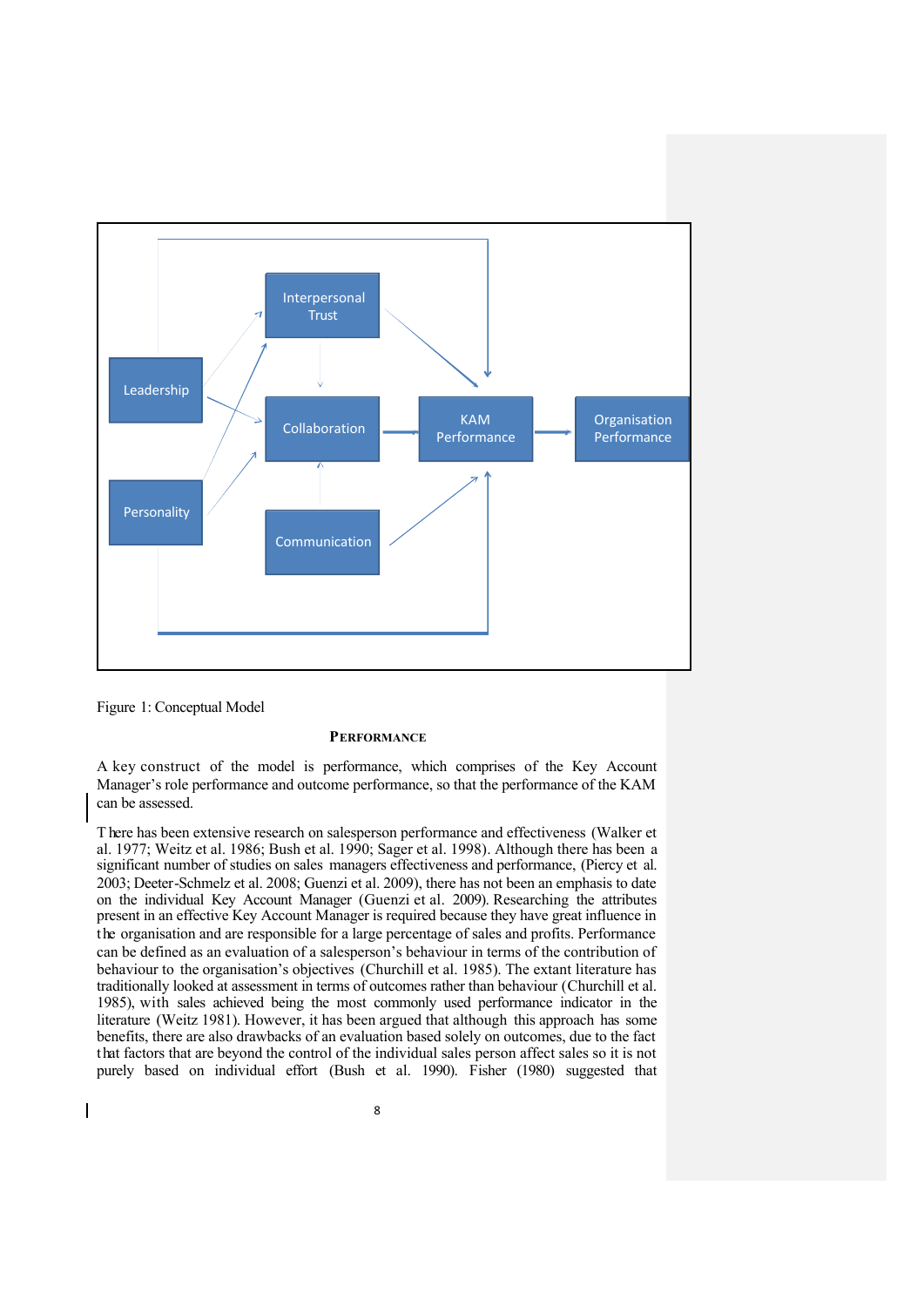performance should be seen in the context of activities that sales people perform and the performance measure used is specific to the job in question.

In order to get a more nuanced and complete view of performance, both types will be taken into consideration. Firstly, role performance can be defined as an evaluation of the individual's effectiveness in problem solving, developing strategic plans, providing expertise and enhancing outcomes (Schultz et al. 2002) and focuses on how the Key Account Manager performs his tasks. Secondly, outcome-based indicators will also be used to assess the performance of the Key Account Manager, due to the fact that ultimately the goal of a Key Account Manager is to increase sales for the organisation (Millman et al. 1995).

It is posited that there is a link between the performance of the Key Account Manager a nd Organisation performance. It is important to test this link due to the fact that Key Accounts contribute to a large proportion of the organisation's revenue and profits (Wengler et al. 2006) and that of the main objectives of a Key Account manager is to increase sales (Millman et al. 1995). Furthermore, Key Accounts can serve as being a prestige account which means that an organisation may attract extra customers due to the stature of their Key Account customer base (Wengler et al. 2006). Therefore, on this basis, the following is proposed:

#### **P1: The level of the Key Account Manager's performance is positively associated with the level of Organisation Performance**

#### **PERSONALITY**

T here is substantial financial investment required by a company to recruit sales staff and sales practitioners cannot afford the waste associated with poor sales performers (Deeter-Schmelz et al. 2007). In efforts to minimise the risk of hiring poor performers, practitioners are often turning to personality tests to screen for potentially successful performers (Randall et al. 2001), with sales being no exception. There is a research gap in the extant literature on the characteristics of effective sales managers and given that they have such a visible and influential role in the organisation, both researchers and practitioners acknowledge the importance of understanding selection and performance (Deeter-Schmelz et al. 2008). This research is still in its infancy with only a limited number of prior studies on sales manager characteristics (Spencer 1972; Dubinsky et al. 1983; Guest et al. 1989; Brewer 1997; Cron et al. 2005; Deeter-Schmelz et al. 2007; Deeter-Schmelz et al. 2008) and none based on the Key Account Manager. With such an important role to play in the organisation, it would be important to ascertain which personality traits are linked to KAM performance.

T he research into the taxonomy of personality began in the 1930s, with 'Character and Personality', the first academic journal devoted solely to personality research first published in 1932. McDougall (1932) wrote "Personality may be broadly analysed into five distinguishable but separate factors, namely intellect, character, temperament, disposition and temper" (pg. 15). Over a decade later, Cattell developed a complex taxonomy of individual differences (1948). However, researchers attempted to replicate his work and were unsuccessful, only finding good support for five factors (Fiske 1949). These five factors are similar to those generally accepted by researchers today. The five factor model obtained by Fiske (1949) were substantiated in later studies (Norman 1963; Borgotta 1964). Although different researchers have attached different names to each dimension of the personality construct, there is substantial commonality in the traits that define each factor (Barrick et al. 1991). Norman's work can be viewed as noteworthy due to the fact that the labels he used to describe the five personality traits (Extraversion, Emotional Stability, Agreeableness,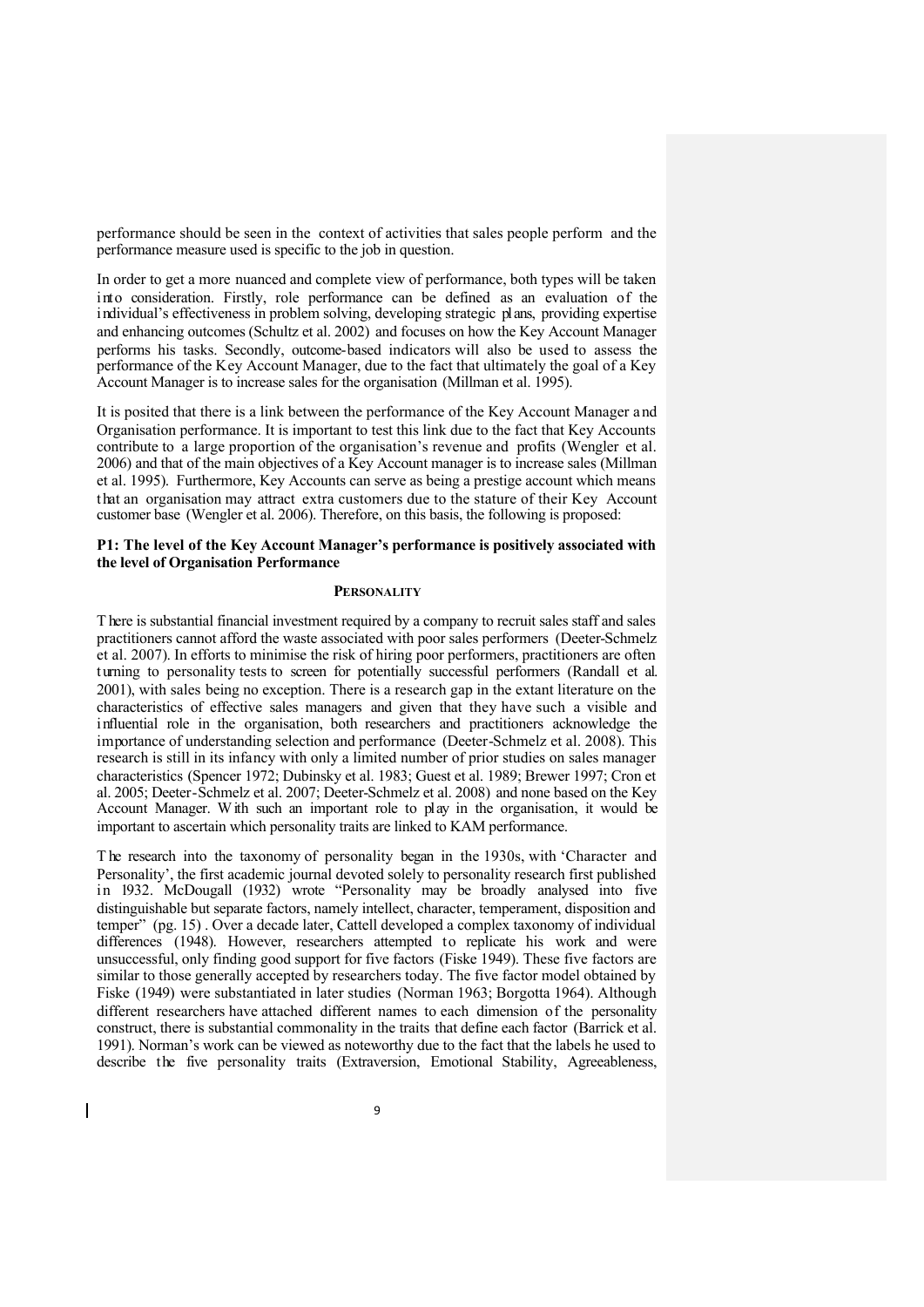Conscientiousness and Culture) are used commonly in the literature and have been referred to as the 'Big Five'.

T herefore it is proposed that:

#### **P2: The level of personality is positively associated with the level of the Key Account Manager's performance**

# **LEADERSHIP**

The notion of transformational leaders was first introduced by Burns (1978) and was consequently developed by Bass (1985). In the area of sales, an initial investigation looked at transformational leadership in relation to sales managers and their sales personnel (Dubinsky et al. 1995), however there has been a dearth of research since then. Despite the lack of empirical evidence, the tenets of transformational and transactional leadership seem to be conceptually congruent with many Key Account Manager competencies. They also have a relevance to the selling component of the role of the Key Account Manager due to the fact that leadership and selling are both forms of influence (Bass 1997).

Burke and Collins (2001) investigated management skills and leadership styles and found there was a correlation between the managerial skills of communicating, delegating, personal adaptability, time management, problem analysis and decision making with transformational leadership. These skills have been highlighted of that of a Key Account Manager, so there would seem to be synergistic potential. A subsequent study by Brown, Richmond and Rolin (2004) found that strategic thinking, relationship building and execution were critical leadership competencies, all of which have been viewed as essential to the role of the KAM as a strategic orchestrator.

T he conditions under which transformational leadership is more likely to emerge and be effective have been theoretically specified (Shamir et al. 1993). Exceptional circumstances or crises are not a necessary condition for the emergence of charismatic leadership (Conger et al. 1987). Shamir et al (1993) propose that charismatic leadership is more likely to emerge when performance goals cannot be easily specified and measured and when leaders cannot link extrinsic rewards to individual performance. It may also be more appropriate under exceptional conditions such as those requiring non routine and unusually high performance in order to prevail, are more likely to look for charismatic leaders (Shamir et al. 1993). These are all conditions which are prevalent in the environment that a Key Account Manager operates in.

T herefore it is proposed that:

#### **P3a: The level of transformational leadership is positively associated with the level of the Key Account Manager's performance**

**P3b: The level of transactional leadership is positively associated with the level of the Key Account Manager's Performance**

#### **COLLABORATION**

Cross functional integration involves different functions in an organisation interacting and exchanging work resources and assistance (Ruekert 1987). A review of the literature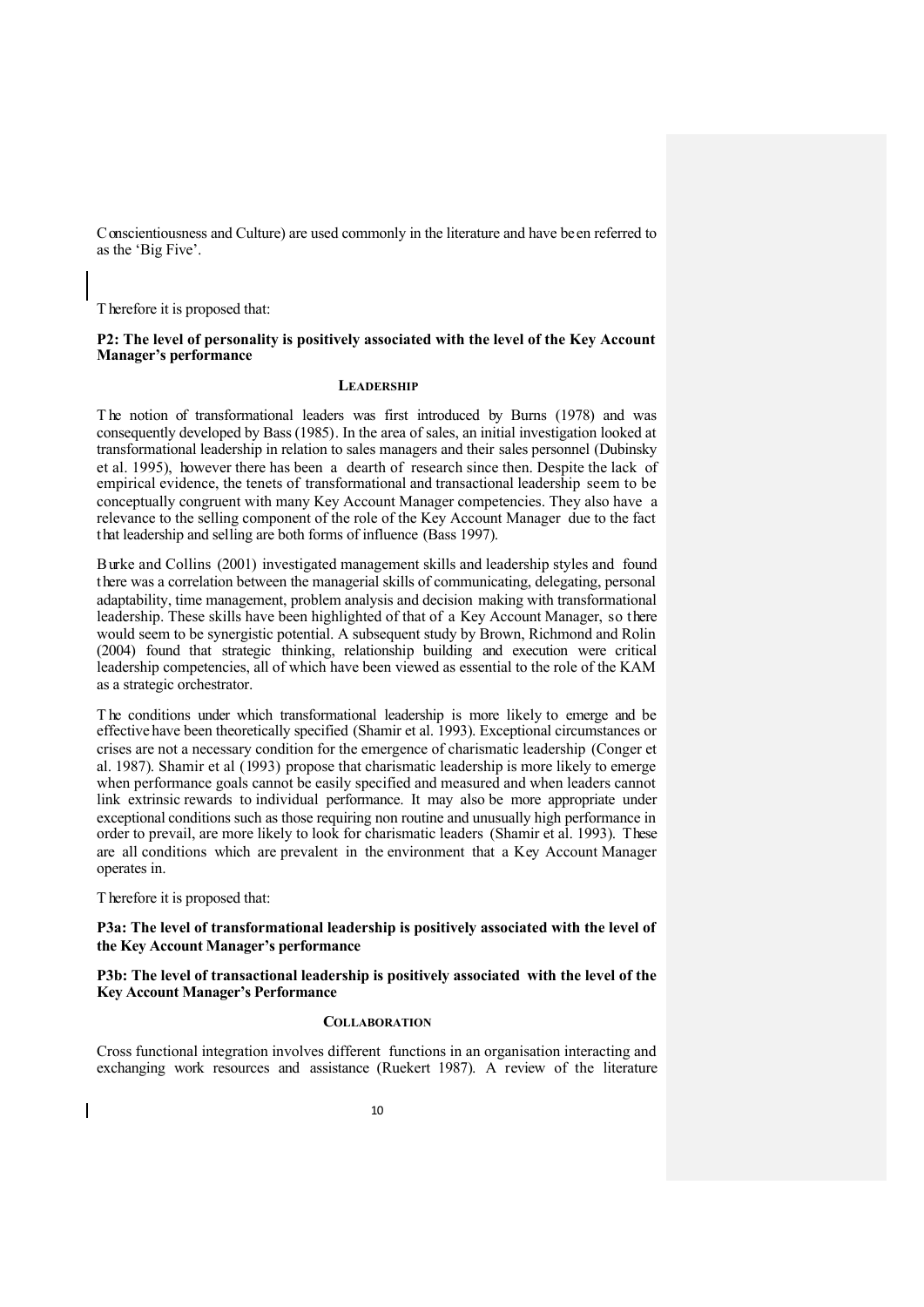highlights that the key account manager is in a boundary spanning role, and operates as a link pin (Organ 1971), where they have membership in two overlapping groups. Their remit as being a liaison role is to promote cooperation between the two groups which makes the organisation more integrated and prepared for knowledge transfer (Spekman 1979; Natti et al. 2006). It is essential for the key account manager to collaborate with internal departments as well as the external customer in order to be successful in his/her role as a strategic orchestrator. Rather than just managing the buyer-seller dyad, the key account manager must now also manage a range of interfaces internally to deliver value to customers (Piercy et al. 2009) and leverage the competencies of their organization in order to drive business. They orchestrate inter and intra company relationships to ensure the attainment of mutually beneficially goals of increased sales and profits (Abratt et al. 2002). On the operational side, the Key Account Manager works closely with other internal departments on credit issues, NPD, logistics, marketing (Anderson 1996; Anderson et al. 1999) and interacts with people at all levels in the customer and their own organisation (Marshall et al. 2003), facilitating multi level and multi function exchange processes (Millman et al. 1995). Key Account Managers have to work to harness all of the company's resources for the customer and adopt a problemsolving approach to production, delivery, implementation and service concerns, all of which require leadership.

Therefore it is proposed that:

 $\mathbf l$ 

#### **P4: The level of leadership is positively associated with the level of collaboration (internal and external)**

Due to the fact there is interaction between the KAM and other individuals in the organisation, in their role as a boundary spanner and strategic orchestrator and effective boundary role performance calls for a distinct profile of individual traits (Organ 1971), it is proposed that:

## **P5: The level of personality is positively associated with the level of collaboration (internal and external)**

Furthermore, as seen above, as one of the roles of the Key Account Manager is to collaborate internally and externally, it would be of benefit to test whether this is linked to Key Account Manager Performance. Therefore it is proposed that:

## **P6: The level of collaboration is positively associated with the Key Account Manager's performance.**

## **COMMUNICATION**

Communication is necessary in relational exchanges (Mohr et al. 1990) and more specifically is an important tool in managing key accounts (Schultz et al. 2002). It is the exchange of information and is an important part of both traditional selling and relationship marketing (Dwyer et al. 1987; Anderson et al. 1989). As a strategic orchestrator, the KAM needs to partake in cross-functional integration through communicating and interacting working with different departments by exchanging resources, helping and working, in order to meet performance targets. To provide a multi-dimensional view of communication, a number of different facets of communication will be examined: namely frequency, bidirectionality and quality. Communication frequency as been viewed as important in a number of areas such as cross functional relationships (Ruekert 1987) and has been defined as the intensity of one-way flow of information via a variety of media such as email,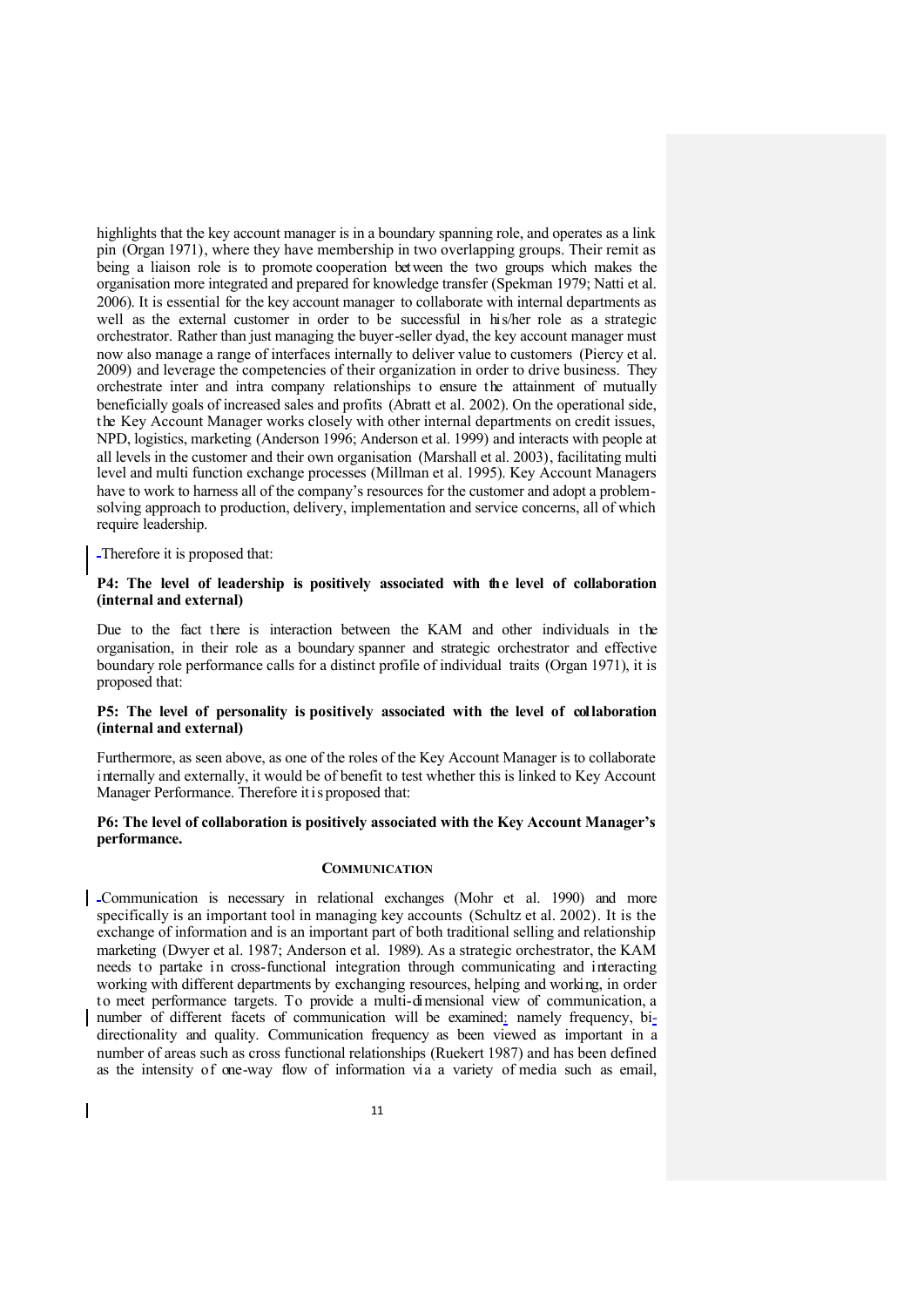telephone, memo and face to face and provides (Morgan and Piercy 1998) and can be seen as an indicator of the amount of contact between two parties. Communication content refers to the message transmitted and it has been viewed in a number of different ways. Communication quality can be defined as how credible, understandable, relevant and useful information provided by other departments and the customer, is for the Key Account Manager to carry out his role as a strategic orchestrator which follows the conceptualisation by Souedert and Moenaert (1992). Bi-directionality has also been included due to the fact a KAM needs to communicate with the customer and also communicate internally with departments and received updates. Extant literature highlights that bi-directionality is key to integration (La Pierre & Henault 1996). Bi-directionality can be defined as the extent to which communication is a two-way process, following the conceptualisation by Fisher (1997) and Massey and Dawes (2007).

Due to the fact that a KAM regularly is involved in knowledge transfer as part of his role as a strategic orchestrator and boundary role, (Spekman 1979; Natti et al. 2006; Marrone et al. 2007), it is posited that communication is linked to higher internal and external collaboration. T herefore it is proposed that:

#### **P7: The level of communication (internal and external) is positively associated with the level of collaboration (internal and external)**

Previous studies have suggested a link between communication and performance (Gladstein 1984; Schultz et al. 2002). Also, it is posited that if there is a high level of communication inside and outside the organisation this will be linked to performance, as the KAM will be able to transfer knowledge and make better decisions due to all the information available to him and be more successful in building relationships. Therefore:

## **P8: The level of communication (internal and external) is positively associated with the level of the Key Account Manager's performance**

# **TRUST**

'Interpersonal trust' (McAllister 1995; Devitsiotis 2006) is trust between individuals and is a key construct in the model. Chowdhury defines it as a "person's willingness to depend on another person's actions that involve opportunism" (2005, pg. 312). Trust has different components which have been termed as 'cognitive' and 'affective' foundations (McAllister 1995). Trust can be based on cognitive or behavioural components or a combination of both. The different types of trust are not mutually exclusive and can therefore coexist. The foundation for cognition based trust is logical, rational reasoning. Credibility and reliability are components of cognitive trust; cognitive trust can be measured by the extent to which these criteria are met. The second component of trust is the emotional side of trust, which has been called 'affect based trust', affective trust, relational trust and identity-based trust (McAllister 1995; Rousseau 1998; Chowdhury 2005; Zahra et al. 2006), which are all based on emotive bonds being established.

T rust has clearly been seen as a key construct in the context of customer relationships with sales people (Jolson 1997). The antecedents of customer trust in the salesperson have been looked at in previous studies (Swan et al. 1999; Guenzi et al. 2010), but not specifically looking at the Key Account Manager and using the constructs of leadership and personality. It is therefore proposed that:

 $\overline{\mathbf{I}}$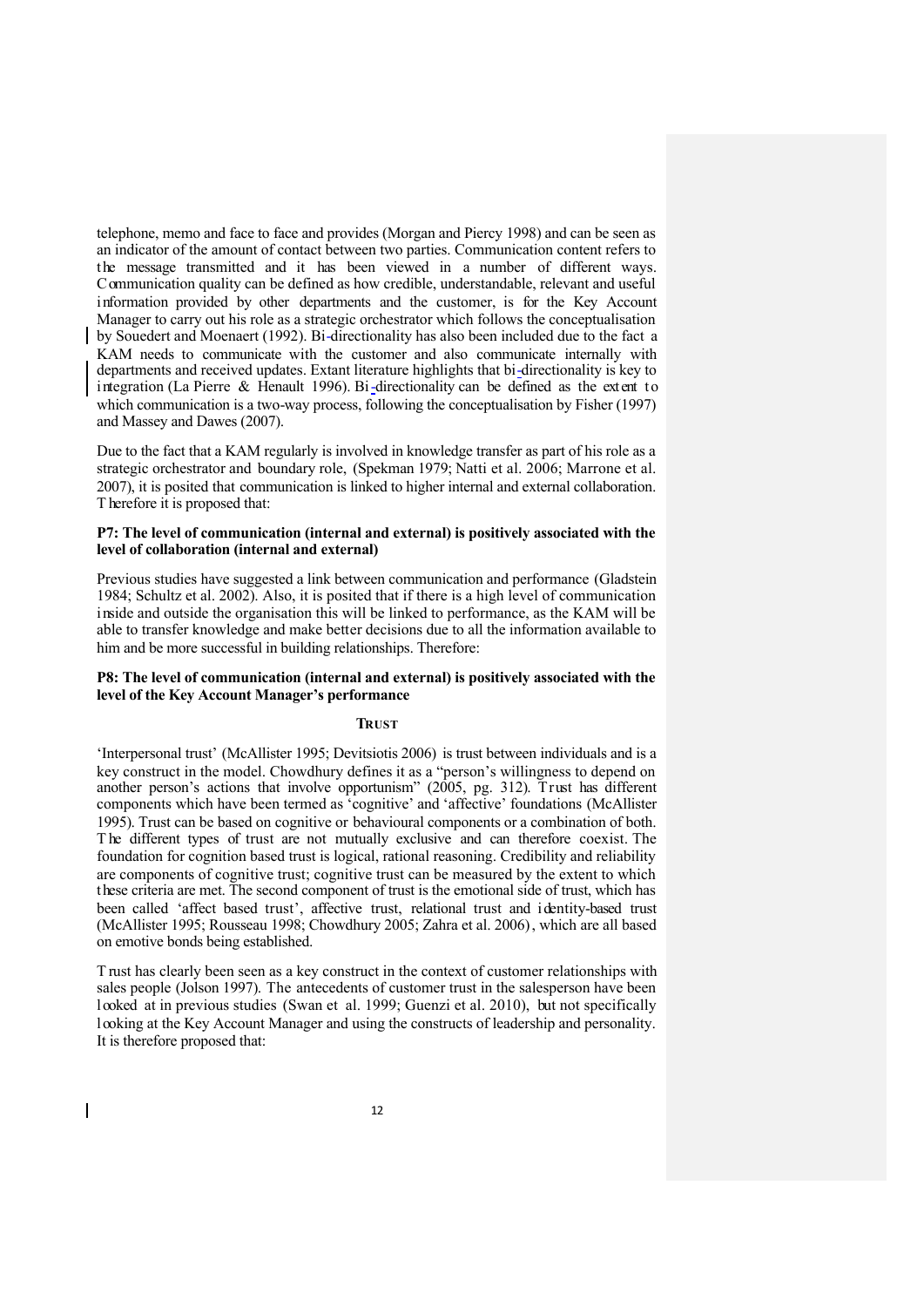# **P9: The level of interpersonal trust (internal and external) is positively associated with the level of leadership**

and

#### **P10: The level of interpersonal trust (internal and external) is positively associated with the level of personality**

T rust has been seen to enhance teamwork in organisations (Huff et al. 2003), enable positive and productive interactions (Zahra et al. 2006) and has been seen as an antecedent to collaboration leading to a relational exchange (Gundlach et al. 1993). Therefore it is proposed that:

## **P11: The level of interpersonal trust (internal and external) is positively associated with the level of collaboration**

Previous studies have linked trust and performance. Dirks and Ferrin (2001) discuss what they term as the 'main effect mode' which is where higher levels of trust are expected to result in more positive attitudes and greater levels of cooperation which therefore results in superior levels of performance. Brush and Rexha (2007) argue that trust helps to increase supplier business share which also implies that there is a correlation between trust and company performance.

T herefore it is proposed:

 $\overline{\mathbf{I}}$ 

## **P12: The level of interpersonal trust (internal and external) is positively associated with the level of Key Account Manager performance**

# **CONCLUSION AND MANAGERIAL IMPLICATION S**

T here has evidently been a recent academic focus on Key Account Management and how it differs from the concept of traditional Sales Management., However there is still a research gap on the individual account manager and individual level behaviours that should be adopted by Key Account Managers (Guenzi et al. 2009). Therefore, this research proposes to close the gap by taking the KAM relationship with other critical functions into consideration and include them in a model linked to organisation performance. More specifically, it has been posited that in order to effectively manage key strategic customer relationships, there needs to be strong and effective links to operations and supply chain, marketing and other specialist groups (Lane 2009). These links have been conceptualised in the literature but there is huge scope to investigate these links empirically.

T he individual key account manager as the unit of analysis is an important area, but still under researched; there has been li ttle attention given to the specific role of key account managers in the implementation of the selling strategy. As a consequence, there is a gap in the literature on the specific behaviours that key account managers need to adopt in order to manage relationships with key customers (Guenzi, Pardo et al. 2007b).

It is also envisaged that this research will identify the critical personal and behavioural characteristics of a Key Account Manager which is a significant position in an organisation. T his will assist managers in the recruitment and selection process as well as identify training needs. The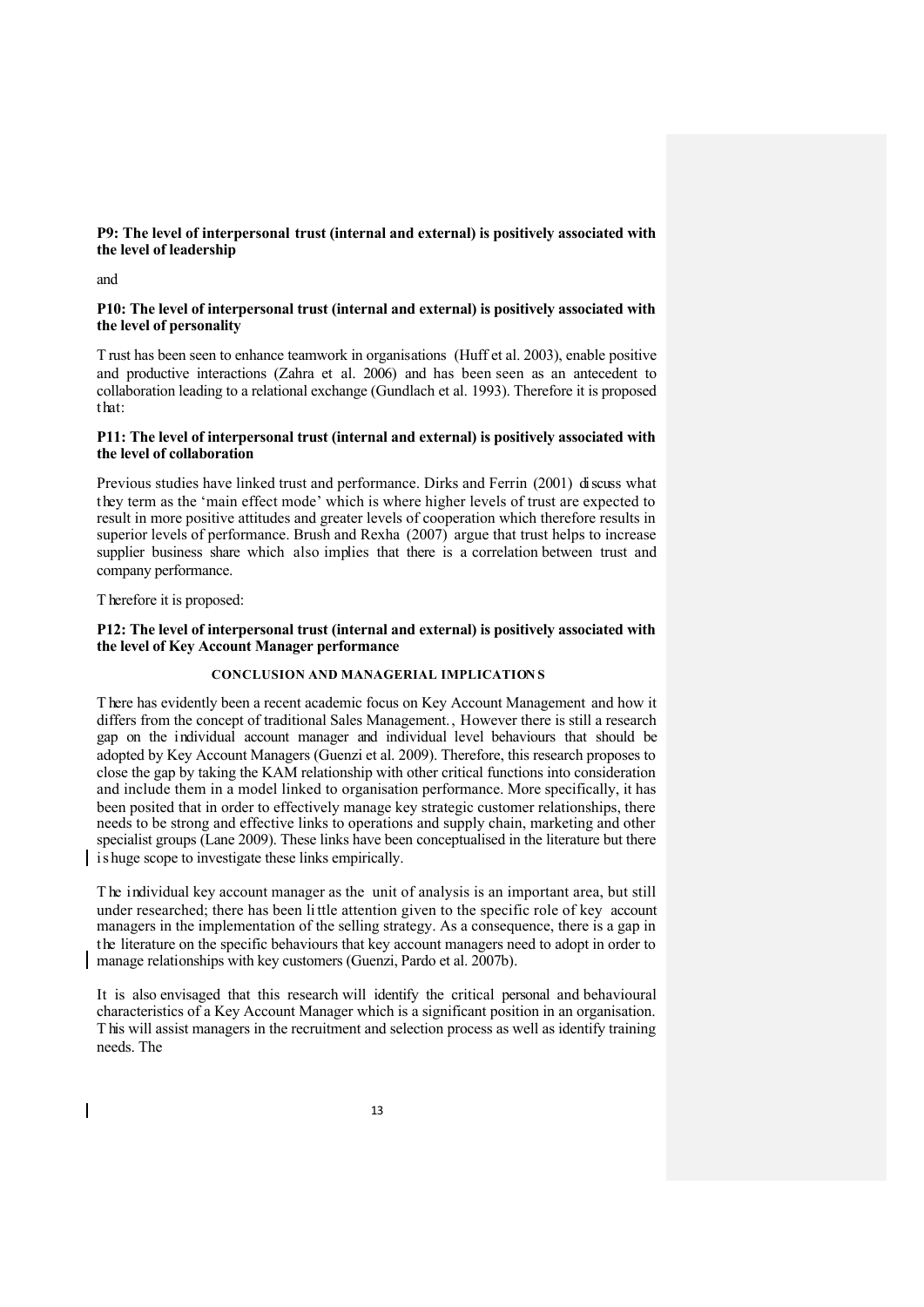# **References**

 $\overline{1}$ 

| Abratt, R. and P. M. Kelly (2002). "Customer-supplier partnerships: perceptions of a successful key       |
|-----------------------------------------------------------------------------------------------------------|
| account management program." Industrial Marketing Management 31: 467-476.                                 |
| Anderson, E. and B. Weitz (1989). "Determinants of continuity in conventional industrial channel          |
| dyads." Marketing Science 8(4): 310-355.                                                                  |
| Anderson, R. E. (1996). "Personal selling and sales management in the New Millennium." Journal of         |
| Personal Selling and Sales Management 16(4): 17-32.                                                       |
| Anderson, R. E., A. J. Dubinsky, et al. (1999). "Sales Managers: Marketing's Best Example of the Peter    |
| principle." Business Horizons 42: 19-26.                                                                  |
| Barrick, M. R. and M. K. Mount (1991). "The Big Five Personality dimensions and job performance: a        |
| meta-analysis." Personnel Psychology 44: 1-26.                                                            |
| Bass, B. (1997). "Personal Selling and Transactional / Transformational Leadership." Journal of           |
| Personal Selling and Sales Management XVII(3): 19-28.                                                     |
| Bass, B. M. (1985). Leadership and performance beyond expectations. New York, Free Press.                 |
| Boles, J. S., W. Johnston, et al. (1999). "The selection and organisation of national accounts: a North   |
| American perspective." Journal of Business and Industrial Marketing 14(4): 264-275.                       |
| Borgotta, E. (1964). "The structure of personality characteristics." Behavioural science 12: 8-17.        |
| Brehmer, P.-O. and J. Rehme (2009). "Proactive and reactive: drivers for key account management           |
| programmes." European Journal of Marketing 43(7/8): 961-984.                                              |
| Brewer, G. (1997). "The 7 Traits of Great Sales Leaders." Sales and Marketing Management 149 (July):      |
| 38-47.                                                                                                    |
| Brush, G. J. and N. Rexha (2007). "Factors Influencing Supplier Share Allocations in an Overseas          |
| Chinese Context." Journal of International Marketing 15(4): 119-154.                                      |
| Bucklin, L. P. and S. Sengupta (1993). "Organising Successful Co-Marketing Alliances." Journal of         |
| Marketing 57(April): 32-46.                                                                               |
| Burke, S. and K. Collins (2001). "Gender differences in leadership styles and management skills."         |
| Women in Management Review 15(5-6): 244-456.                                                              |
| Burns, J. (1978). Leadership. New York, Harper and Row.                                                   |
| Bush, R. P., A. J. Bush, et al. (1990). "Developing a behaviour-based scale to assess retail sales person |
| performance." Journal of Retailing 66(1).                                                                 |
| Cahill, D. J. (1998). "Using key accounts as partners to get to the learning organisation." International |
| Marketing Review 15(3): 205-214.                                                                          |
| Cattell, R. B. (1948). "The primary personality factors in women compared with those in men."             |
| British Journal of Psychology 1: 114-130.                                                                 |
| Cespedes, F. V. (1993). "Coordinating Sales and Marketing in Consumer Goods Firms." Journal of            |
| Consumer Marketing 10(2): 37-55.                                                                          |
| Cespedes, F. V. (1995). Concurrent Marketing Integrating Product. Sales and Service. Boston.              |
| <b>Harvard Business School Press.</b>                                                                     |
| Chowdhury, S. (2005). "The Role of Affect and Cognition-based Trust in Complex Knowledge                  |
| Sharing." Journal of Managerial Issues XVII(3): 310-326.                                                  |
| Churchill, G., N. M. Ford, et al. (1985). "The Determinants of Salesperson Performance: A Meta-           |
| Analysis." Journal of Marketing Research 22 (May): 103-118.                                               |
| Coker, D. M., E. R. Del Gaizo, et al. (2000). High Performance Sales Organisations. New York, McGraw      |
| Hill.                                                                                                     |
| Colletti, J. and G. Tubridy (1987). "Effective Major Account Management." Journal of Personal Selling     |
| and Sales Management 7(August): 1-10.                                                                     |
| Conger, J. A. and R. Kanungo, N (1987). "Toward a Behavioral Theory of Charismatic Leadership in          |
| Organizational Settings." Academy of Management Review 12(4): 637-647.                                    |
| Corcoran, K. J., D. B. Baitch, et al. (1995). High Performance Sales Organisations: Creating              |

Competitive Advantage in the Global Marketplace. U.S., McGraw-Hill.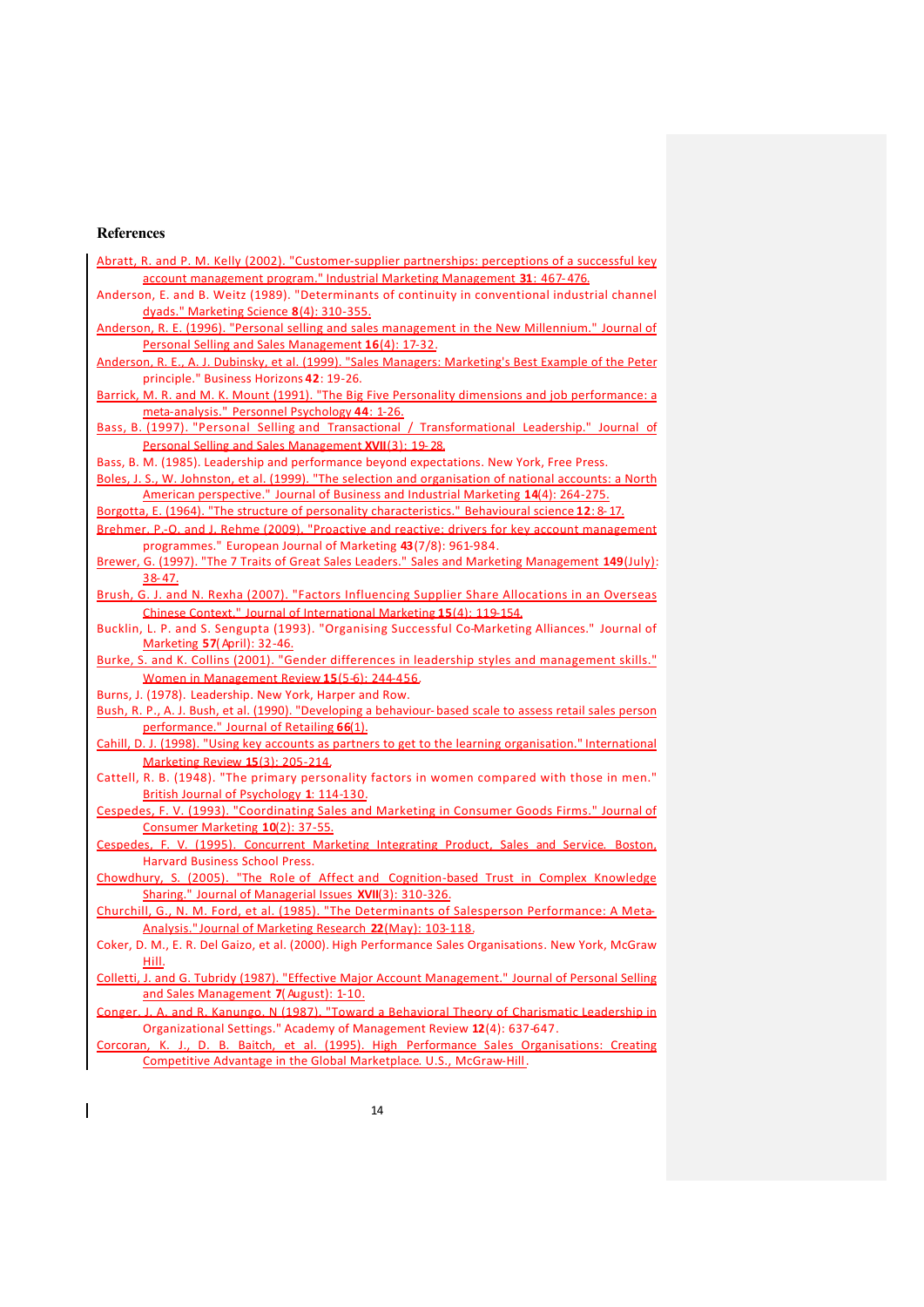| Cravens, D. W. (1995). "The changing role of the sales force." Journal of Marketing Management 4:                                                                                                   |                  |                   |
|-----------------------------------------------------------------------------------------------------------------------------------------------------------------------------------------------------|------------------|-------------------|
| 49-57.                                                                                                                                                                                              |                  |                   |
| Cron, W. L., G. W. Marshall, et al. (2005). "Salesperson selection, training and development: trends,<br>implications and research opportunities." Journal of Personal Selling and Sales Management |                  |                   |
| XXV(2): 123-136.                                                                                                                                                                                    |                  |                   |
| Dawes, P. L. and G. R. Massey (2006). "A study of relationship effectiveness between marketing and                                                                                                  |                  |                   |
| sales managers in business markets." Journal of Business and Industrial Marketing 21(6):                                                                                                            | <b>Formatted</b> |                   |
| 346-360.                                                                                                                                                                                            |                  | $\overline{111}$  |
| Day, G. S. and D. B. Montgomery (1999). "Charting new directions for marketing." Journal of                                                                                                         | <b>Formatted</b> | $\overline{121}$  |
| Marketing 63 (Special issue): 3-13.                                                                                                                                                                 |                  |                   |
| De Wulf, K., G. Odekerken-Schroder, et al. (2001). "Investments in Consumer Relationships: A Cross-                                                                                                 |                  |                   |
| Country and Cross-Industry Exploration."Journal of Marketing 65 (October): 33-50.                                                                                                                   | <b>Formatted</b> | $\overline{131}$  |
| Deal, K. (2006). "Structural Equation Modeling Statistics for Softies." Marketing Research Winter; 38-                                                                                              | <b>Formatted</b> | $\overline{141}$  |
| 41.                                                                                                                                                                                                 |                  |                   |
| Deeter-Schmelz, D. R., D. J. Goebel, et al. (2008). "What are the characteristics of an effective sales                                                                                             |                  |                   |
| manager? An exploratory study comparing salesperson and sales manager perspectives."                                                                                                                |                  |                   |
| Journal of Personal Selling and Sales Management. XXVIII(1): 7-20.                                                                                                                                  | <b>Formatted</b> | $\overline{51}$   |
| Deeter-Schmelz, D. R. and J. Z. Sojka (2007). "Personality traits and sales performance: exploring                                                                                                  |                  |                   |
| differential effects of need for cognition and self-monitoring." Journal of Marketing Theory                                                                                                        | <b>Formatted</b> | $$ [6]            |
| and Practice 15(2): 145-157.<br>Devitsiotis, K. N. (2006). "Building Trust for Excellence in Performance and Adaptation to Change."                                                                 |                  |                   |
|                                                                                                                                                                                                     | <b>Formatted</b> |                   |
| Total Quality Management 17(7): 795-810.<br>Dewsnap, B. and D. Jobber (2000). "The Sales-Marketing Interface in Consumer Packaged-Goods                                                             |                  | $\overline{}$ [7] |
| Companies: A Conceptual Framework." Journal of Personal Selling and Sales Management,                                                                                                               | <b>Formatted</b> | $\ldots$ [8]      |
| XX(2): 109-119.                                                                                                                                                                                     |                  |                   |
| Dirks, K. T. and D. Ferrin, L. (2001). "The Role of Trust in Organizational Settings." Organization                                                                                                 | <b>Formatted</b> |                   |
| Science 12(4): 450-467.                                                                                                                                                                             |                  |                   |
| Dubinsky, A. J. and T. N. Ingram (1983). "Important First-Line Sales Management Qualifications: what                                                                                                |                  |                   |
| sales executives think." Journal of Personnel Selling and Sales Management.3(1): 18-25.                                                                                                             | <b>Formatted</b> | $\sqrt{101}$      |
| Dubinsky, A. J., F. J. Yammarino, et al. (1995). "Transformational Leadership: An Initial Investigation                                                                                             |                  |                   |
| in Sales Management." Journal of Personal Selling and Sales Management XV(2): 17-30.                                                                                                                | <b>Formatted</b> | [11]              |
| Dwyer, F. R., P. H. Schurr, et al. (1987). "Developing Buyer-Seller Relationships." Journal of Marketing                                                                                            | <b>Formatted</b> | 1121              |
| $51$ (April): 11-27.                                                                                                                                                                                |                  |                   |
| Fisher, C. D. (1980). "On the Dubious Wisdom of Expecting Job Satisfaction to Correlate with                                                                                                        |                  |                   |
| Performance." Academy of Management Review, 5: 607-612.<br>Fiske, D. W. (1949). "Consistency of the factorial structures of personality ratings from different                                      | <b>Formatted</b> | $\overline{1131}$ |
| sources." Journal of Abnormal Social Psychology 44: 329-344.                                                                                                                                        | <b>Formatted</b> |                   |
| Garbarino, E. and M. S. Johnson (1999). "The Different Roles of Satisfaction, Trust and Commitment                                                                                                  |                  | $\overline{[14]}$ |
| in Customer Relationships." Journal of Marketing 63 (April): 70-87.                                                                                                                                 | <b>Formatted</b> | [15]              |
| Gladstein, D. L. (1984). "Groups in Context: A Model of Task Group Effectiveness." Administrative                                                                                                   | <b>Formatted</b> | $\frac{161}{2}$   |
| Science Quarterly 29 (December): 499-517.                                                                                                                                                           |                  |                   |
| Gosselin, D. P. and G. A. Bauwen (2006). "Strategic account management: customer value creation                                                                                                     |                  |                   |
| through customer alignment." Journal of Business and Industrial Marketing 21(6): 376-385.                                                                                                           | <b>Formatted</b> | $\overline{[17]}$ |
| Grapentine, T. (2000). "Path Analysis versus Structural Equation Modeling." Marketing Research Fall;                                                                                                | <b>Formatted</b> | $\overline{1181}$ |
| 13-20.                                                                                                                                                                                              |                  |                   |
| Guenzi, P. and L. Georges (2010). "Interpersonal trust in commercial relationships." European                                                                                                       | <b>Formatted</b> | $\overline{1191}$ |
| Journal of Marketing 44(1/2): 114-138.                                                                                                                                                              |                  |                   |
| Guenzi, P., L. Georges, et al. (2009). "The impact of strategic account managers' behaviours on                                                                                                     |                  |                   |
| relational outcomes: An empirical study." Industrial Marketing Management 38: 300-311.<br>Guenzi, P., C. Pardo, et al. (2007b). "Relational selling strategy and key account managers' relational   | <b>Formatted</b> | $\overline{[20]}$ |
|                                                                                                                                                                                                     |                  |                   |
| behaviours: An exploratory study." Industrial Marketing Management 36: 122-133.                                                                                                                     | <b>Formatted</b> | 1211              |

 $\overline{\phantom{a}}$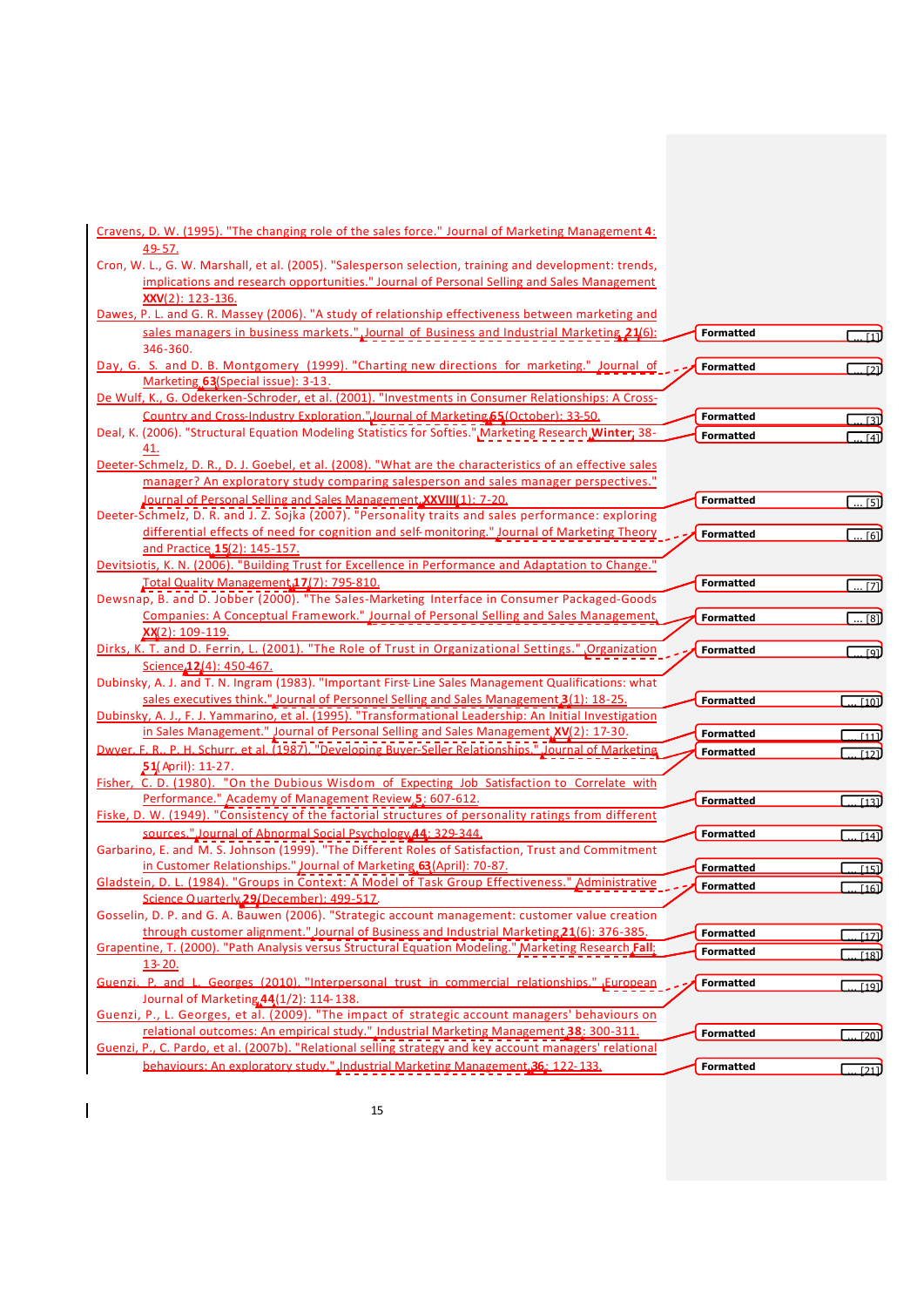| Guest, D. B. and H. J. Meric (1989). "The Fortune 500 Companies' Selection criteria for Promotion to                                                                                            |                  |                   |
|-------------------------------------------------------------------------------------------------------------------------------------------------------------------------------------------------|------------------|-------------------|
| First Level Sales Management." Journal of Personal Selling and Sales Management 9(3 (Fall)):<br>$47 - 52$ .                                                                                     | <b>Formatted</b> | 1221              |
| Gundlach, G. T. and P. T. Murphy (1993). "Ethical and Legal Foundations of Relational Marketing                                                                                                 |                  |                   |
| Exchanges." Journal of Marketing, 57: 35-46.                                                                                                                                                    | <b>Formatted</b> | $\overline{1231}$ |
| Homburg, C., J. P. J. Workman, et al. (2002). "A Configurational Perspective on Key Account                                                                                                     |                  |                   |
| Management." Journal of Marketing 66 (April): 38-60.                                                                                                                                            | <b>Formatted</b> | $\overline{[24]}$ |
| Huff, L. and L. Kelley (2003). "Levels of Organizational Trust in Individualist Versus Collectivist                                                                                             |                  |                   |
| Societies: A Seven-Nation Study." Organization Science 14(1): 81-90.                                                                                                                            | <b>Formatted</b> | $\overline{[25]}$ |
| Hughes, T., B. Foss, et al. (2004). "Key account management in financial services: an outline research                                                                                          |                  |                   |
| agenda." Journal of Financial Services Marketing 9(2): 184-193.                                                                                                                                 | <b>Formatted</b> | $\overline{1261}$ |
| Ivens. B. S. and C. Pardo (2007). "Are key account relationships different? Empirical results on                                                                                                |                  |                   |
| supplier strategies and customer reactions." Industrial Marketing Management 36: 470-482.                                                                                                       | <b>Formatted</b> | $[27]$            |
| Jolson, M. A. (1997). "Broadening the Scope of Relationship Selling." Journal of Personal Selling and                                                                                           | <b>Formatted</b> | [28]              |
| Sales Management A(Fall): 75-88.                                                                                                                                                                |                  |                   |
| Jones, E., A. L. Dixon, et al. (2005). "Key Accounts and Team Selling: a review, framework and                                                                                                  |                  |                   |
| research agenda." Journal of Personal Selling and Sales Management XXV(2): 181-198.                                                                                                             | <b>Formatted</b> | $\boxed{29}$      |
| Malhotra, N. K. and D. F. Birks (2007). Marketing Research: An applied approach. Harlow, Prentice                                                                                               | <b>Formatted</b> | $\overline{[30]}$ |
| Hall.                                                                                                                                                                                           |                  |                   |
| Marrone, J. A., P. E. Tesluk, et al. (2007). "A multilevel investigation of antecedents and                                                                                                     |                  |                   |
| consequences of team member boundary-spanning behaviour." Academy of Management                                                                                                                 | <b>Formatted</b> | $\overline{1311}$ |
| Journal 50(6): 1423-1439.                                                                                                                                                                       |                  |                   |
| Marshall, G. W., D. J. Goebel, et al. (2003). "Hiring for success at the buyer-seller interface." Journal                                                                                       | <b>Formatted</b> | $\sqrt{321}$      |
| of Business Research 56: 247-255.<br>Matthyssens, P., and Johnston, Wesley J. (2006). "Marketing and sales: optimisation of a neglected                                                         |                  |                   |
| relationship." Journal of Business and Industrial Marketing 21(6): 338-345.                                                                                                                     | <b>Formatted</b> |                   |
| McAllister, D. J. (1995). "Affect and cognition-based trust as foundations for interpersonal                                                                                                    |                  | $\overline{1331}$ |
| cooperation in organisations." Academy of Managment Journal 38(1): 24-59.                                                                                                                       | <b>Formatted</b> |                   |
| McDonald, M. (2000). "Key Account Management - A Domain Review." The Marketing Review, 1; 15-                                                                                                   | <b>Formatted</b> | [34]              |
| 34.                                                                                                                                                                                             |                  | [35]              |
| McDonald, M., T. Millman, et al. (1997). "Key Account Management: Theory, Practice and                                                                                                          |                  |                   |
| Challenges." Journal of Marketing Management 13; 737-757.                                                                                                                                       | <b>Formatted</b> | [36]              |
| McDougall, W. (1932). "Of the words character and personality." Character and Personality 1: 3-16.                                                                                              | <b>Formatted</b> | [37]              |
| McQuitty, S. (2004). "Statistical power and structural equation models in business research." Journal                                                                                           | <b>Formatted</b> | $\overline{1381}$ |
| of Business Research 57; 175-183.                                                                                                                                                               |                  |                   |
| Millman, T. and K. Wilson (1995). "From key account selling to key account management." Journal of                                                                                              | <b>Formatted</b> | [39]              |
| Marketing Practice: Applied Marketing Science 1(1): 9-21.                                                                                                                                       |                  |                   |
| Millman, T. and K. Wilson (1999). "Processual issues in key account management: underpinning the                                                                                                |                  |                   |
| customer-facing organisation." Journal of Business and Industrial Marketing 14(4): 328-337.                                                                                                     | <b>Formatted</b> | [40]              |
| Mohr, J. J. and J. Nevin (1990). "Communication Strategies in Marketing Channels: A Theoretical                                                                                                 |                  |                   |
| Perspective." Journal of Marketing 50 (October): 36-51.                                                                                                                                         | Formatted        | <u> [41</u> ]     |
| Napolitano, L. (1997). "Customer-Supplier Partnering: A Strategy Whose Time Has Come." Journal of                                                                                               | <b>Formatted</b> | [42]              |
| Personal Selling and Sales Management XVII(4).                                                                                                                                                  |                  |                   |
| Natti, S., A. Halinen, et al. (2006). "Customer knowledge transfer and key account management in<br>professional service organisations.", International Journal of Service Industry Management, |                  |                   |
|                                                                                                                                                                                                 | <b>Formatted</b> | $\overline{[43]}$ |
| $17(4): 304 - 319.$<br>Norman, W. (1963). "Toward an adequate taxonomy of personality attributes: replicated factor                                                                             |                  |                   |
| structure in peer nomination personality ratings." Journal of Abnormal and Social Psychology                                                                                                    |                  |                   |
| 66: 681-691.                                                                                                                                                                                    | <b>Formatted</b> | $\overline{[44]}$ |
| Ojasalo, J. (2001). "Key account management at company and individual levels in business-to-                                                                                                    |                  |                   |
| business relationships."Journal of Business and Industrial Marketing 16(3): 199-218.                                                                                                            | <b>Formatted</b> |                   |
|                                                                                                                                                                                                 |                  | $\overline{[45]}$ |

 $\overline{\phantom{a}}$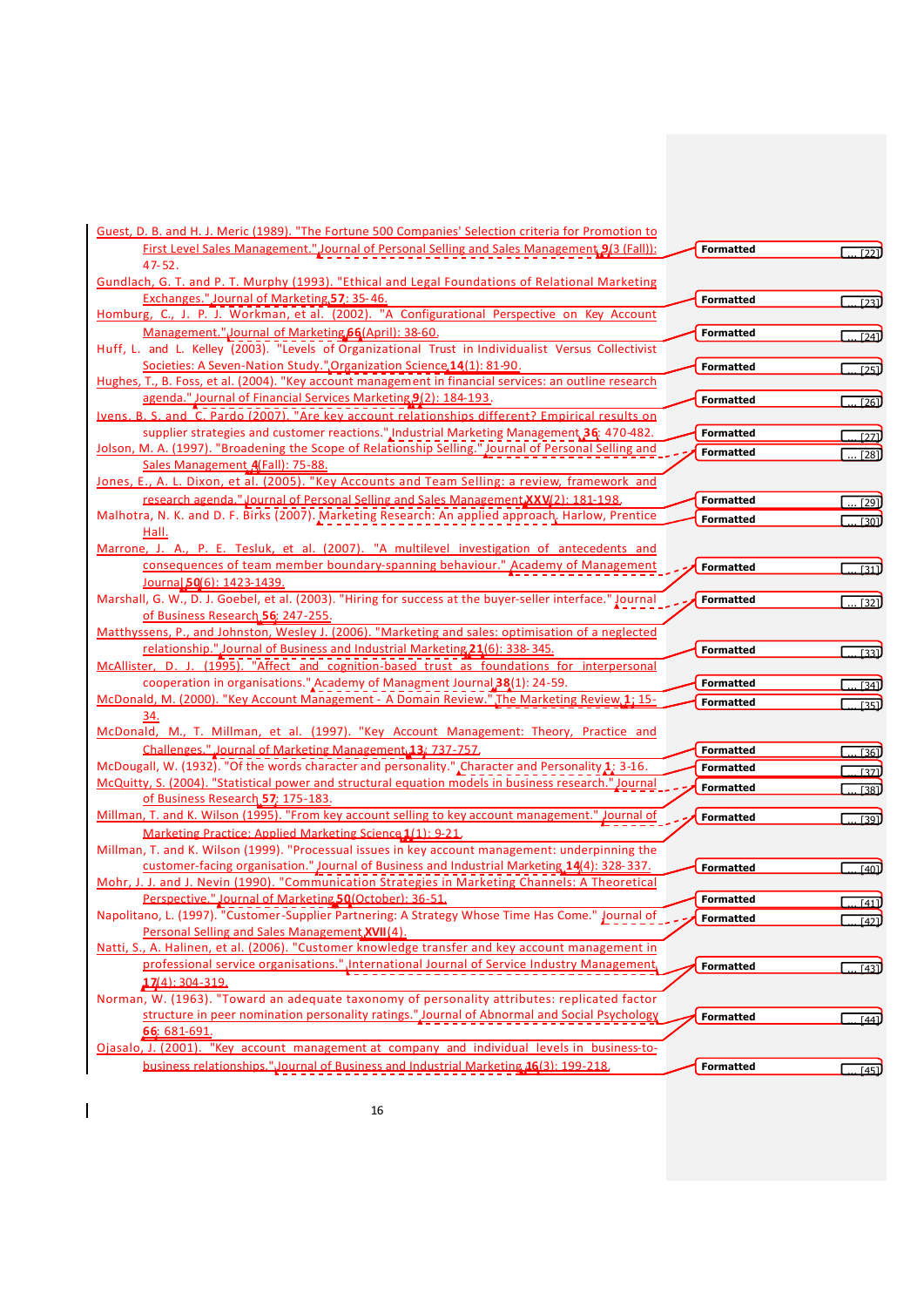| Organ, D. W. (1971). "Linking pins between organisations and environment." Business Horizons Dec:                                                                                                | <b>Formatted</b> | [46]              |
|--------------------------------------------------------------------------------------------------------------------------------------------------------------------------------------------------|------------------|-------------------|
| <u>73-80.</u>                                                                                                                                                                                    |                  |                   |
| Orsini, J. L. and N. Karagozoglu (1988). "Marketing/Production Interfaces in Services Industries." SAM                                                                                           | <b>Formatted</b> | [47]              |
| Advanced Management Journal Summer; 34-38.                                                                                                                                                       |                  |                   |
| Pardo, C. (1997). "Key Account Management in the Business to Business Field: The Key Account's                                                                                                   |                  |                   |
| Point of View."Journal of Personal Selling and Sales Management XVII(4): 17-26.                                                                                                                  | <b>Formatted</b> | [48]              |
| Pardo, C. (1999). "Key Account Management in the business-to-business field: a French overview."                                                                                                 |                  |                   |
| Journal of Business and Industrial Marketing 14(4): 276-290.                                                                                                                                     | <b>Formatted</b> | $\overline{[49]}$ |
| Pardo, C., S. C. Henneberg, et al. (2006). "Unpicking the meaning of value in key account                                                                                                        |                  |                   |
| management." European Journal of Marketing 49(11/12): 1360-1374.                                                                                                                                 | <b>Formatted</b> | 1501              |
| Piercy, N. and N. Lane (2006a). "The Underlying Vulnerabilities in Key Account Management                                                                                                        |                  |                   |
| Strategi es." European Management Journal 24(2/3): 151-162.                                                                                                                                      | <b>Formatted</b> | $\overline{1511}$ |
| Piercy, N. F., D. W. Cravens, et al. (2003). "Sales Manager Behaviour Control Strategy and its                                                                                                   |                  |                   |
| consequences: the impact of manager gender differences." Journal of Personal Selling and                                                                                                         | <b>Formatted</b> | [52]              |
| Sales Management XXIII(3 (summer)).                                                                                                                                                              |                  |                   |
| Piercy, N. F. and N. Lane (2003). "Transformation of the Traditional Salesforce: imperatives for                                                                                                 |                  |                   |
| intelligence, interface and integration." Journal of Marketing Management 19/563-82).                                                                                                            | <b>Formatted</b> | . [53]            |
| Piercy, N. F. and N. Lane (2006b). "The hidden risks in strategic account management strategy."                                                                                                  |                  |                   |
| Journal of Business Strategy 27(1): 18-26.                                                                                                                                                       | <b>Formatted</b> | [54]              |
| Piercy, N. F. and N. Lane (2009). Strategic Customer Management: Strategizing the Sales                                                                                                          | <b>Formatted</b> | [55]              |
| Organisation. Oxford, Oxford University Press.                                                                                                                                                   |                  |                   |
| Randall, J. and C. Randall (2001). "A Current Review of Hiring Techniques for Sales Personnel: The                                                                                               |                  |                   |
| First Step in the Sales Management Process." Journal of Marketing Theory and Practice 9(2):                                                                                                      | <b>Formatted</b> | $$ [56]           |
| 70-83.                                                                                                                                                                                           |                  |                   |
| Richards, K. A. and E. Jones (2009). "Key Account Management: adding elements of account fit to an                                                                                               |                  |                   |
| integrative theoretical framework." Journal of Personal Selling and Sales Management 4 Fall                                                                                                      | <b>Formatted</b> | $\overline{571}$  |
| $1: 305 - 320.$                                                                                                                                                                                  |                  |                   |
| Robson, C. (1993). Real World Research, Oxford, Blackwell.                                                                                                                                       | <b>Formatted</b> | $\overline{[58]}$ |
| Rousseau, D. M., Sitkin, Sim B., Burt, Ronald S., Camerer, Colin (1998). "Not so different after all: a                                                                                          |                  |                   |
| cross-discipline view of trust.", Academy of Management Review, 23(3): 393-404.                                                                                                                  | <b>Formatted</b> | $\overline{591}$  |
| Rouzies, D., Anderson, Erin, Kohli, Ajay K., Michaels, Ronald, E., Weitz, Barton A., and Zoltners, Andris                                                                                        |                  |                   |
| A (2005). "Sales and Marketing integration: a proposed framework." Journal of Personal                                                                                                           | <b>Formatted</b> | f601              |
| Selling and Sales Management, XXV (no. 2 (spring 2005)): 113-122.                                                                                                                                |                  |                   |
| Ruekert, R. W., and Walker, Orville C. Jr. (1987). "Marketing's Interaction with Other Functional                                                                                                |                  |                   |
| Units: A conceptual Framework and Empirical Evidence." Journal of Marketing 51(January):                                                                                                         | <b>Formatted</b> | $\overline{611}$  |
| $1 - 19.$                                                                                                                                                                                        |                  |                   |
| Ryals. L. and B. Rogers (2007). "Key account planning: benefits. barriers and best practice." Journal of                                                                                         | <b>Formatted</b> | [62]              |
| Strategic Marketing <sub>15</sub> : 209-222.                                                                                                                                                     |                  |                   |
| Sager, J. K., J. Yi, et al. (1998). "A model predicting salespeople's perceptions." Journal of Personal                                                                                          | <b>Formatted</b> | [63]              |
| Selling and Sales Management <sub>4</sub> 18(3).                                                                                                                                                 | Formatted        |                   |
| Saunders, M., P. Lewis, et al. (2000). Research methods for business students. Pearson education<br>Schultz, R. J. and K. R. Evans (2002). "Strategic Collaborative Communication by Key Account |                  | [64]              |
| Representatives." Journal of Personal Selling and Sales Management XXII(1): 23-31.                                                                                                               |                  |                   |
| Schumacker, R. E. and R. G. Lomax (2004). A Beginner's Guide to Structural Equation Modeling. New                                                                                                | <b>Formatted</b> | [65]              |
| Jersey, Lawrence Erlbaum.                                                                                                                                                                        | <b>Formatted</b> | [66]              |
| Sengupta, S., R. E. Krapfel, et al. (1997). "Switching Costs in Key Account Relationships." Journal of                                                                                           | <b>Formatted</b> |                   |
| Personal Selling and Sales Management XVII(4): 9-16.                                                                                                                                             |                  | $\overline{671}$  |
| Shamir, B., R. J. House, et al. (1993). "The Motivational Effects of Charismatic Leadership: a self-                                                                                             |                  |                   |
| concept based theory." Organisation Science 4(4): 577-594.                                                                                                                                       | <b>Formatted</b> |                   |
|                                                                                                                                                                                                  |                  | [68]              |

 $\overline{1}$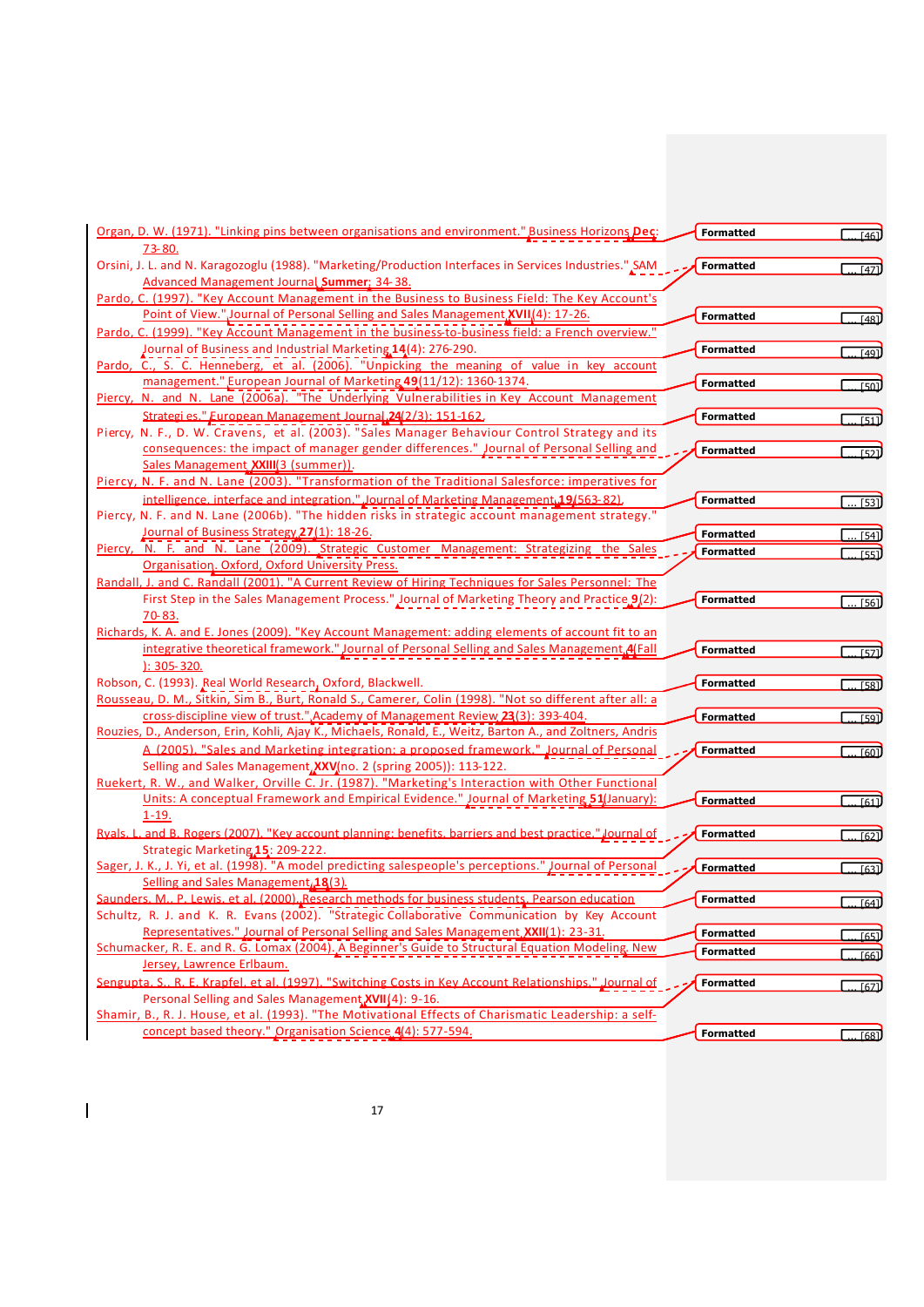| Sharma, A. (1997). "Who prefers Key Account Management Programs? An investigation of business<br>buying behaviour and buying firm characteristics." Journal of Personal Selling and Sales | <b>Formatted</b> |                  |
|-------------------------------------------------------------------------------------------------------------------------------------------------------------------------------------------|------------------|------------------|
| Management XVII(4): 27-39.                                                                                                                                                                |                  | [69]             |
| Spekman, R. E. (1979). "Influence and Information: an Exploratory Investigation of the Boundary                                                                                           |                  |                  |
| Role Person's basis of power." Academy of Management Journal 22(1): 104-117.                                                                                                              | <b>Formatted</b> |                  |
| Spencer, G. H. (1972). "Salesmen and Sales Managers look at the District Manager." California                                                                                             |                  | 170              |
| Management Review 15 (Fall): 98-105.                                                                                                                                                      | <b>Formatted</b> | $\overline{711}$ |
| Spencer, R. (1999). "Key accounts: effectively managing strategic complexity." Journal of Business                                                                                        | <b>Formatted</b> | 1721             |
| and Industrial Marketing 14(4): 291-309.                                                                                                                                                  |                  |                  |
| Stevenson, T. H. (1980). "Classifying a customer as a national account." Industrial Marketing                                                                                             | <b>Formatted</b> | [73]             |
| Management 9(April): 133-136.                                                                                                                                                             |                  |                  |
| Stevenson, T. H. (1981). "Pavoffs from national account management." Industrial Marketing                                                                                                 | <b>Formatted</b> | 174              |
| Management 10 (April): 119-124.                                                                                                                                                           |                  |                  |
| Stevenson, T. H. and A. L. Page (1979). "The adoption of national account marketing by industrial                                                                                         |                  |                  |
| firms.", Industrial Marketing Management & (January): 94-100.                                                                                                                             | <b>Formatted</b> | . [75]           |
| Swan, J. E., M. R. Bowers, et al. (1999). "Customer trust in the salesperson: an integrative review and                                                                                   |                  |                  |
| meta-analysis of the empirical literature." Journal of Business Research 44: 93-107.                                                                                                      | <b>Formatted</b> | [76]]            |
| Tabachnick, B. G. and L. S. Fidell (2007). Using multivariate statistics. Boston, Pearson Education.                                                                                      | <b>Formatted</b> | [77]             |
| Verbeke, W., R. P. Bagozzi, et al. (2006). "The role of key account programs, trust and brand strength                                                                                    |                  |                  |
| on resource allocation in the channel of distribution." European Journal of Marketing                                                                                                     | <b>Formatted</b> | $\dots$ [78]     |
| <u>40(5/6): 502-532.</u>                                                                                                                                                                  |                  |                  |
| Walker, O. C., G. Churchill, et al. (1977). "Motivation and performance in Industrial Selling: Present                                                                                    |                  |                  |
| knowledge and needed research." Journal of Marketing Research 14 (May): 156-168.                                                                                                          | <b>Formatted</b> | [79]             |
| Weilbaker, D. C. and D. C. Weeks (1997). "The evolution of national account management: a                                                                                                 |                  |                  |
| literature perspective." Journal of Personal Selling and Sales Management 17(4): 49-59.                                                                                                   | <b>Formatted</b> | 1801             |
| Weitz, B. A. (1981). "Effectiveness in Sales Interactions: A Contingency Framework." Journal of                                                                                           | <b>Formatted</b> | [81]             |
| Marketing 45 (Winter): 85-103.                                                                                                                                                            |                  |                  |
| Weitz, B. A., H. Sujan, et al. (1986). "Knowledge, motivation and adaptive behaviour: a framework                                                                                         |                  |                  |
| for improving selling effectiveness "Journal of Marketing 50: 174-191.                                                                                                                    | <b>Formatted</b> | [82]             |
| Wengler, S., M. Ehret, et al. (2006). "Implementation of Key Account Management: Who, why and                                                                                             |                  |                  |
| how? An exploratory study on the current implementation of Key Account Management                                                                                                         |                  |                  |
| programs." Industrial Marketing Management 35: 103-112.                                                                                                                                   | <b>Formatted</b> | $\boxed{83}$     |
| Wilson, K. (1993). "Managing the Industrial sales force of the 1990s." Journal of Marketing                                                                                               | <b>Formatted</b> | [84]             |
| Management 9(2): 123-39.                                                                                                                                                                  |                  |                  |
| Wong, A., and Sohal, Amrik (2002). "An examination of the relationship between trust, commitment                                                                                          |                  |                  |
| and relationship quality." International Journal of Retail and Distribution Management 30(1):                                                                                             | <b>Formatted</b> | 1851             |
| $34 - 50.$                                                                                                                                                                                |                  |                  |
| Workman, J. P. J., C. Homburg, et al. (2003). "Intraorganizational Determinants of Key Account                                                                                            |                  |                  |
| Effectiveness "Journal of Academy of Marketing Science 31(1): 3-21.                                                                                                                       | <b>Formatted</b> | [86]             |
| Wortruba, T. R. (1991). "The Evolution of Personal Selling." Journal of Personal Selling and Sales                                                                                        |                  |                  |
| Management XI(3): 1-12.                                                                                                                                                                   |                  |                  |
| Wortruba, T. R. (1996). "The Transformation of Industrial Selling: Causes and consequences."                                                                                              |                  |                  |
| Industrial Marketing Management 25(5): 327-338.                                                                                                                                           |                  |                  |
| Zahra, A. Shaker, et al. (2006). "How much do you trust me? The Dark Side of Relational Trust in New                                                                                      |                  |                  |
| Business Creation in Established Companies." Entrepreneurship Theory and Practice: 541-                                                                                                   |                  |                  |
| 559.                                                                                                                                                                                      |                  |                  |
| Zupancic, D. (2008). "Towards an integrated framework of key account management." Journal of<br>Business and Industrial Marketing 23(5): 323-331.                                         |                  |                  |

 $\overline{1}$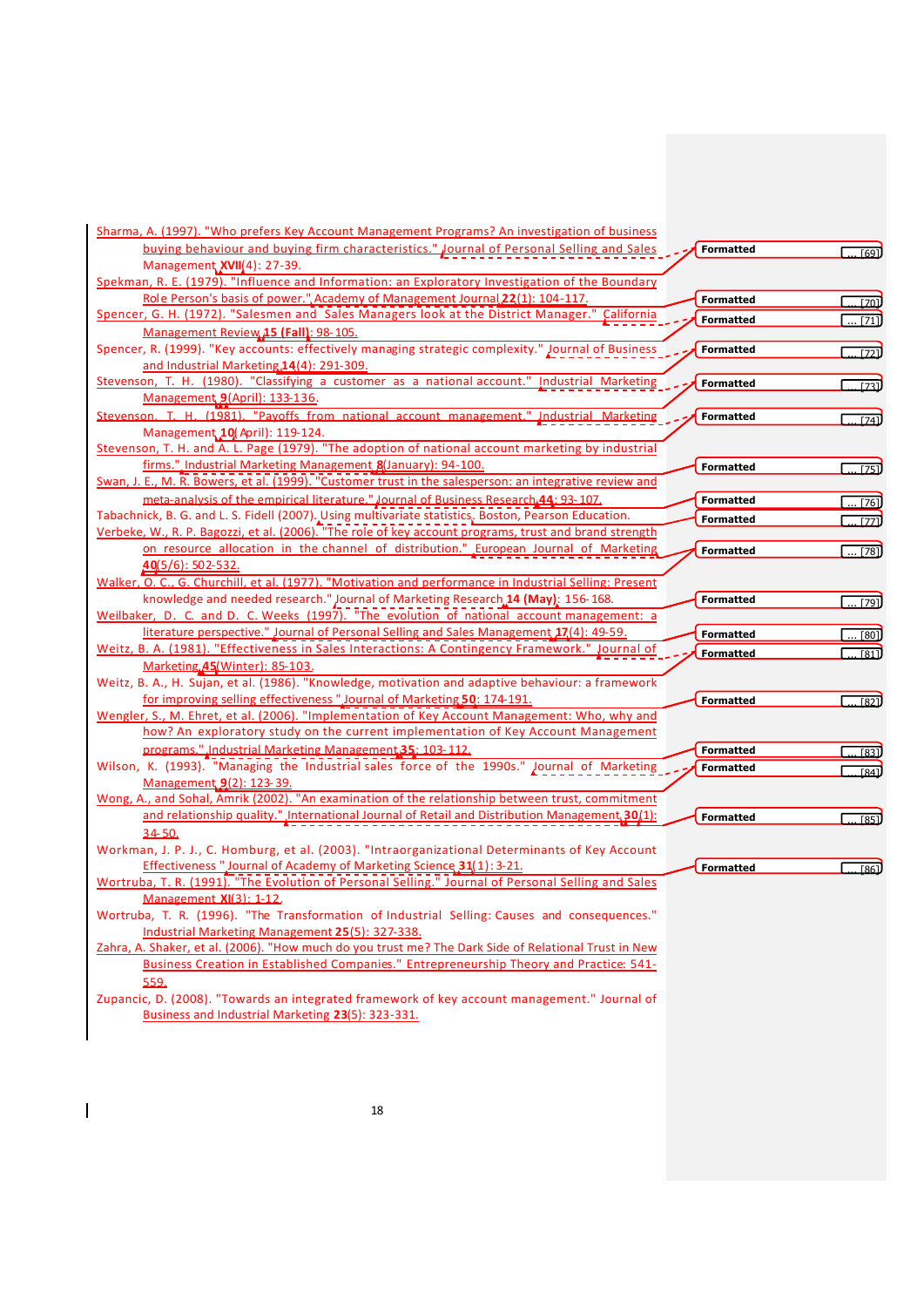| Page 15: [1] Formatted          | <b>Imurphy</b> | 7/5/2011 1:45:00 PM |
|---------------------------------|----------------|---------------------|
| Font: Calibri, 11 pt, Underline |                |                     |
| Page 15: [1] Formatted          | <b>Imurphy</b> | 7/5/2011 1:45:00 PM |
| Font: Calibri, 11 pt, Underline |                |                     |
| Page 15: [1] Formatted          | <b>Imurphy</b> | 7/5/2011 1:45:00 PM |
| Font: Calibri, 11 pt, Underline |                |                     |
| Page 15: [1] Formatted          | <b>Imurphy</b> | 7/5/2011 1:45:00 PM |
| Font: Calibri, 11 pt, Underline |                |                     |
| Page 15: [2] Formatted          | <b>Imurphy</b> | 7/5/2011 1:45:00 PM |
| Font: Calibri, 11 pt, Underline |                |                     |
| Page 15: [2] Formatted          | <b>Imurphy</b> | 7/5/2011 1:45:00 PM |
| Font: Calibri, 11 pt, Underline |                |                     |
| Page 15: [2] Formatted          | <b>Imurphy</b> | 7/5/2011 1:45:00 PM |
| Font: Calibri, 11 pt, Underline |                |                     |
| Page 15: [2] Formatted          | <b>Imurphy</b> | 7/5/2011 1:45:00 PM |
| Font: Calibri, 11 pt, Underline |                |                     |
| Page 15: [3] Formatted          | <b>Imurphy</b> | 7/5/2011 1:45:00 PM |
| Font: Calibri, 11 pt, Underline |                |                     |
| Page 15: [3] Formatted          | <b>Imurphy</b> | 7/5/2011 1:45:00 PM |
| Font: Calibri, 11 pt, Underline |                |                     |
| Page 15: [3] Formatted          | <b>Imurphy</b> | 7/5/2011 1:45:00 PM |
| Font: Calibri, 11 pt, Underline |                |                     |
| Page 15: [3] Formatted          | <b>Imurphy</b> | 7/5/2011 1:45:00 PM |
| Font: Calibri, 11 pt, Underline |                |                     |
| Page 15: [4] Formatted          | <b>Imurphy</b> | 7/5/2011 1:45:00 PM |
| Font: Calibri, 11 pt, Underline |                |                     |
| Page 15: [4] Formatted          | <b>Imurphy</b> | 7/5/2011 1:45:00 PM |
| Eant: Calibri 11 nt IIndorlina  |                |                     |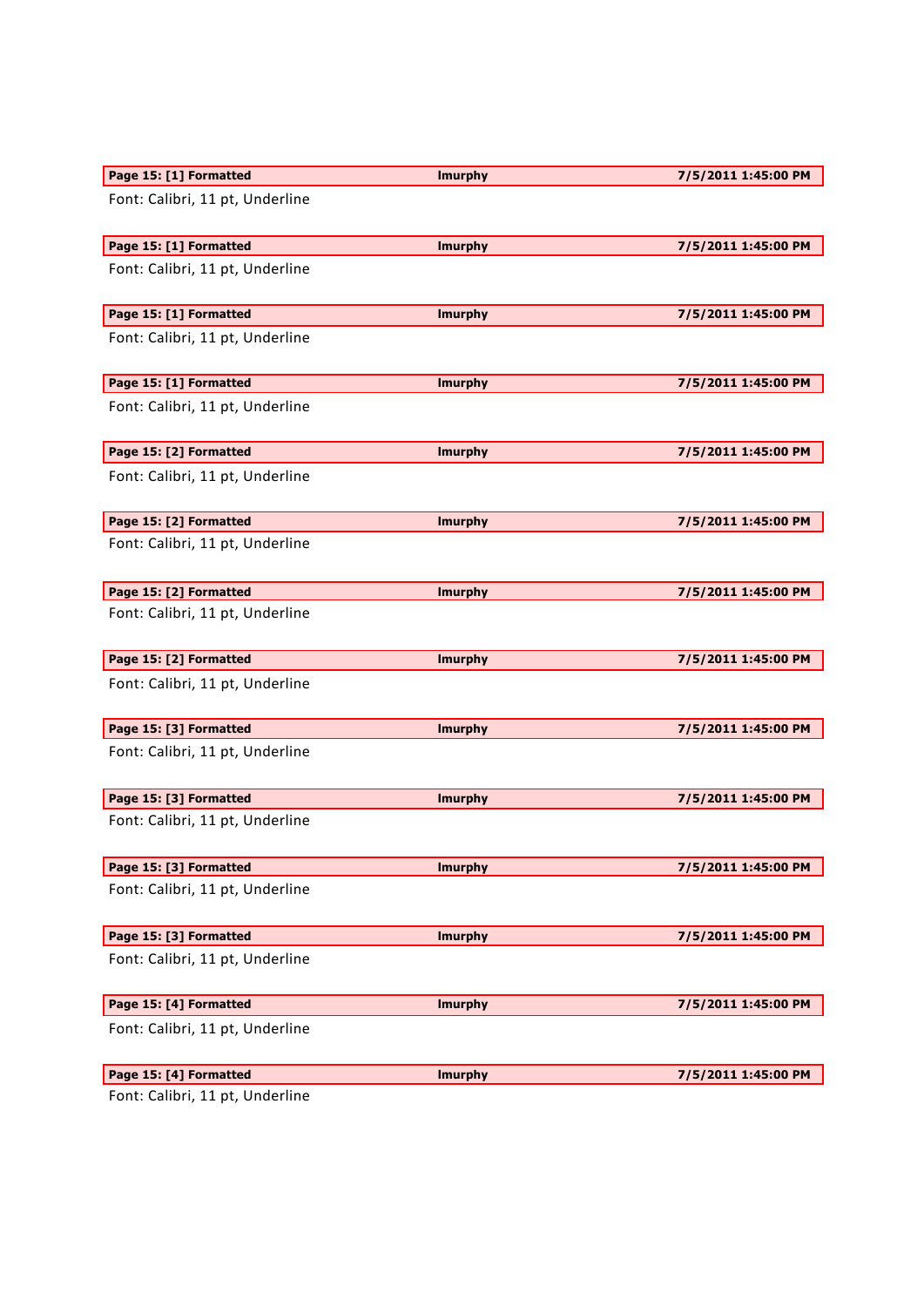| Page 15: [4] Formatted          | <b>Imurphy</b> | 7/5/2011 1:45:00 PM |
|---------------------------------|----------------|---------------------|
| Font: Calibri, 11 pt, Underline |                |                     |
| Page 15: [4] Formatted          | <b>Imurphy</b> | 7/5/2011 1:45:00 PM |
| Font: Calibri, 11 pt, Underline |                |                     |
| Page 15: [5] Formatted          | <b>Imurphy</b> | 7/5/2011 1:45:00 PM |
| Font: Calibri, 11 pt, Underline |                |                     |
| Page 15: [5] Formatted          | <b>Imurphy</b> | 7/5/2011 1:45:00 PM |
| Font: Calibri, 11 pt, Underline |                |                     |
| Page 15: [5] Formatted          | <b>Imurphy</b> | 7/5/2011 1:45:00 PM |
| Font: Calibri, 11 pt, Underline |                |                     |
| Page 15: [5] Formatted          | <b>Imurphy</b> | 7/5/2011 1:45:00 PM |
| Font: Calibri, 11 pt, Underline |                |                     |
| Page 15: [6] Formatted          | <b>Imurphy</b> | 7/5/2011 1:45:00 PM |
| Font: Calibri, 11 pt, Underline |                |                     |
| Page 15: [6] Formatted          | <b>Imurphy</b> | 7/5/2011 1:45:00 PM |
| Font: Calibri, 11 pt, Underline |                |                     |
| Page 15: [6] Formatted          | <b>Imurphy</b> | 7/5/2011 1:45:00 PM |
| Font: Calibri, 11 pt, Underline |                |                     |
| Page 15: [6] Formatted          | <b>Imurphy</b> | 7/5/2011 1:45:00 PM |
| Font: Calibri, 11 pt, Underline |                |                     |
| Page 15: [7] Formatted          | <b>Imurphy</b> | 7/5/2011 1:45:00 PM |
| Font: Calibri, 11 pt, Underline |                |                     |
| Page 15: [7] Formatted          | <b>Imurphy</b> | 7/5/2011 1:45:00 PM |
| Font: Calibri, 11 pt, Underline |                |                     |
| Page 15: [7] Formatted          | <b>Imurphy</b> | 7/5/2011 1:45:00 PM |
| Font: Calibri, 11 pt, Underline |                |                     |
| Page 15: [7] Formatted          | <b>Imurphy</b> | 7/5/2011 1:45:00 PM |
| atı Calibri 11 at Hadarling     |                |                     |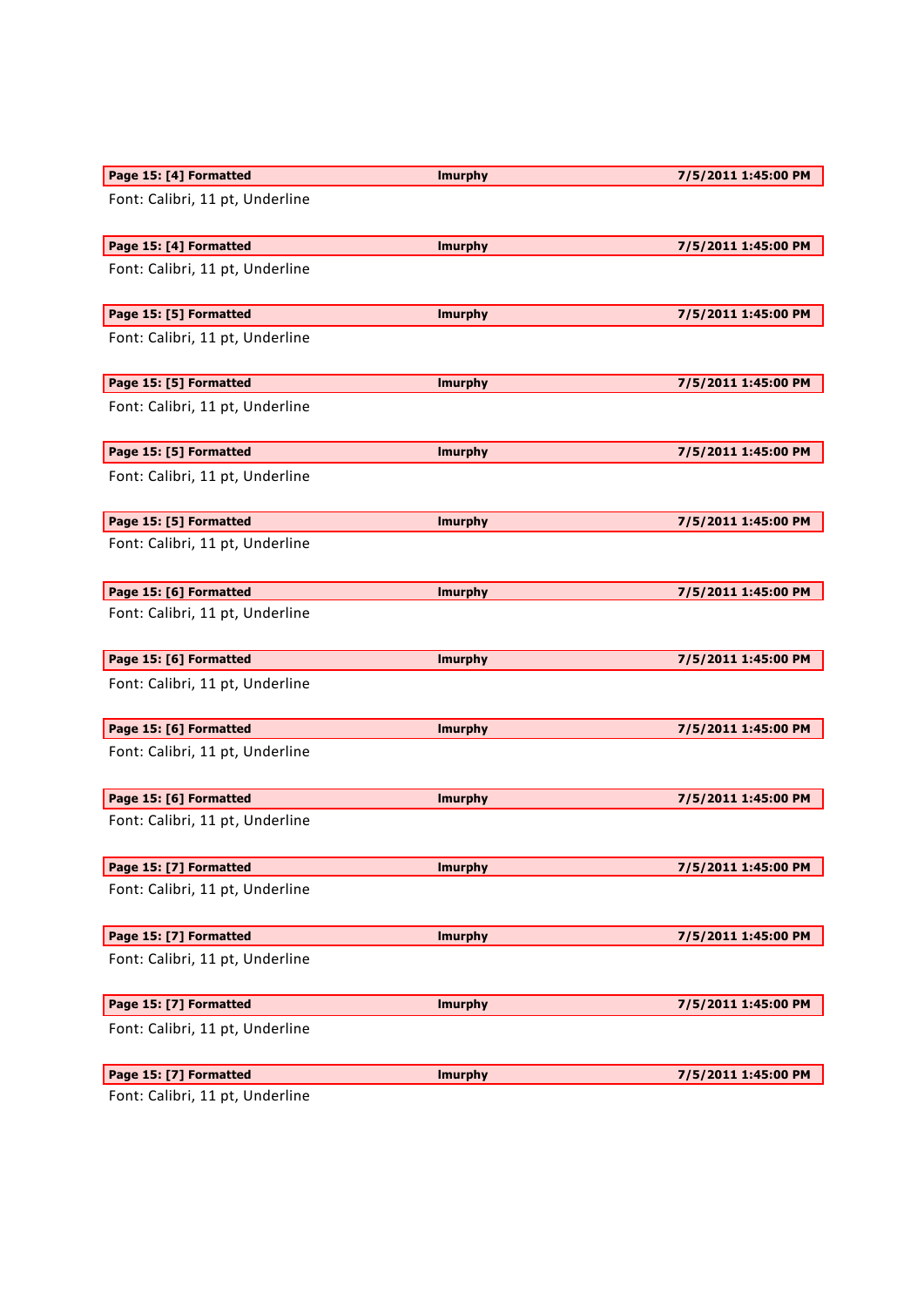| Page 15: [8] Formatted          | <b>Imurphy</b> | 7/5/2011 1:45:00 PM |
|---------------------------------|----------------|---------------------|
| Font: Calibri, 11 pt, Underline |                |                     |
| Page 15: [8] Formatted          | <b>Imurphy</b> | 7/5/2011 1:45:00 PM |
| Font: Calibri, 11 pt, Underline |                |                     |
| Page 15: [8] Formatted          | <b>Imurphy</b> | 7/5/2011 1:45:00 PM |
| Font: Calibri, 11 pt, Underline |                |                     |
| Page 15: [8] Formatted          | <b>Imurphy</b> | 7/5/2011 1:45:00 PM |
| Font: Calibri, 11 pt, Underline |                |                     |
| Page 15: [9] Formatted          | <b>Imurphy</b> | 7/5/2011 1:45:00 PM |
| Font: Calibri, 11 pt, Underline |                |                     |
| Page 15: [9] Formatted          | <b>Imurphy</b> | 7/5/2011 1:45:00 PM |
| Font: Calibri, 11 pt, Underline |                |                     |
| Page 15: [9] Formatted          | <b>Imurphy</b> | 7/5/2011 1:45:00 PM |
| Font: Calibri, 11 pt, Underline |                |                     |
| Page 15: [9] Formatted          | <b>Imurphy</b> | 7/5/2011 1:45:00 PM |
| Font: Calibri, 11 pt, Underline |                |                     |
| Page 15: [10] Formatted         | <b>Imurphy</b> | 7/5/2011 1:45:00 PM |
| Font: Calibri, 11 pt, Underline |                |                     |
| Page 15: [10] Formatted         | <b>Imurphy</b> | 7/5/2011 1:45:00 PM |
| Font: Calibri, 11 pt, Underline |                |                     |
| Page 15: [10] Formatted         | <b>Imurphy</b> | 7/5/2011 1:45:00 PM |
| Font: Calibri, 11 pt, Underline |                |                     |
| Page 15: [10] Formatted         | <b>Imurphy</b> | 7/5/2011 1:45:00 PM |
| Font: Calibri, 11 pt, Underline |                |                     |
| Page 15: [11] Formatted         | <b>Imurphy</b> | 7/5/2011 1:45:00 PM |
| Font: Calibri, 11 pt, Underline |                |                     |
| Page 15: [11] Formatted         | <b>Imurphy</b> | 7/5/2011 1:45:00 PM |
|                                 |                |                     |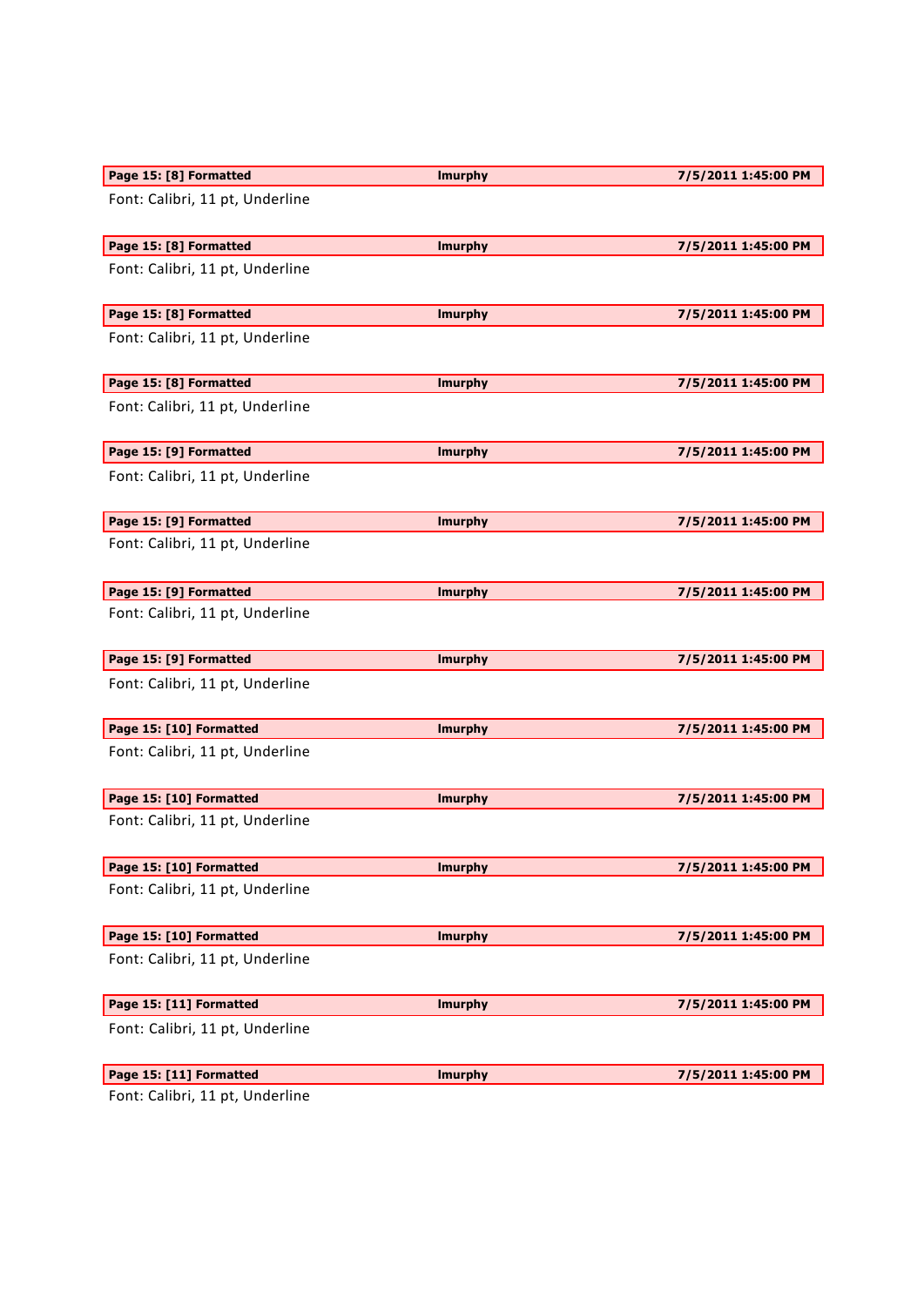| Page 15: [11] Formatted         | <b>Imurphy</b> | 7/5/2011 1:45:00 PM |
|---------------------------------|----------------|---------------------|
| Font: Calibri, 11 pt, Underline |                |                     |
| Page 15: [11] Formatted         | <b>Imurphy</b> | 7/5/2011 1:45:00 PM |
| Font: Calibri, 11 pt, Underline |                |                     |
| Page 15: [12] Formatted         | <b>Imurphy</b> | 7/5/2011 1:45:00 PM |
| Font: Calibri, 11 pt, Underline |                |                     |
| Page 15: [12] Formatted         | <b>Imurphy</b> | 7/5/2011 1:45:00 PM |
| Font: Calibri, 11 pt, Underline |                |                     |
| Page 15: [12] Formatted         | <b>Imurphy</b> | 7/5/2011 1:45:00 PM |
| Font: Calibri, 11 pt, Underline |                |                     |
| Page 15: [12] Formatted         | <b>Imurphy</b> | 7/5/2011 1:45:00 PM |
| Font: Calibri, 11 pt, Underline |                |                     |
| Page 15: [13] Formatted         | <b>Imurphy</b> | 7/5/2011 1:45:00 PM |
| Font: Calibri, 11 pt, Underline |                |                     |
| Page 15: [13] Formatted         | <b>Imurphy</b> | 7/5/2011 1:45:00 PM |
| Font: Calibri, 11 pt, Underline |                |                     |
| Page 15: [13] Formatted         | <b>Imurphy</b> | 7/5/2011 1:45:00 PM |
| Font: Calibri, 11 pt, Underline |                |                     |
| Page 15: [13] Formatted         | <b>Imurphy</b> | 7/5/2011 1:45:00 PM |
| Font: Calibri, 11 pt, Underline |                |                     |
| Page 15: [14] Formatted         | <b>Imurphy</b> | 7/5/2011 1:45:00 PM |
| Font: Calibri, 11 pt, Underline |                |                     |
| Page 15: [14] Formatted         | <b>Imurphy</b> | 7/5/2011 1:45:00 PM |
| Font: Calibri, 11 pt, Underline |                |                     |
| Page 15: [14] Formatted         | <b>Imurphy</b> | 7/5/2011 1:45:00 PM |
| Font: Calibri, 11 pt, Underline |                |                     |
|                                 |                |                     |
| Page 15: [14] Formatted         | <b>Imurphy</b> | 7/5/2011 1:45:00 PM |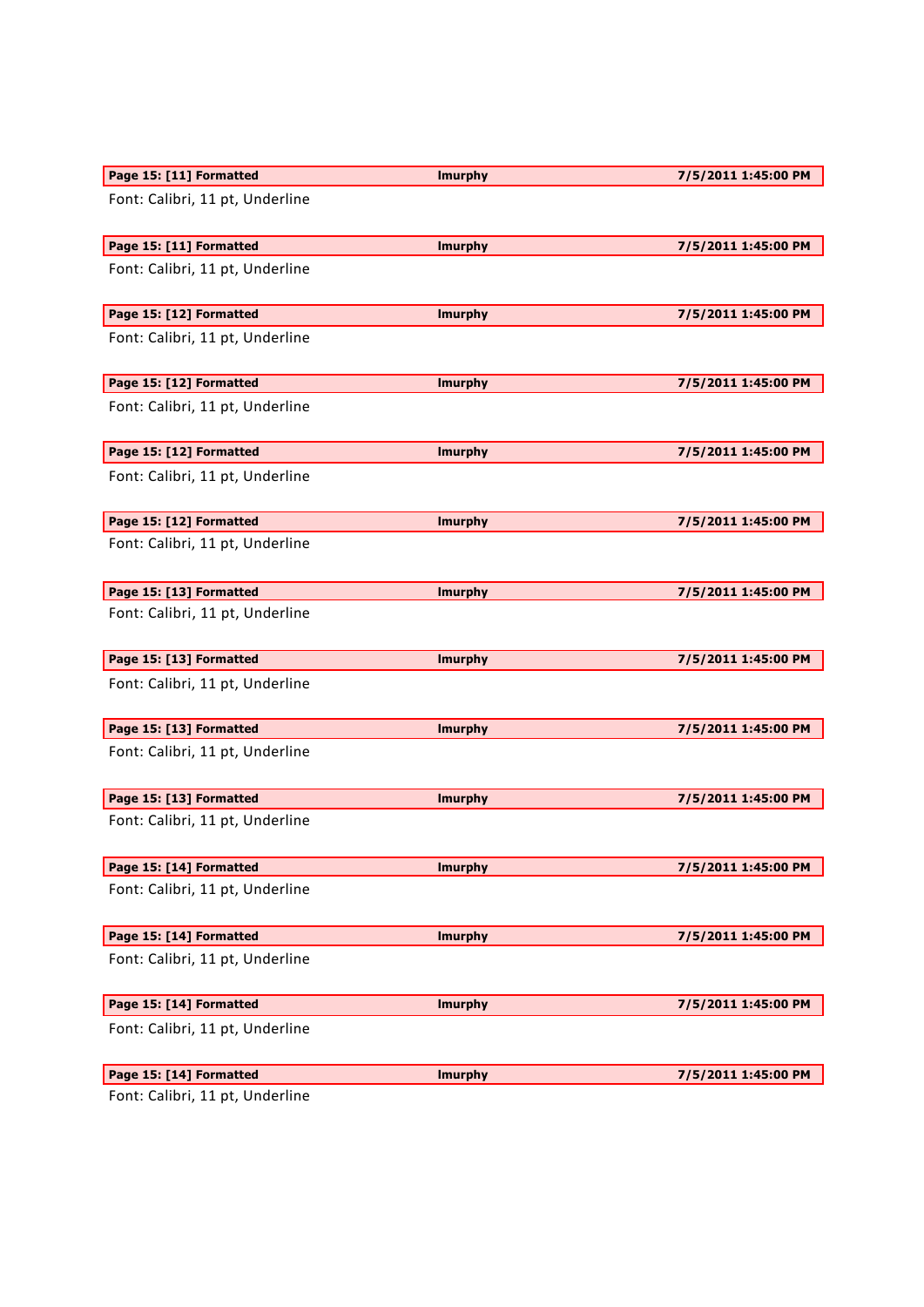| Page 15: [15] Formatted         | <b>Imurphy</b> | 7/5/2011 1:45:00 PM |
|---------------------------------|----------------|---------------------|
| Font: Calibri, 11 pt, Underline |                |                     |
| Page 15: [15] Formatted         | <b>Imurphy</b> | 7/5/2011 1:45:00 PM |
| Font: Calibri, 11 pt, Underline |                |                     |
| Page 15: [15] Formatted         | <b>Imurphy</b> | 7/5/2011 1:45:00 PM |
| Font: Calibri, 11 pt, Underline |                |                     |
| Page 15: [15] Formatted         | <b>Imurphy</b> | 7/5/2011 1:45:00 PM |
| Font: Calibri, 11 pt, Underline |                |                     |
| Page 15: [16] Formatted         | <b>Imurphy</b> | 7/5/2011 1:45:00 PM |
| Font: Calibri, 11 pt, Underline |                |                     |
| Page 15: [16] Formatted         | <b>Imurphy</b> | 7/5/2011 1:45:00 PM |
| Font: Calibri, 11 pt, Underline |                |                     |
| Page 15: [16] Formatted         | <b>Imurphy</b> | 7/5/2011 1:45:00 PM |
| Font: Calibri, 11 pt, Underline |                |                     |
| Page 15: [16] Formatted         | <b>Imurphy</b> | 7/5/2011 1:45:00 PM |
| Font: Calibri, 11 pt, Underline |                |                     |
| Page 15: [17] Formatted         | <b>Imurphy</b> | 7/5/2011 1:45:00 PM |
| Font: Calibri, 11 pt, Underline |                |                     |
| Page 15: [17] Formatted         | <b>Imurphy</b> | 7/5/2011 1:45:00 PM |
| Font: Calibri, 11 pt, Underline |                |                     |
| Page 15: [17] Formatted         | <b>Imurphy</b> | 7/5/2011 1:45:00 PM |
| Font: Calibri, 11 pt, Underline |                |                     |
| Page 15: [17] Formatted         | <b>Imurphy</b> | 7/5/2011 1:45:00 PM |
| Font: Calibri, 11 pt, Underline |                |                     |
| Page 15: [18] Formatted         | <b>Imurphy</b> | 7/5/2011 1:45:00 PM |
| Font: Calibri, 11 pt, Underline |                |                     |
| Page 15: [18] Formatted         | <b>Imurphy</b> | 7/5/2011 1:45:00 PM |
| $Cont:$ Calibri 11 nt Underline |                |                     |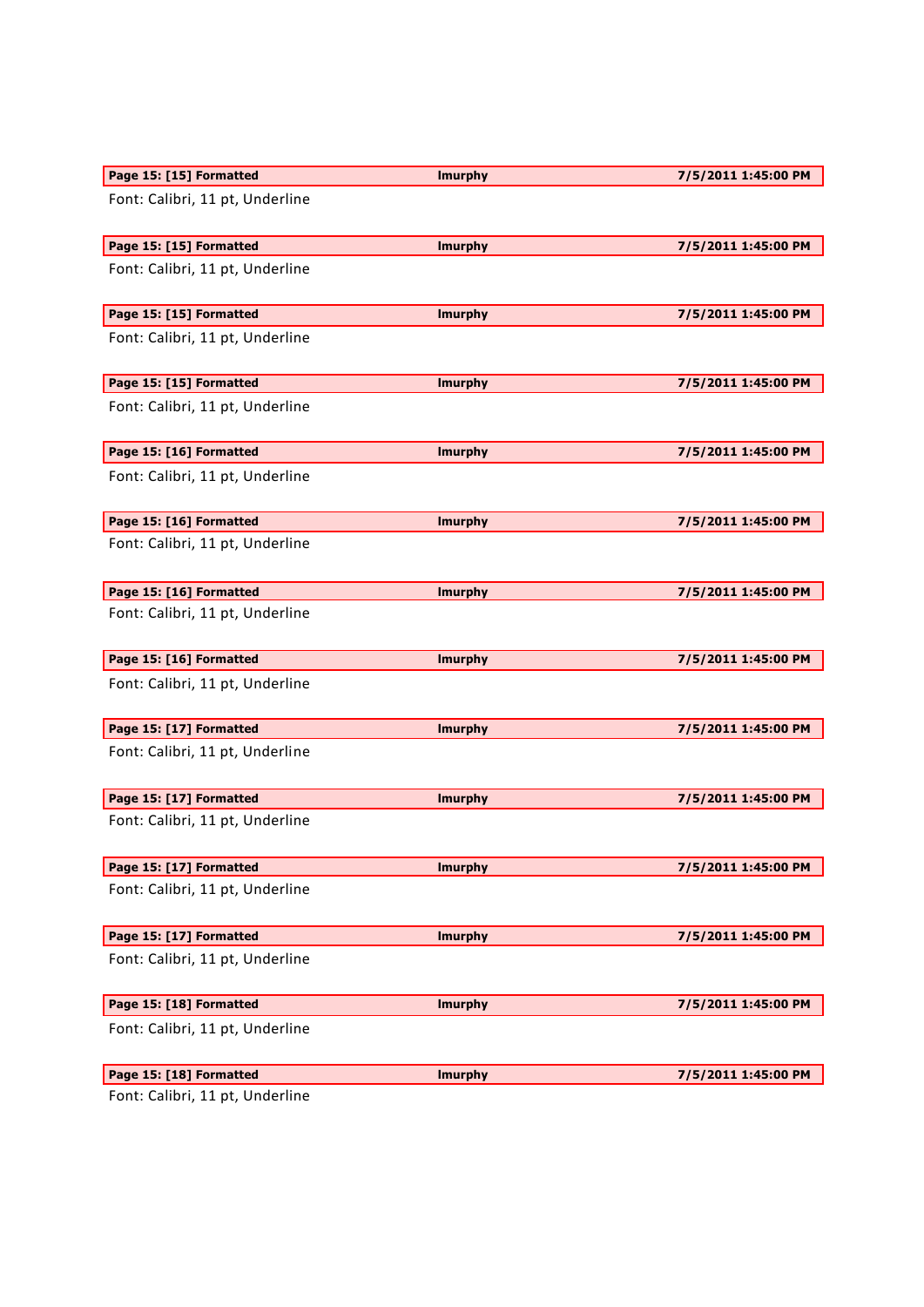| Page 15: [18] Formatted         | <b>Imurphy</b> | 7/5/2011 1:45:00 PM |
|---------------------------------|----------------|---------------------|
| Font: Calibri, 11 pt, Underline |                |                     |
| Page 15: [18] Formatted         | <b>Imurphy</b> | 7/5/2011 1:45:00 PM |
| Font: Calibri, 11 pt, Underline |                |                     |
| Page 15: [19] Formatted         | <b>Imurphy</b> | 7/5/2011 1:45:00 PM |
| Font: Calibri, 11 pt, Underline |                |                     |
| Page 15: [19] Formatted         | <b>Imurphy</b> | 7/5/2011 1:45:00 PM |
| Font: Calibri, 11 pt, Underline |                |                     |
| Page 15: [19] Formatted         | <b>Imurphy</b> | 7/5/2011 1:45:00 PM |
| Font: Calibri, 11 pt, Underline |                |                     |
| Page 15: [19] Formatted         | <b>Imurphy</b> | 7/5/2011 1:45:00 PM |
| Font: Calibri, 11 pt, Underline |                |                     |
| Page 15: [20] Formatted         | <b>Imurphy</b> | 7/5/2011 1:45:00 PM |
| Font: Calibri, 11 pt, Underline |                |                     |
| Page 15: [20] Formatted         | <b>Imurphy</b> | 7/5/2011 1:45:00 PM |
| Font: Calibri, 11 pt, Underline |                |                     |
| Page 15: [20] Formatted         | <b>Imurphy</b> | 7/5/2011 1:45:00 PM |
| Font: Calibri, 11 pt, Underline |                |                     |
| Page 15: [20] Formatted         | <b>Imurphy</b> | 7/5/2011 1:45:00 PM |
| Font: Calibri, 11 pt, Underline |                |                     |
| Page 15: [21] Formatted         | <b>Imurphy</b> | 7/5/2011 1:45:00 PM |
| Font: Calibri, 11 pt, Underline |                |                     |
| Page 15: [21] Formatted         | <b>Imurphy</b> | 7/5/2011 1:45:00 PM |
| Font: Calibri, 11 pt, Underline |                |                     |
| Page 15: [21] Formatted         |                | 7/5/2011 1:45:00 PM |
|                                 | <b>Imurphy</b> |                     |
| Font: Calibri, 11 pt, Underline |                |                     |
| Page 15: [21] Formatted         | <b>Imurphy</b> | 7/5/2011 1:45:00 PM |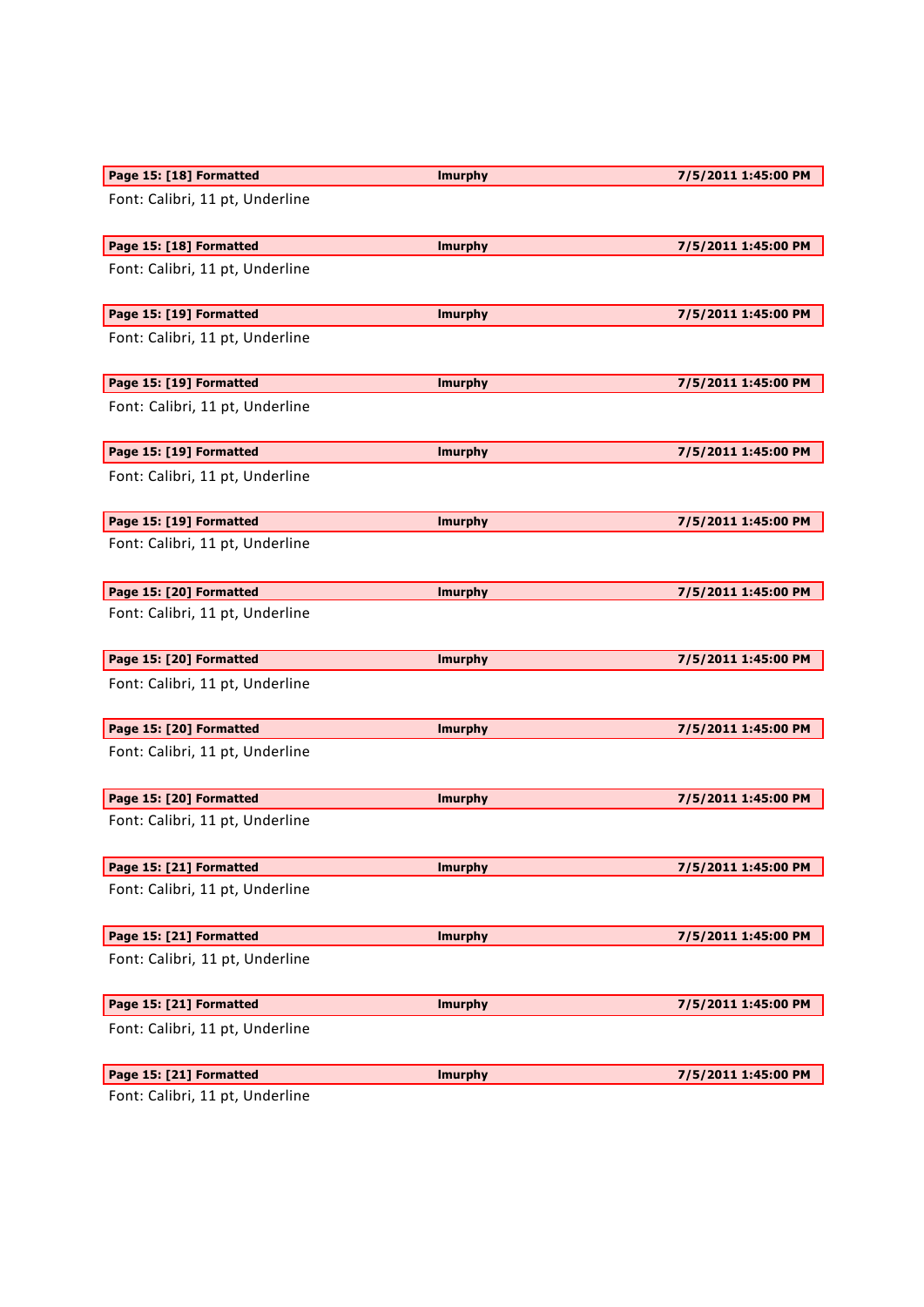| Page 16: [22] Formatted         | <b>Imurphy</b> | 7/5/2011 1:45:00 PM |
|---------------------------------|----------------|---------------------|
| Font: Calibri, 11 pt, Underline |                |                     |
| Page 16: [22] Formatted         | <b>Imurphy</b> | 7/5/2011 1:45:00 PM |
| Font: Calibri, 11 pt, Underline |                |                     |
| Page 16: [22] Formatted         | <b>Imurphy</b> | 7/5/2011 1:45:00 PM |
| Font: Calibri, 11 pt, Underline |                |                     |
| Page 16: [22] Formatted         | <b>Imurphy</b> | 7/5/2011 1:45:00 PM |
| Font: Calibri, 11 pt, Underline |                |                     |
| Page 16: [23] Formatted         | <b>Imurphy</b> | 7/5/2011 1:45:00 PM |
| Font: Calibri, 11 pt, Underline |                |                     |
| Page 16: [23] Formatted         | <b>Imurphy</b> | 7/5/2011 1:45:00 PM |
| Font: Calibri, 11 pt, Underline |                |                     |
| Page 16: [23] Formatted         | <b>Imurphy</b> | 7/5/2011 1:45:00 PM |
| Font: Calibri, 11 pt, Underline |                |                     |
| Page 16: [24] Formatted         | <b>Imurphy</b> | 7/5/2011 1:45:00 PM |
| Font: Calibri, 11 pt, Underline |                |                     |
| Page 16: [24] Formatted         | <b>Imurphy</b> | 7/5/2011 1:45:00 PM |
| Font: Calibri, 11 pt, Underline |                |                     |
| Page 16: [24] Formatted         | <b>Imurphy</b> | 7/5/2011 1:45:00 PM |
| Font: Calibri, 11 pt, Underline |                |                     |
| Page 16: [24] Formatted         | <b>Imurphy</b> | 7/5/2011 1:45:00 PM |
| Font: Calibri, 11 pt, Underline |                |                     |
| Page 16: [25] Formatted         | <b>Imurphy</b> | 7/5/2011 1:45:00 PM |
| Font: Calibri, 11 pt, Underline |                |                     |
| Page 16: [25] Formatted         | <b>Imurphy</b> | 7/5/2011 1:45:00 PM |
| Font: Calibri, 11 pt, Underline |                |                     |
| Page 16: [25] Formatted         | <b>Imurphy</b> | 7/5/2011 1:45:00 PM |
| Eant: Calibri 11 nt Ilndorling  |                |                     |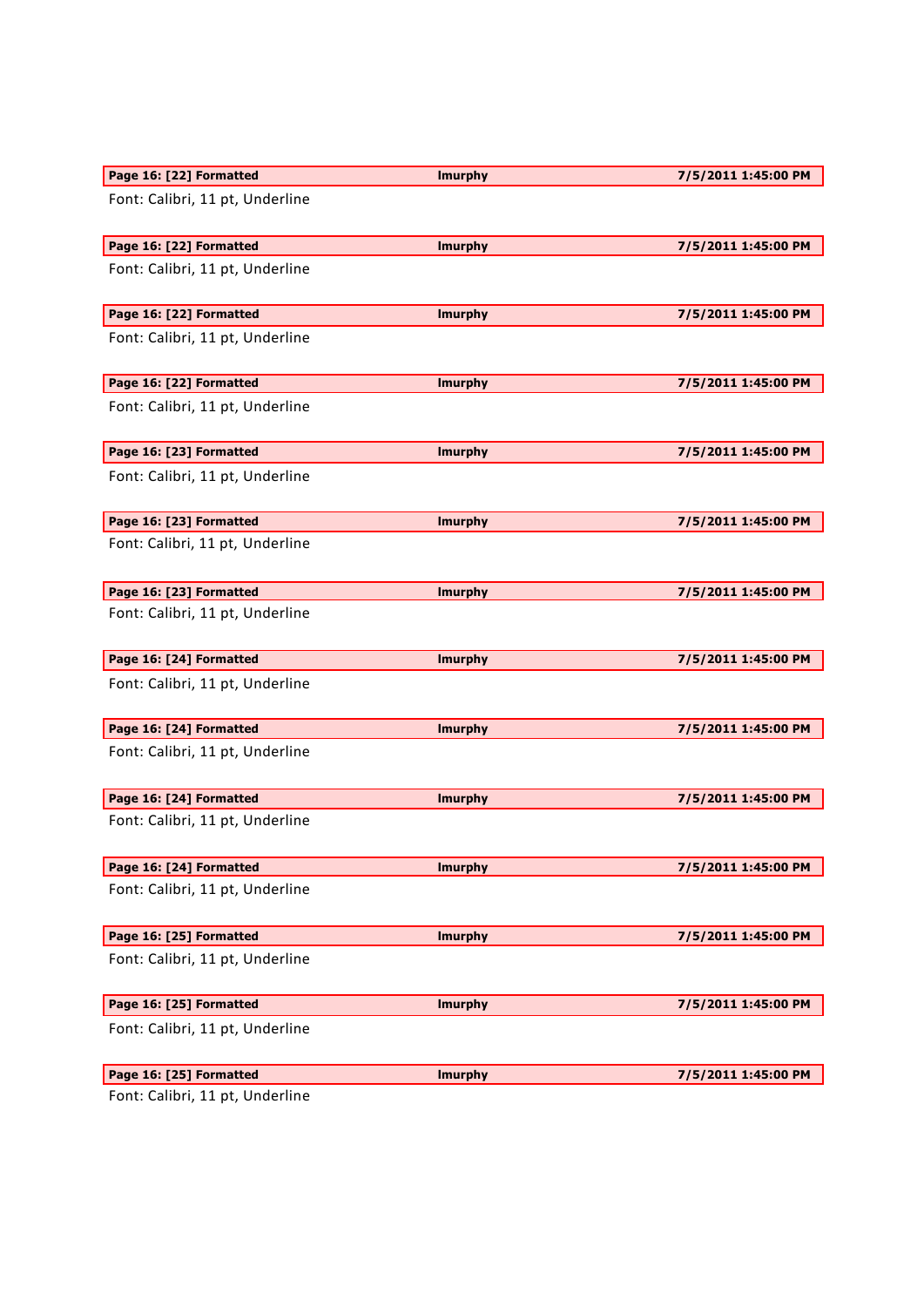| Page 16: [25] Formatted         | <b>Imurphy</b> | 7/5/2011 1:45:00 PM |
|---------------------------------|----------------|---------------------|
| Font: Calibri, 11 pt, Underline |                |                     |
| Page 16: [26] Formatted         | <b>Imurphy</b> | 7/5/2011 1:45:00 PM |
| Font: Calibri, 11 pt, Underline |                |                     |
| Page 16: [26] Formatted         | <b>Imurphy</b> | 7/5/2011 1:45:00 PM |
| Font: Calibri, 11 pt, Underline |                |                     |
| Page 16: [26] Formatted         | <b>Imurphy</b> | 7/5/2011 1:45:00 PM |
| Font: Calibri, 11 pt, Underline |                |                     |
| Page 16: [26] Formatted         | <b>Imurphy</b> | 7/5/2011 1:45:00 PM |
| Font: Calibri, 11 pt, Underline |                |                     |
| Page 16: [27] Formatted         | <b>Imurphy</b> | 7/5/2011 1:45:00 PM |
| Font: Calibri, 11 pt, Underline |                |                     |
| Page 16: [27] Formatted         | <b>Imurphy</b> | 7/5/2011 1:45:00 PM |
| Font: Calibri, 11 pt, Underline |                |                     |
| Page 16: [27] Formatted         | <b>Imurphy</b> | 7/5/2011 1:45:00 PM |
| Font: Calibri, 11 pt, Underline |                |                     |
| Page 16: [27] Formatted         | <b>Imurphy</b> | 7/5/2011 1:45:00 PM |
| Font: Calibri, 11 pt, Underline |                |                     |
| Page 16: [28] Formatted         | <b>Imurphy</b> | 7/5/2011 1:45:00 PM |
| Font: Calibri, 11 pt, Underline |                |                     |
| Page 16: [28] Formatted         | <b>Imurphy</b> | 7/5/2011 1:45:00 PM |
| Font: Calibri, 11 pt, Underline |                |                     |
| Page 16: [28] Formatted         | <b>Imurphy</b> | 7/5/2011 1:45:00 PM |
| Font: Calibri, 11 pt, Underline |                |                     |
| Page 16: [28] Formatted         | <b>Imurphy</b> | 7/5/2011 1:45:00 PM |
| Font: Calibri, 11 pt, Underline |                |                     |
|                                 |                |                     |
| Page 16: [29] Formatted         | <b>Imurphy</b> | 7/5/2011 1:45:00 PM |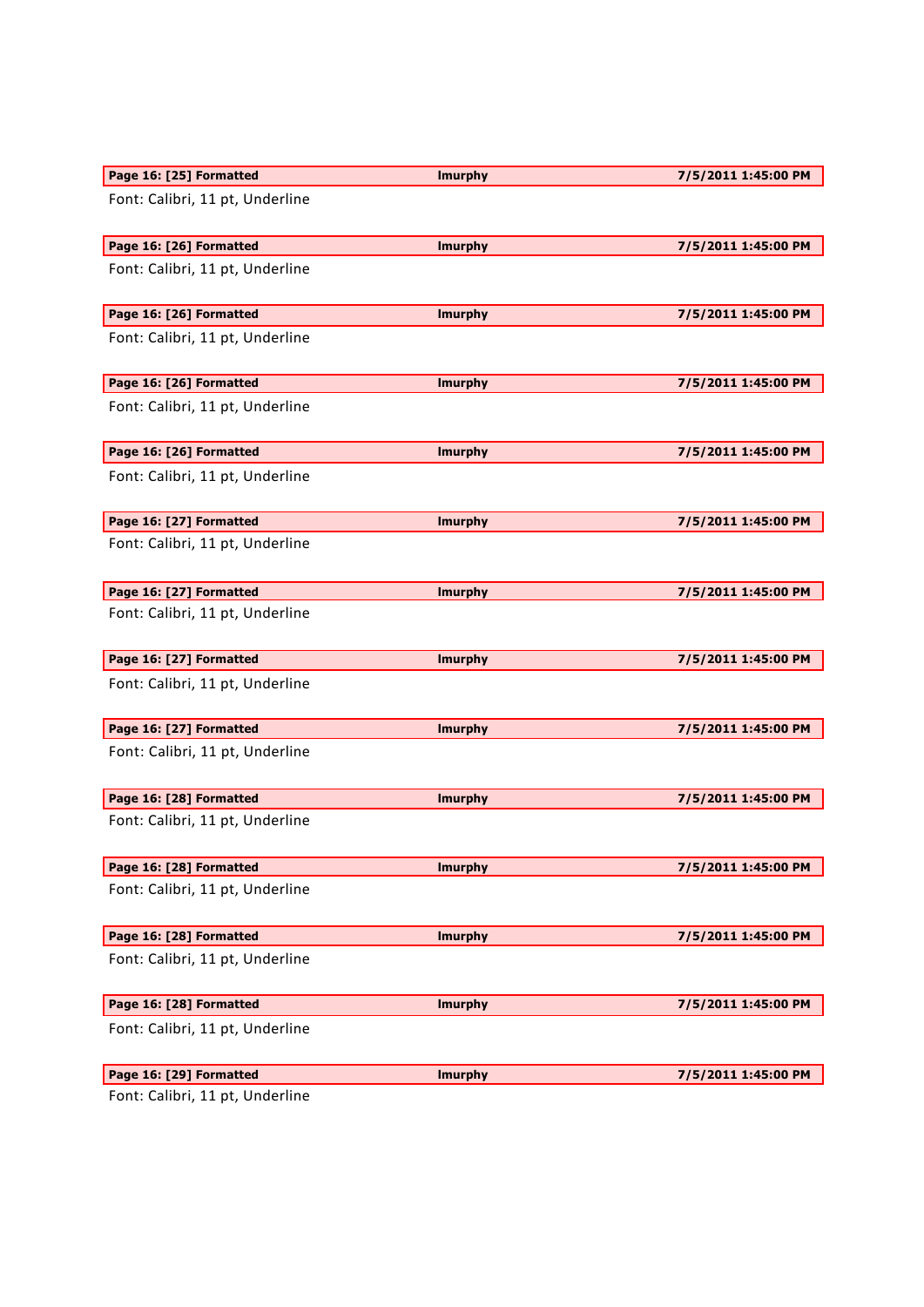| Page 16: [29] Formatted         | <b>Imurphy</b> | 7/5/2011 1:45:00 PM |
|---------------------------------|----------------|---------------------|
| Font: Calibri, 11 pt, Underline |                |                     |
| Page 16: [29] Formatted         | <b>Imurphy</b> | 7/5/2011 1:45:00 PM |
| Font: Calibri, 11 pt, Underline |                |                     |
| Page 16: [29] Formatted         | <b>Imurphy</b> | 7/5/2011 1:45:00 PM |
| Font: Calibri, 11 pt, Underline |                |                     |
| Page 16: [30] Formatted         | <b>Imurphy</b> | 7/5/2011 1:45:00 PM |
| Font: Calibri, 11 pt, Underline |                |                     |
| Page 16: [30] Formatted         | <b>Imurphy</b> | 7/5/2011 1:45:00 PM |
| Font: Calibri, 11 pt, Underline |                |                     |
| Page 16: [31] Formatted         | <b>Imurphy</b> | 7/5/2011 1:45:00 PM |
| Font: Calibri, 11 pt, Underline |                |                     |
| Page 16: [31] Formatted         | <b>Imurphy</b> | 7/5/2011 1:45:00 PM |
| Font: Calibri, 11 pt, Underline |                |                     |
| Page 16: [31] Formatted         | <b>Imurphy</b> | 7/5/2011 1:45:00 PM |
| Font: Calibri, 11 pt, Underline |                |                     |
| Page 16: [31] Formatted         | <b>Imurphy</b> | 7/5/2011 1:45:00 PM |
| Font: Calibri, 11 pt, Underline |                |                     |
| Page 16: [32] Formatted         | <b>Imurphy</b> | 7/5/2011 1:45:00 PM |
| Font: Calibri, 11 pt, Underline |                |                     |
| Page 16: [32] Formatted         | <b>Imurphy</b> | 7/5/2011 1:45:00 PM |
| Font: Calibri, 11 pt, Underline |                |                     |
| Page 16: [32] Formatted         | <b>Imurphy</b> | 7/5/2011 1:45:00 PM |
| Font: Calibri, 11 pt, Underline |                |                     |
| Page 16: [32] Formatted         | <b>Imurphy</b> | 7/5/2011 1:45:00 PM |
| Font: Calibri, 11 pt, Underline |                |                     |
| Page 16: [33] Formatted         | <b>Imurphy</b> | 7/5/2011 1:45:00 PM |
| Eant: Calibri 11 nt IIndorlina  |                |                     |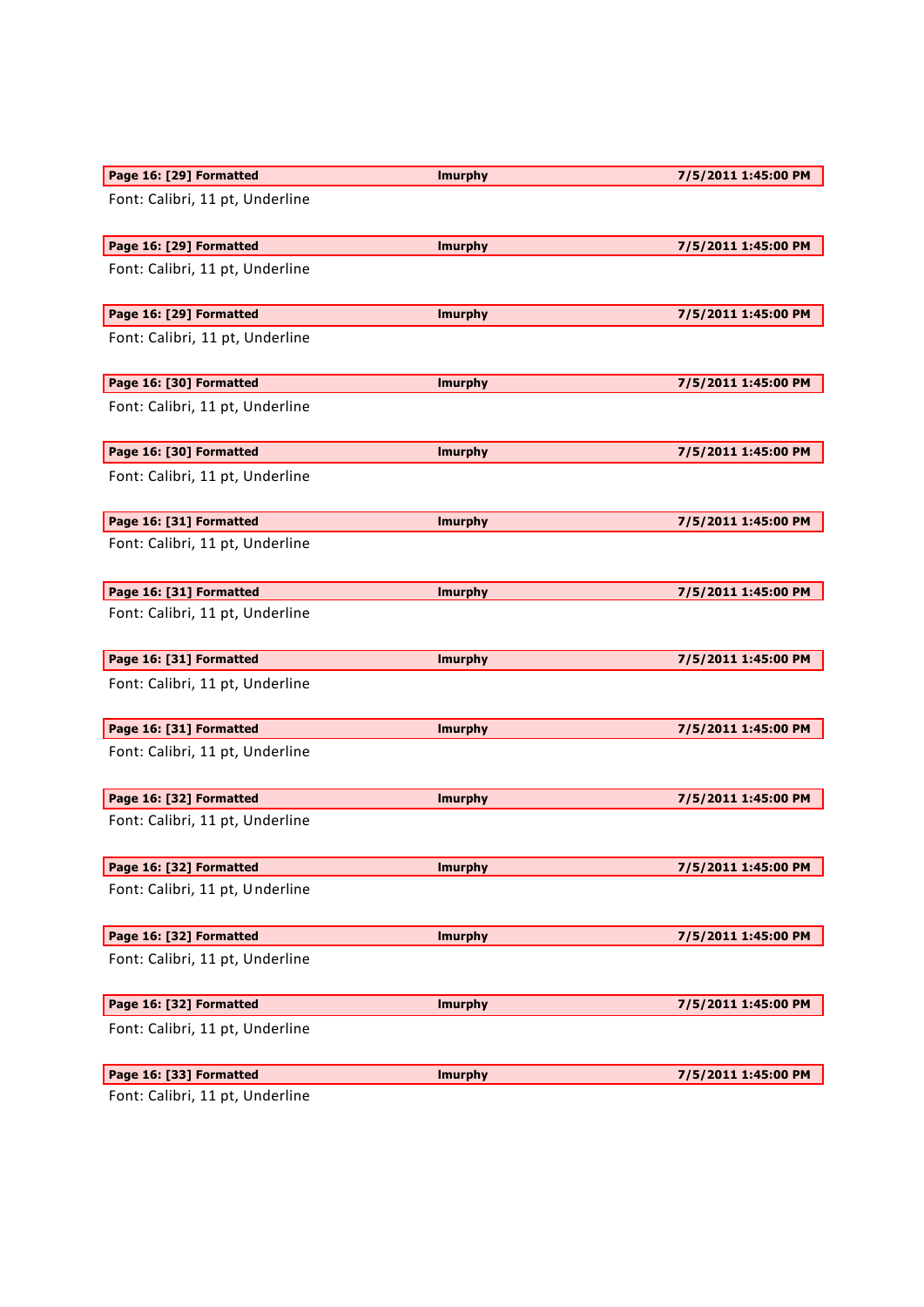| Page 16: [33] Formatted                   | <b>Imurphy</b> | 7/5/2011 1:45:00 PM |
|-------------------------------------------|----------------|---------------------|
| Font: Calibri, 11 pt, Underline           |                |                     |
| Page 16: [33] Formatted                   | <b>Imurphy</b> | 7/5/2011 1:45:00 PM |
| Font: Calibri, 11 pt, Underline           |                |                     |
| Page 16: [33] Formatted                   | <b>Imurphy</b> | 7/5/2011 1:45:00 PM |
| Font: Calibri, 11 pt, Underline           |                |                     |
| Page 16: [34] Formatted                   | <b>Imurphy</b> | 7/5/2011 1:45:00 PM |
| Font: Calibri, 11 pt, Underline           |                |                     |
| Page 16: [34] Formatted                   | <b>Imurphy</b> | 7/5/2011 1:45:00 PM |
| Font: Calibri, 11 pt, Underline           |                |                     |
| Page 16: [34] Formatted                   | <b>Imurphy</b> | 7/5/2011 1:45:00 PM |
| Font: Calibri, 11 pt, Underline           |                |                     |
| Page 16: [34] Formatted                   | <b>Imurphy</b> | 7/5/2011 1:45:00 PM |
| Font: Calibri, 11 pt, Underline           |                |                     |
| Page 16: [35] Formatted                   | <b>Imurphy</b> | 7/5/2011 1:45:00 PM |
| Font: Calibri, 11 pt, Underline           |                |                     |
| Page 16: [35] Formatted                   | <b>Imurphy</b> | 7/5/2011 1:45:00 PM |
| Font: Calibri, 11 pt, Underline           |                |                     |
| Page 16: [35] Formatted                   | <b>Imurphy</b> | 7/5/2011 1:45:00 PM |
| Font: Calibri, 11 pt, Underline           |                |                     |
| Page 16: [35] Formatted                   | <b>Imurphy</b> | 7/5/2011 1:45:00 PM |
| Font: Calibri, 11 pt, Underline           |                |                     |
| Page 16: [36] Formatted                   | <b>Imurphy</b> | 7/5/2011 1:45:00 PM |
| Font: Calibri, 11 pt, Underline           |                |                     |
| Page 16: [36] Formatted                   | <b>Imurphy</b> | 7/5/2011 1:45:00 PM |
| Font: Calibri, 11 pt, Underline           |                |                     |
| Page 16: [36] Formatted                   | <b>Imurphy</b> | 7/5/2011 1:45:00 PM |
| $\mathsf{Cont}$ : Calibri 11 nt Undorlino |                |                     |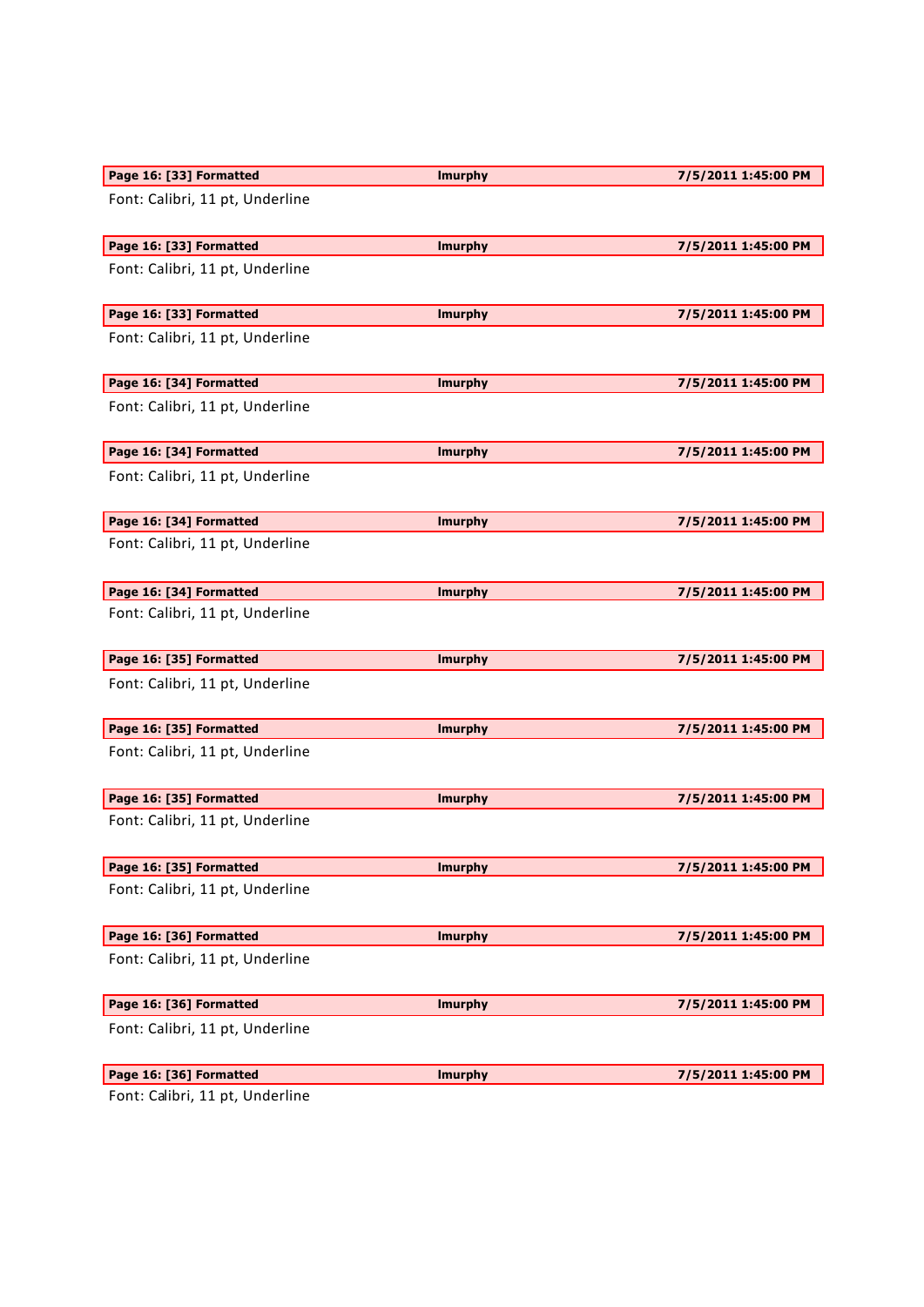| Page 16: [36] Formatted                 | <b>Imurphy</b> | 7/5/2011 1:45:00 PM |
|-----------------------------------------|----------------|---------------------|
| Font: Calibri, 11 pt, Underline         |                |                     |
| Page 16: [37] Formatted                 | <b>Imurphy</b> | 7/5/2011 1:45:00 PM |
| Font: Calibri, 11 pt, Underline         |                |                     |
| Page 16: [37] Formatted                 | <b>Imurphy</b> | 7/5/2011 1:45:00 PM |
| Font: Calibri, 11 pt, Underline         |                |                     |
| Page 16: [37] Formatted                 | <b>Imurphy</b> | 7/5/2011 1:45:00 PM |
| Font: Calibri, 11 pt, Underline         |                |                     |
| Page 16: [38] Formatted                 | <b>Imurphy</b> | 7/5/2011 1:45:00 PM |
| Font: Calibri, 11 pt, Underline         |                |                     |
| Page 16: [38] Formatted                 | <b>Imurphy</b> | 7/5/2011 1:45:00 PM |
| Font: Calibri, 11 pt, Underline         |                |                     |
| Page 16: [38] Formatted                 | <b>Imurphy</b> | 7/5/2011 1:45:00 PM |
| Font: Calibri, 11 pt, Underline         |                |                     |
| Page 16: [38] Formatted                 | <b>Imurphy</b> | 7/5/2011 1:45:00 PM |
| Font: Calibri, 11 pt, Underline         |                |                     |
| Page 16: [39] Formatted                 | <b>Imurphy</b> | 7/5/2011 1:45:00 PM |
| Font: Calibri, 11 pt, Underline         |                |                     |
| Page 16: [39] Formatted                 | <b>Imurphy</b> | 7/5/2011 1:45:00 PM |
| Font: Calibri, 11 pt, Underline         |                |                     |
| Page 16: [39] Formatted                 | <b>Imurphy</b> | 7/5/2011 1:45:00 PM |
| Font: Calibri, 11 pt, Underline         |                |                     |
| Page 16: [39] Formatted                 | <b>Imurphy</b> | 7/5/2011 1:45:00 PM |
| Font: Calibri, 11 pt, Underline         |                |                     |
| Page 16: [40] Formatted                 | <b>Imurphy</b> | 7/5/2011 1:45:00 PM |
| Font: Calibri, 11 pt, Underline         |                |                     |
| Page 16: [40] Formatted                 | <b>Imurphy</b> | 7/5/2011 1:45:00 PM |
| $\mathsf{Cont}$ Calibri 11 nt Underline |                |                     |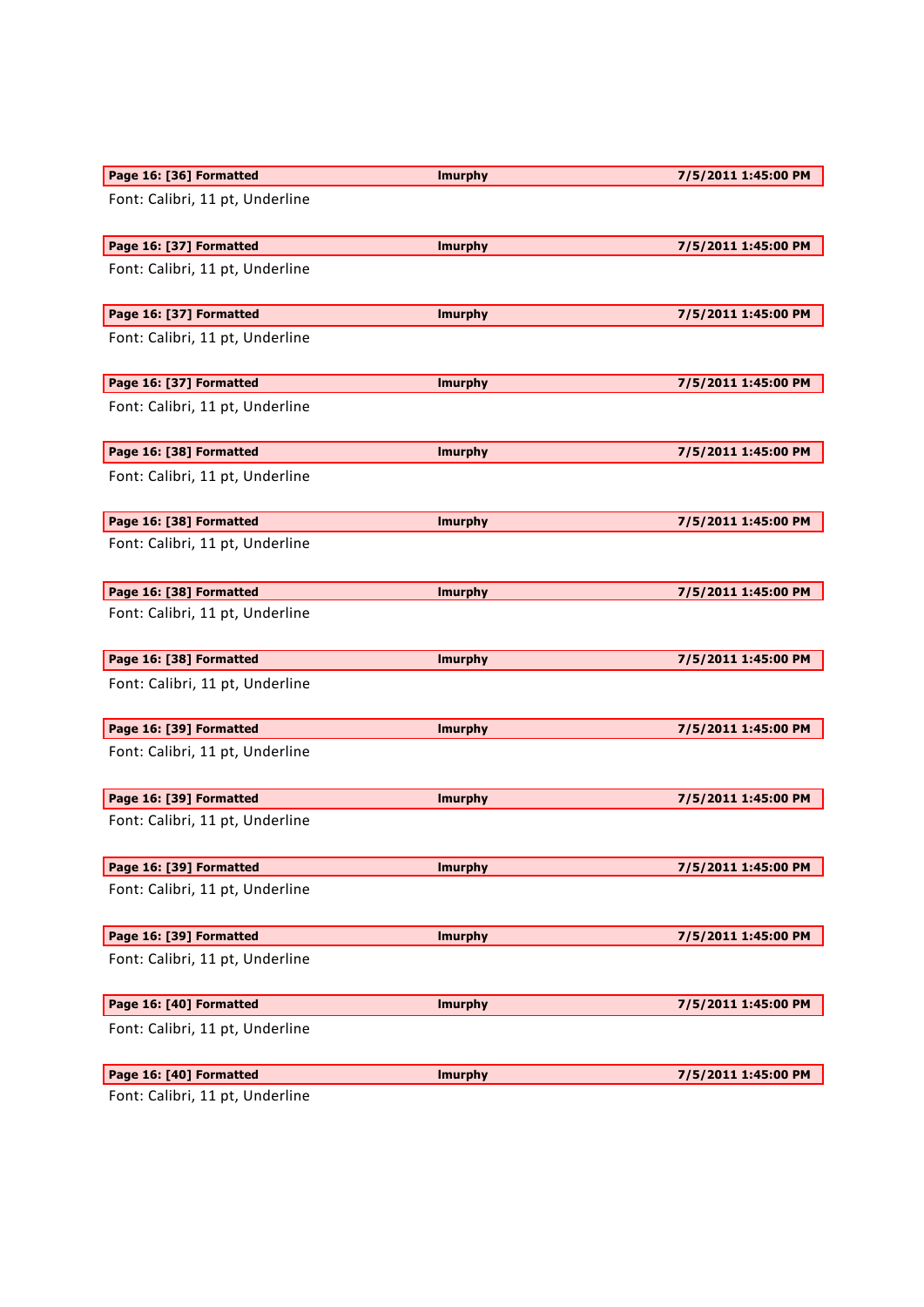| Page 16: [40] Formatted         | <b>Imurphy</b> | 7/5/2011 1:45:00 PM |
|---------------------------------|----------------|---------------------|
| Font: Calibri, 11 pt, Underline |                |                     |
| Page 16: [40] Formatted         | <b>Imurphy</b> | 7/5/2011 1:45:00 PM |
| Font: Calibri, 11 pt, Underline |                |                     |
| Page 16: [41] Formatted         | <b>Imurphy</b> | 7/5/2011 1:45:00 PM |
| Font: Calibri, 11 pt, Underline |                |                     |
| Page 16: [41] Formatted         | <b>Imurphy</b> | 7/5/2011 1:45:00 PM |
| Font: Calibri, 11 pt, Underline |                |                     |
| Page 16: [41] Formatted         | <b>Imurphy</b> | 7/5/2011 1:45:00 PM |
| Font: Calibri, 11 pt, Underline |                |                     |
| Page 16: [41] Formatted         | <b>Imurphy</b> | 7/5/2011 1:45:00 PM |
| Font: Calibri, 11 pt, Underline |                |                     |
| Page 16: [42] Formatted         | <b>Imurphy</b> | 7/5/2011 1:45:00 PM |
| Font: Calibri, 11 pt, Underline |                |                     |
| Page 16: [42] Formatted         | <b>Imurphy</b> | 7/5/2011 1:45:00 PM |
| Font: Calibri, 11 pt, Underline |                |                     |
| Page 16: [42] Formatted         | <b>Imurphy</b> | 7/5/2011 1:45:00 PM |
| Font: Calibri, 11 pt, Underline |                |                     |
| Page 16: [42] Formatted         | <b>Imurphy</b> | 7/5/2011 1:45:00 PM |
| Font: Calibri, 11 pt, Underline |                |                     |
| Page 16: [43] Formatted         |                |                     |
|                                 | <b>Imurphy</b> | 7/5/2011 1:45:00 PM |
| Font: Calibri, 11 pt, Underline |                |                     |
| Page 16: [43] Formatted         | <b>Imurphy</b> | 7/5/2011 1:45:00 PM |
| Font: Calibri, 11 pt, Underline |                |                     |
| Page 16: [43] Formatted         | <b>Imurphy</b> | 7/5/2011 1:45:00 PM |
| Font: Calibri, 11 pt, Underline |                |                     |
| Page 16: [43] Formatted         | <b>Imurphy</b> | 7/5/2011 1:45:00 PM |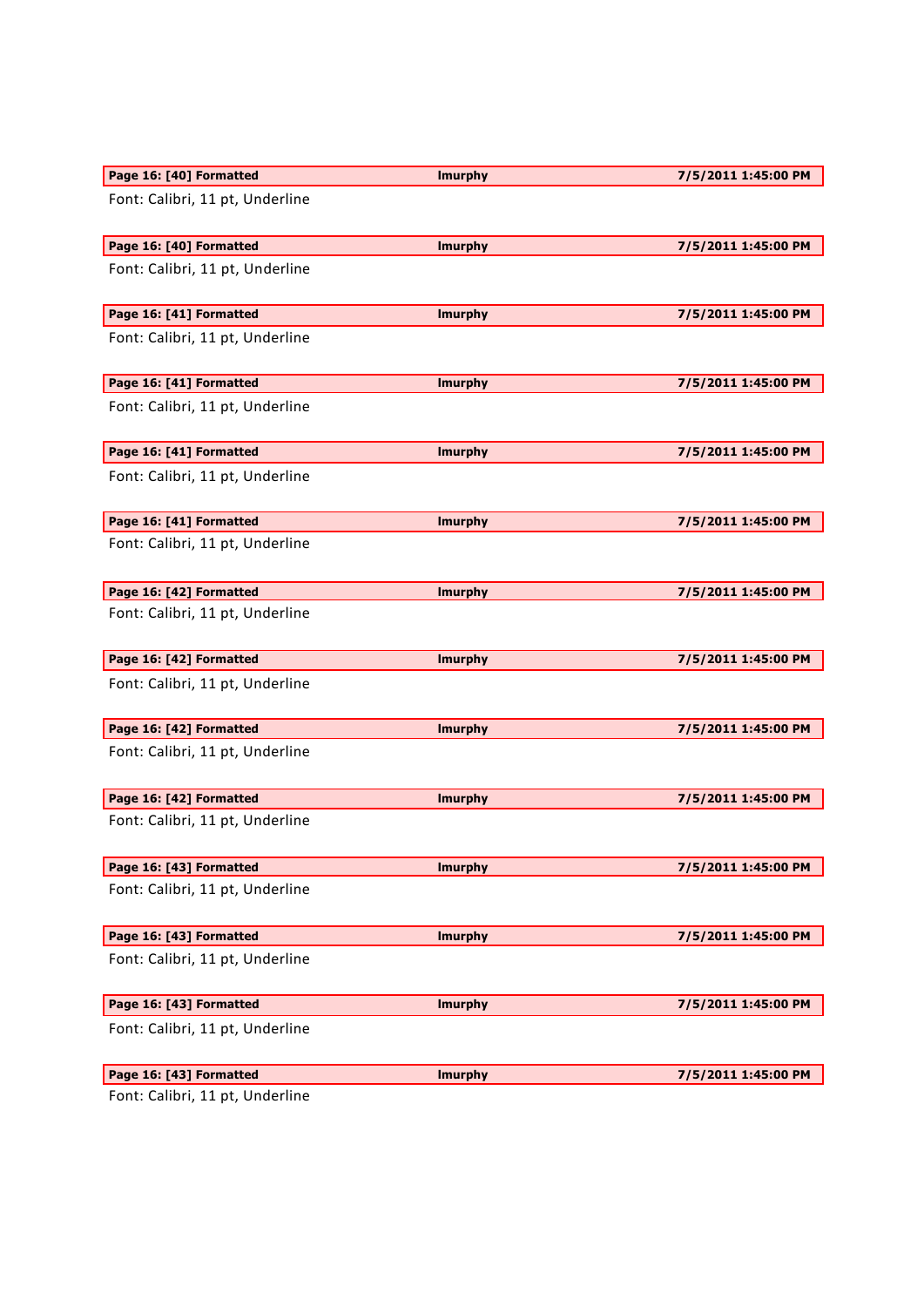| Page 16: [44] Formatted         | <b>Imurphy</b> | 7/5/2011 1:45:00 PM |
|---------------------------------|----------------|---------------------|
| Font: Calibri, 11 pt, Underline |                |                     |
| Page 16: [44] Formatted         | <b>Imurphy</b> | 7/5/2011 1:45:00 PM |
| Font: Calibri, 11 pt, Underline |                |                     |
| Page 16: [44] Formatted         | <b>Imurphy</b> | 7/5/2011 1:45:00 PM |
| Font: Calibri, 11 pt, Underline |                |                     |
| Page 16: [44] Formatted         | <b>Imurphy</b> | 7/5/2011 1:45:00 PM |
| Font: Calibri, 11 pt, Underline |                |                     |
| Page 16: [45] Formatted         | <b>Imurphy</b> | 7/5/2011 1:45:00 PM |
| Font: Calibri, 11 pt, Underline |                |                     |
| Page 16: [45] Formatted         | <b>Imurphy</b> | 7/5/2011 1:45:00 PM |
| Font: Calibri, 11 pt, Underline |                |                     |
| Page 16: [45] Formatted         | <b>Imurphy</b> | 7/5/2011 1:45:00 PM |
| Font: Calibri, 11 pt, Underline |                |                     |
| Page 16: [45] Formatted         | <b>Imurphy</b> | 7/5/2011 1:45:00 PM |
| Font: Calibri, 11 pt, Underline |                |                     |
| Page 17: [46] Formatted         | <b>Imurphy</b> | 7/5/2011 1:45:00 PM |
| Font: Calibri, 11 pt, Underline |                |                     |
| Page 17: [46] Formatted         | <b>Imurphy</b> | 7/5/2011 1:45:00 PM |
| Font: Calibri, 11 pt, Underline |                |                     |
| Page 17: [46] Formatted         | <b>Imurphy</b> | 7/5/2011 1:45:00 PM |
| Font: Calibri, 11 pt, Underline |                |                     |
| Page 17: [46] Formatted         | <b>Imurphy</b> | 7/5/2011 1:45:00 PM |
| Font: Calibri, 11 pt, Underline |                |                     |
| Page 17: [47] Formatted         | <b>Imurphy</b> | 7/5/2011 1:45:00 PM |
| Font: Calibri, 11 pt, Underline |                |                     |
| Page 17: [47] Formatted         | <b>Imurphy</b> | 7/5/2011 1:45:00 PM |
|                                 |                |                     |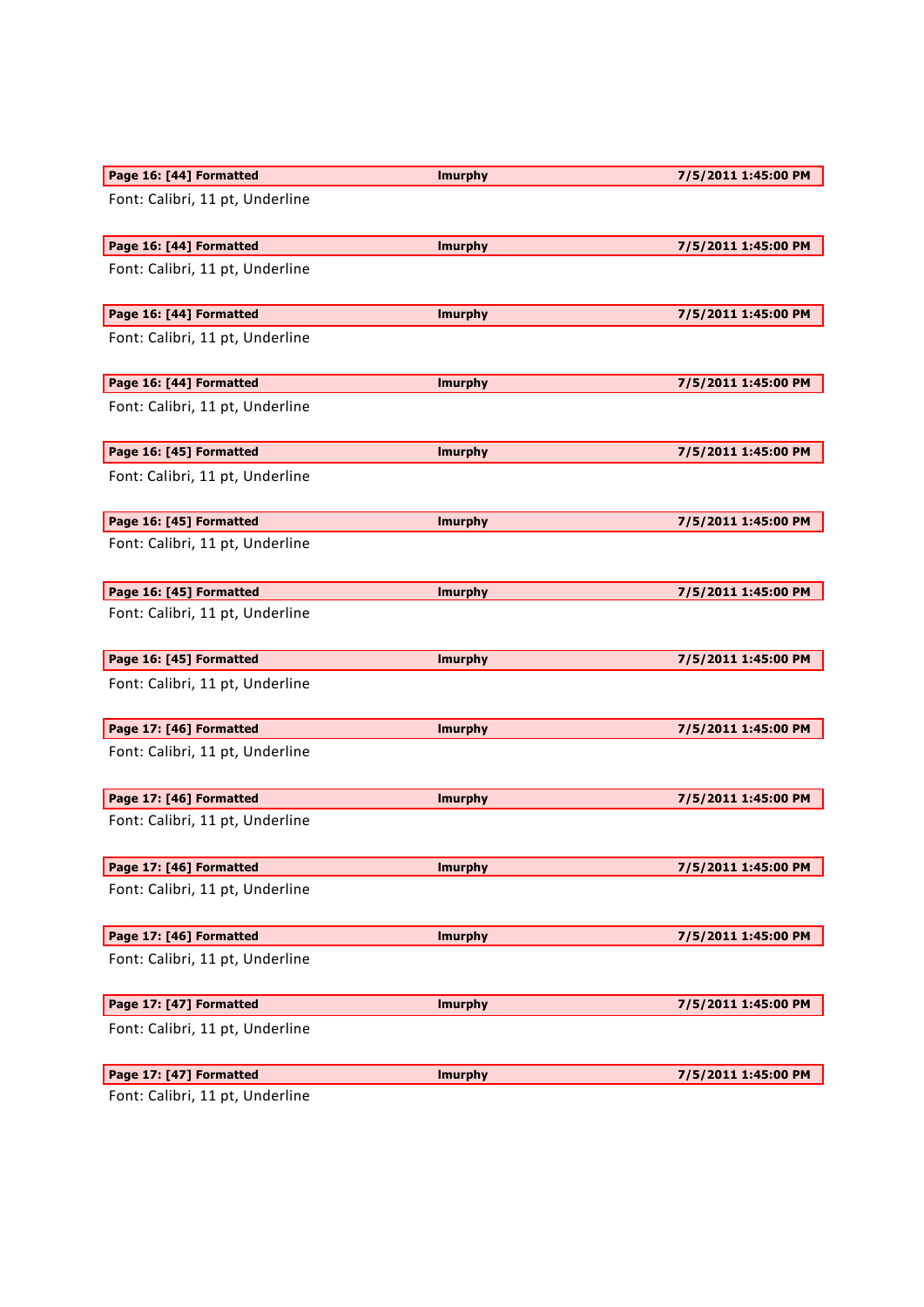| Page 17: [47] Formatted         | <b>Imurphy</b> | 7/5/2011 1:45:00 PM |
|---------------------------------|----------------|---------------------|
| Font: Calibri, 11 pt, Underline |                |                     |
| Page 17: [47] Formatted         | <b>Imurphy</b> | 7/5/2011 1:45:00 PM |
| Font: Calibri, 11 pt, Underline |                |                     |
| Page 17: [48] Formatted         | <b>Imurphy</b> | 7/5/2011 1:45:00 PM |
| Font: Calibri, 11 pt, Underline |                |                     |
| Page 17: [48] Formatted         | <b>Imurphy</b> | 7/5/2011 1:45:00 PM |
| Font: Calibri, 11 pt, Underline |                |                     |
| Page 17: [48] Formatted         | <b>Imurphy</b> | 7/5/2011 1:45:00 PM |
| Font: Calibri, 11 pt, Underline |                |                     |
| Page 17: [48] Formatted         | <b>Imurphy</b> | 7/5/2011 1:45:00 PM |
| Font: Calibri, 11 pt, Underline |                |                     |
| Page 17: [49] Formatted         | <b>Imurphy</b> | 7/5/2011 1:45:00 PM |
| Font: Calibri, 11 pt, Underline |                |                     |
| Page 17: [49] Formatted         | <b>Imurphy</b> | 7/5/2011 1:45:00 PM |
| Font: Calibri, 11 pt, Underline |                |                     |
| Page 17: [49] Formatted         | <b>Imurphy</b> | 7/5/2011 1:45:00 PM |
| Font: Calibri, 11 pt, Underline |                |                     |
| Page 17: [49] Formatted         | <b>Imurphy</b> | 7/5/2011 1:45:00 PM |
| Font: Calibri, 11 pt, Underline |                |                     |
| Page 17: [50] Formatted         | <b>Imurphy</b> | 7/5/2011 1:45:00 PM |
| Font: Calibri, 11 pt, Underline |                |                     |
| Page 17: [50] Formatted         | <b>Imurphy</b> | 7/5/2011 1:45:00 PM |
|                                 |                |                     |
| Font: Calibri, 11 pt, Underline |                |                     |
| Page 17: [50] Formatted         | <b>Imurphy</b> | 7/5/2011 1:45:00 PM |
| Font: Calibri, 11 pt, Underline |                |                     |
| Page 17: [50] Formatted         | <b>Imurphy</b> | 7/5/2011 1:45:00 PM |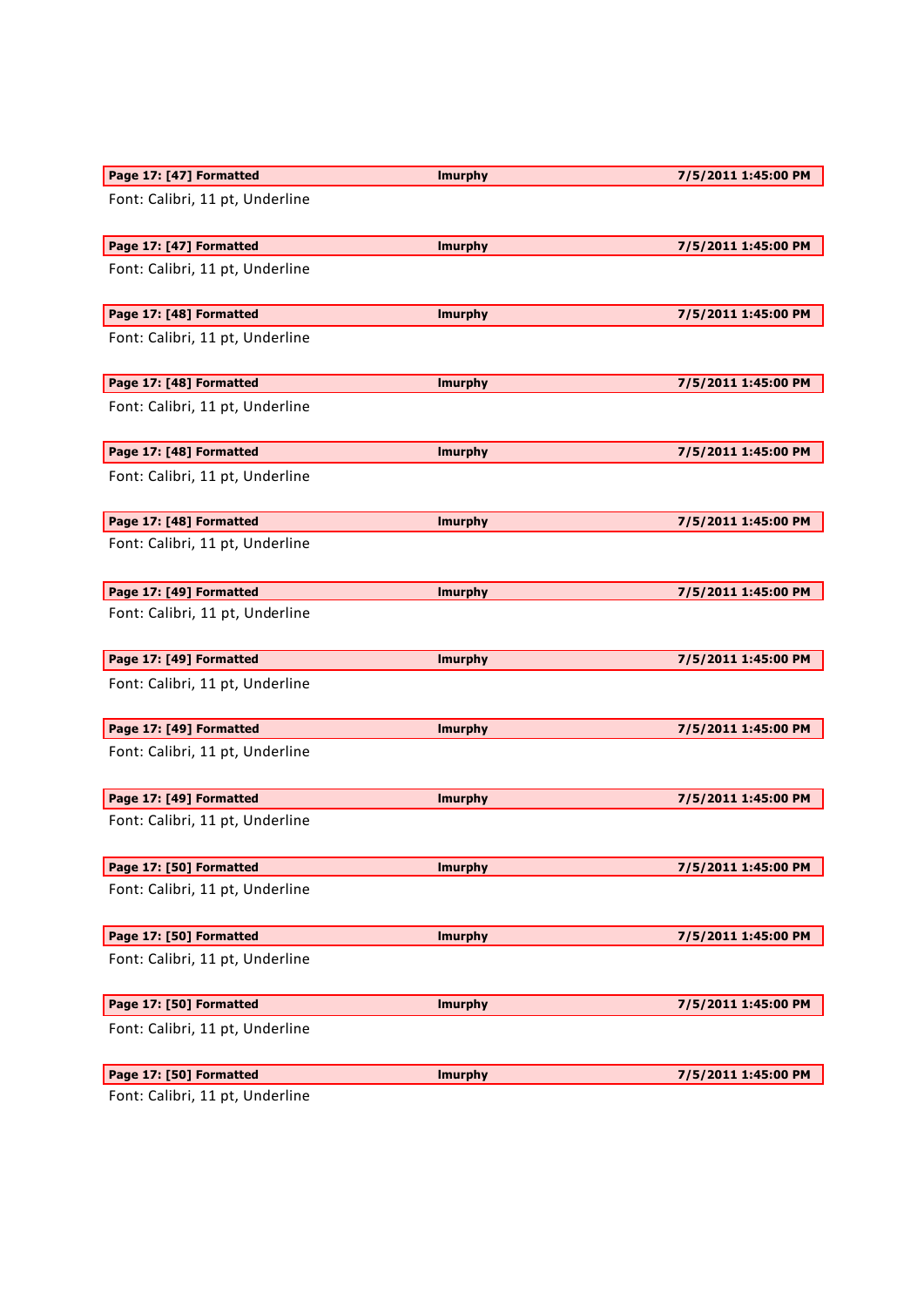| Page 17: [51] Formatted         | <b>Imurphy</b> | 7/5/2011 1:45:00 PM |
|---------------------------------|----------------|---------------------|
| Font: Calibri, 11 pt, Underline |                |                     |
| Page 17: [51] Formatted         | <b>Imurphy</b> | 7/5/2011 1:45:00 PM |
| Font: Calibri, 11 pt, Underline |                |                     |
| Page 17: [51] Formatted         | <b>Imurphy</b> | 7/5/2011 1:45:00 PM |
| Font: Calibri, 11 pt, Underline |                |                     |
| Page 17: [51] Formatted         | <b>Imurphy</b> | 7/5/2011 1:45:00 PM |
| Font: Calibri, 11 pt, Underline |                |                     |
| Page 17: [52] Formatted         | <b>Imurphy</b> | 7/5/2011 1:45:00 PM |
| Font: Calibri, 11 pt, Underline |                |                     |
| Page 17: [52] Formatted         | <b>Imurphy</b> | 7/5/2011 1:45:00 PM |
| Font: Calibri, 11 pt, Underline |                |                     |
| Page 17: [52] Formatted         | <b>Imurphy</b> | 7/5/2011 1:45:00 PM |
| Font: Calibri, 11 pt, Underline |                |                     |
| Page 17: [52] Formatted         | <b>Imurphy</b> | 7/5/2011 1:45:00 PM |
| Font: Calibri, 11 pt, Underline |                |                     |
| Page 17: [53] Formatted         | <b>Imurphy</b> | 7/5/2011 1:45:00 PM |
| Font: Calibri, 11 pt, Underline |                |                     |
| Page 17: [53] Formatted         | <b>Imurphy</b> | 7/5/2011 1:45:00 PM |
| Font: Calibri, 11 pt, Underline |                |                     |
| Page 17: [53] Formatted         | <b>Imurphy</b> | 7/5/2011 1:45:00 PM |
| Font: Calibri, 11 pt, Underline |                |                     |
| Page 17: [53] Formatted         | <b>Imurphy</b> | 7/5/2011 1:45:00 PM |
| Font: Calibri, 11 pt, Underline |                |                     |
| Page 17: [54] Formatted         | <b>Imurphy</b> | 7/5/2011 1:45:00 PM |
|                                 |                |                     |
| Font: Calibri, 11 pt, Underline |                |                     |
| Page 17: [54] Formatted         | <b>Imurphy</b> | 7/5/2011 1:45:00 PM |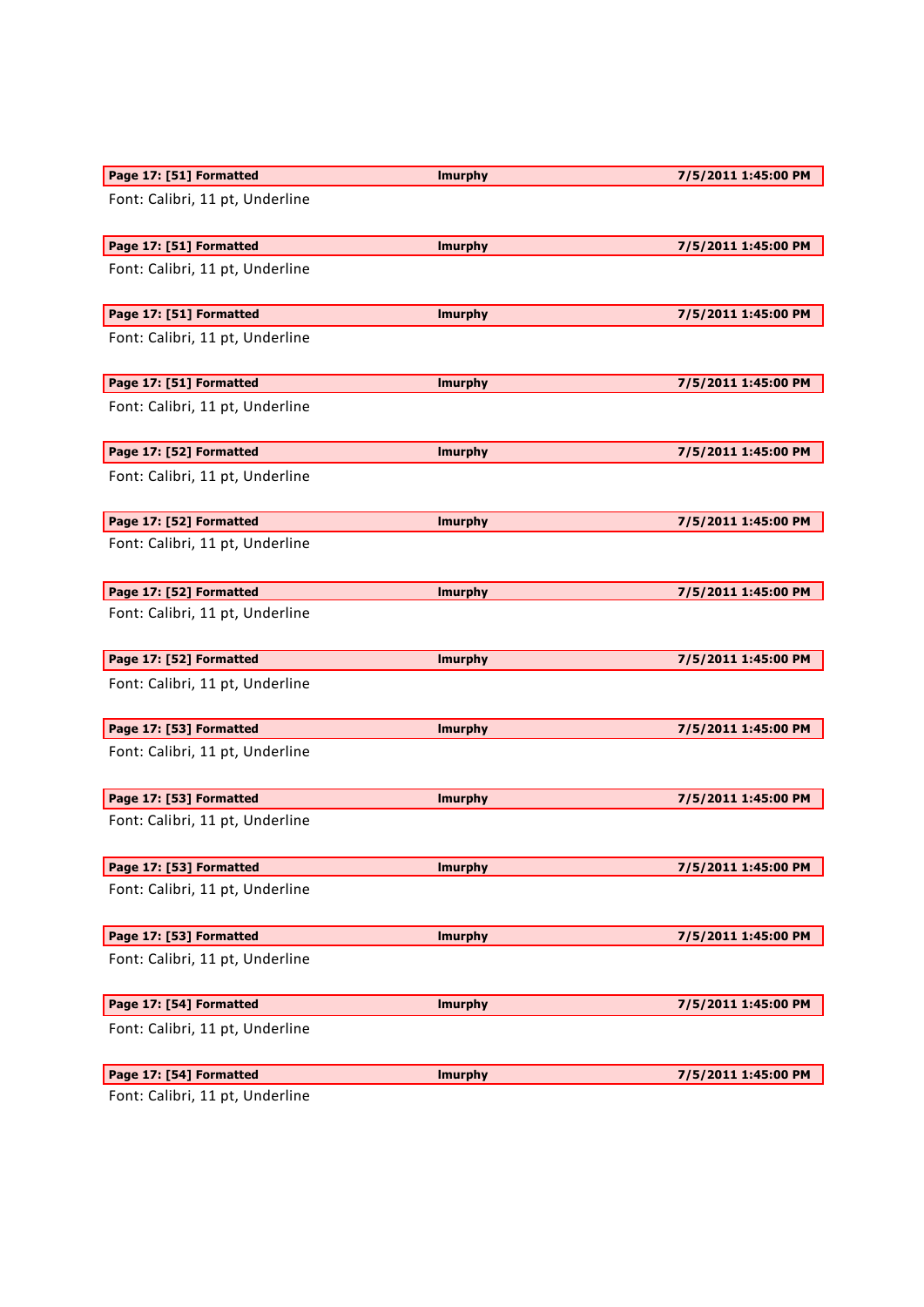| Page 17: [54] Formatted         | <b>Imurphy</b> | 7/5/2011 1:45:00 PM |
|---------------------------------|----------------|---------------------|
| Font: Calibri, 11 pt, Underline |                |                     |
| Page 17: [54] Formatted         | <b>Imurphy</b> | 7/5/2011 1:45:00 PM |
| Font: Calibri, 11 pt, Underline |                |                     |
| Page 17: [55] Formatted         | <b>Imurphy</b> | 7/5/2011 1:45:00 PM |
| Font: Calibri, 11 pt, Underline |                |                     |
| Page 17: [55] Formatted         | <b>Imurphy</b> | 7/5/2011 1:45:00 PM |
| Font: Calibri, 11 pt, Underline |                |                     |
| Page 17: [56] Formatted         | <b>Imurphy</b> | 7/5/2011 1:45:00 PM |
| Font: Calibri, 11 pt, Underline |                |                     |
| Page 17: [56] Formatted         | <b>Imurphy</b> | 7/5/2011 1:45:00 PM |
| Font: Calibri, 11 pt, Underline |                |                     |
| Page 17: [56] Formatted         | <b>Imurphy</b> | 7/5/2011 1:45:00 PM |
| Font: Calibri, 11 pt, Underline |                |                     |
| Page 17: [56] Formatted         | <b>Imurphy</b> | 7/5/2011 1:45:00 PM |
| Font: Calibri, 11 pt, Underline |                |                     |
| Page 17: [57] Formatted         | <b>Imurphy</b> | 7/5/2011 1:45:00 PM |
| Font: Calibri, 11 pt, Underline |                |                     |
| Page 17: [57] Formatted         | <b>Imurphy</b> | 7/5/2011 1:45:00 PM |
| Font: Calibri, 11 pt, Underline |                |                     |
| Page 17: [57] Formatted         | <b>Imurphy</b> | 7/5/2011 1:45:00 PM |
| Font: Calibri, 11 pt, Underline |                |                     |
| Page 17: [57] Formatted         | <b>Imurphy</b> | 7/5/2011 1:45:00 PM |
| Font: Calibri, 11 pt, Underline |                |                     |
|                                 |                |                     |
| Page 17: [58] Formatted         | <b>Imurphy</b> | 7/5/2011 1:45:00 PM |
| Font: Calibri, 11 pt, Underline |                |                     |
| Page 17: [58] Formatted         | <b>Imurphy</b> | 7/5/2011 1:45:00 PM |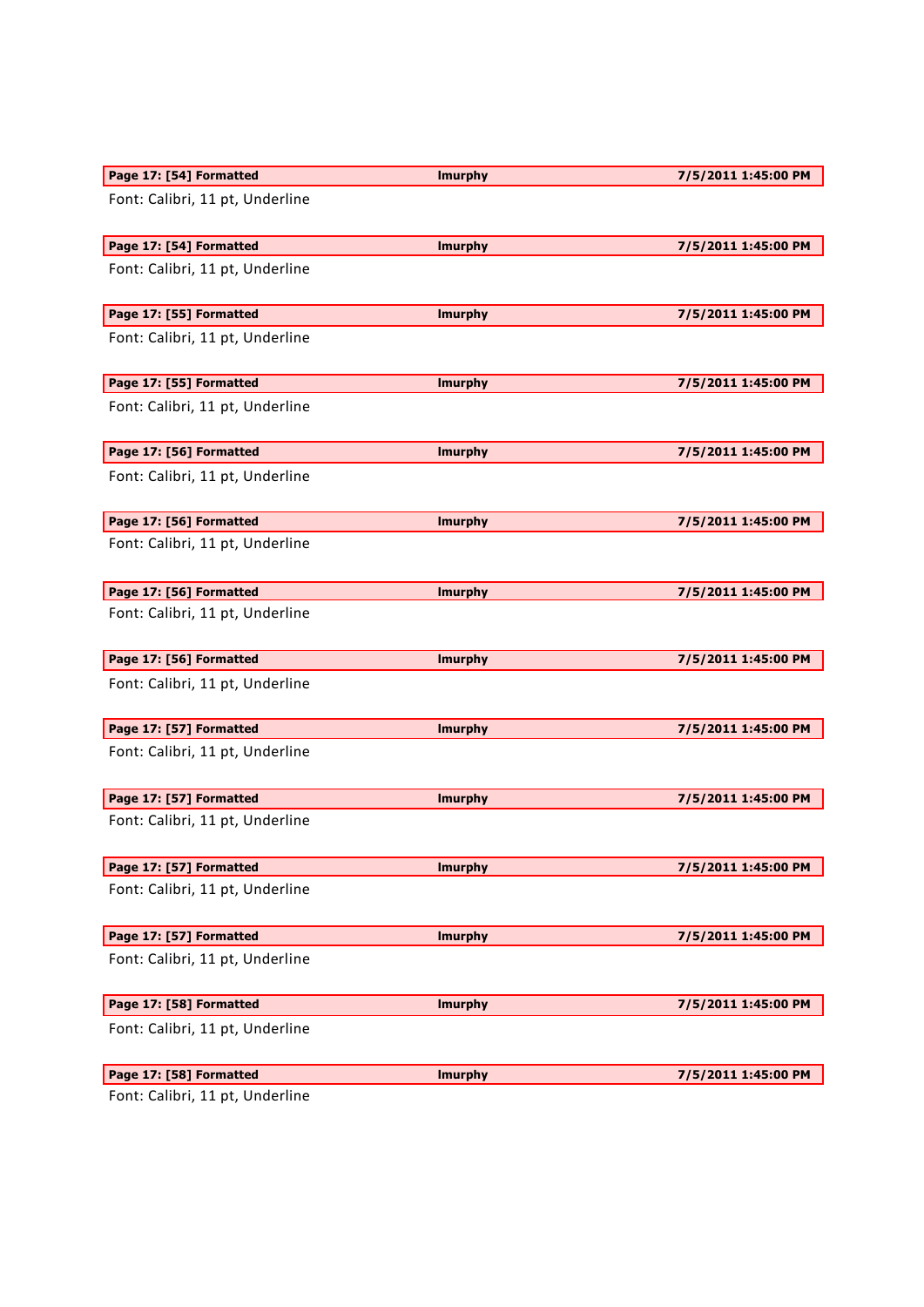| Page 17: [59] Formatted         | <b>Imurphy</b> | 7/5/2011 1:45:00 PM |
|---------------------------------|----------------|---------------------|
| Font: Calibri, 11 pt, Underline |                |                     |
| Page 17: [59] Formatted         | <b>Imurphy</b> | 7/5/2011 1:45:00 PM |
| Font: Calibri, 11 pt, Underline |                |                     |
| Page 17: [59] Formatted         | <b>Imurphy</b> | 7/5/2011 1:45:00 PM |
| Font: Calibri, 11 pt, Underline |                |                     |
| Page 17: [59] Formatted         | <b>Imurphy</b> | 7/5/2011 1:45:00 PM |
| Font: Calibri, 11 pt, Underline |                |                     |
| Page 17: [60] Formatted         | <b>Imurphy</b> | 7/5/2011 1:45:00 PM |
| Font: Calibri, 11 pt, Underline |                |                     |
| Page 17: [60] Formatted         | <b>Imurphy</b> | 7/5/2011 1:45:00 PM |
| Font: Calibri, 11 pt, Underline |                |                     |
| Page 17: [60] Formatted         | <b>Imurphy</b> | 7/5/2011 1:45:00 PM |
| Font: Calibri, 11 pt, Underline |                |                     |
| Page 17: [60] Formatted         | <b>Imurphy</b> | 7/5/2011 1:45:00 PM |
| Font: Calibri, 11 pt, Underline |                |                     |
| Page 17: [61] Formatted         | <b>Imurphy</b> | 7/5/2011 1:45:00 PM |
| Font: Calibri, 11 pt, Underline |                |                     |
| Page 17: [61] Formatted         | <b>Imurphy</b> | 7/5/2011 1:45:00 PM |
| Font: Calibri, 11 pt, Underline |                |                     |
| Page 17: [61] Formatted         | <b>Imurphy</b> | 7/5/2011 1:45:00 PM |
| Font: Calibri, 11 pt, Underline |                |                     |
|                                 |                |                     |
| Page 17: [61] Formatted         | <b>Imurphy</b> | 7/5/2011 1:45:00 PM |
| Font: Calibri, 11 pt, Underline |                |                     |
| Page 17: [62] Formatted         | <b>Imurphy</b> | 7/5/2011 1:45:00 PM |
| Font: Calibri, 11 pt, Underline |                |                     |
| Page 17: [62] Formatted         | <b>Imurphy</b> | 7/5/2011 1:45:00 PM |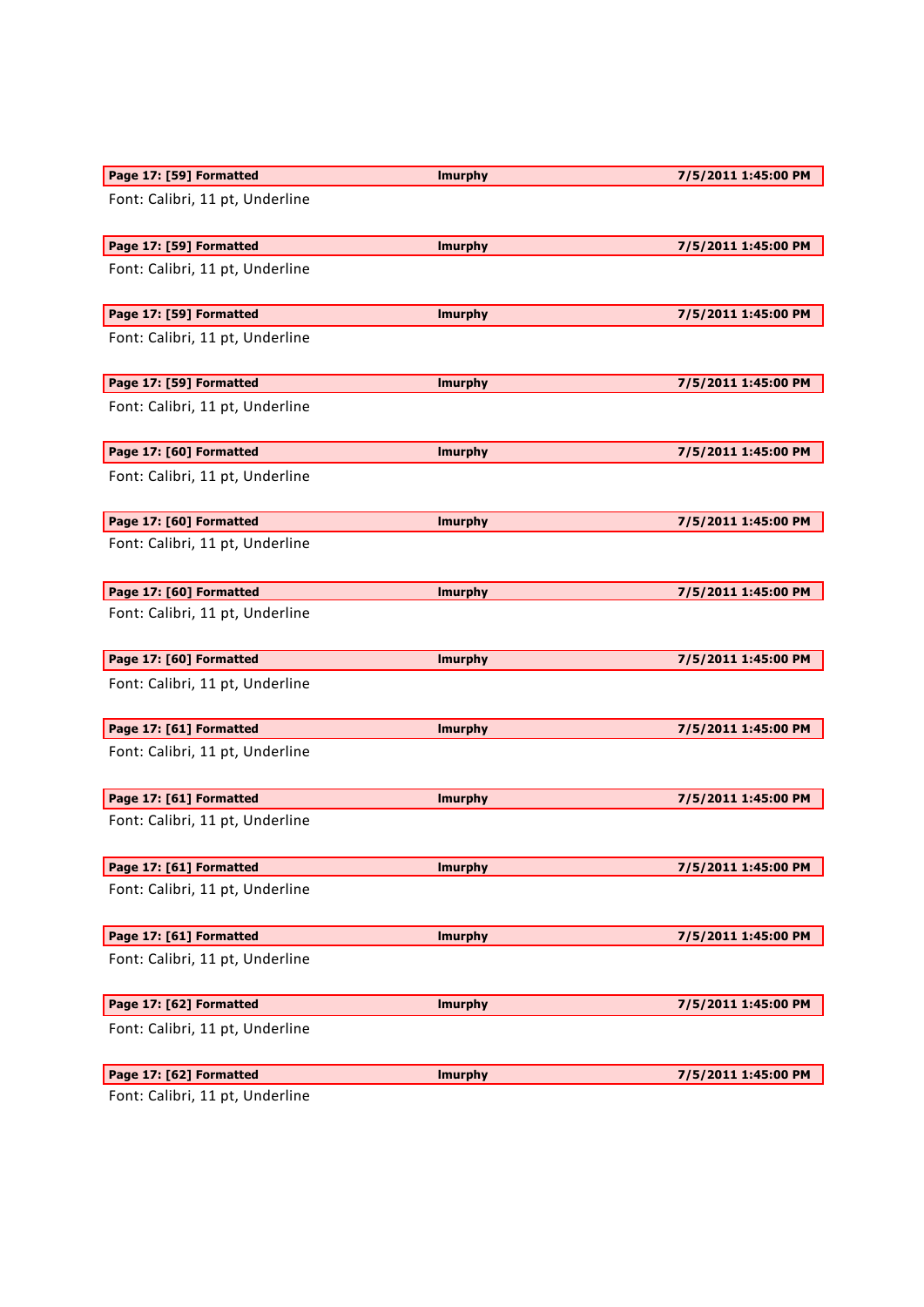| Page 17: [62] Formatted         | <b>Imurphy</b> | 7/5/2011 1:45:00 PM |
|---------------------------------|----------------|---------------------|
| Font: Calibri, 11 pt, Underline |                |                     |
| Page 17: [62] Formatted         | <b>Imurphy</b> | 7/5/2011 1:45:00 PM |
| Font: Calibri, 11 pt, Underline |                |                     |
| Page 17: [63] Formatted         | <b>Imurphy</b> | 7/5/2011 1:45:00 PM |
| Font: Calibri, 11 pt, Underline |                |                     |
| Page 17: [63] Formatted         | <b>Imurphy</b> | 7/5/2011 1:45:00 PM |
| Font: Calibri, 11 pt, Underline |                |                     |
| Page 17: [63] Formatted         | <b>Imurphy</b> | 7/5/2011 1:45:00 PM |
| Font: Calibri, 11 pt, Underline |                |                     |
| Page 17: [63] Formatted         | <b>Imurphy</b> | 7/5/2011 1:45:00 PM |
| Font: Calibri, 11 pt, Underline |                |                     |
| Page 17: [64] Formatted         | <b>Imurphy</b> | 7/5/2011 1:45:00 PM |
| Font: Calibri, 11 pt, Underline |                |                     |
| Page 17: [64] Formatted         | <b>Imurphy</b> | 7/5/2011 1:45:00 PM |
| Font: Calibri, 11 pt, Underline |                |                     |
| Page 17: [65] Formatted         | <b>Imurphy</b> | 7/5/2011 1:45:00 PM |
| Font: Calibri, 11 pt, Underline |                |                     |
| Page 17: [65] Formatted         | <b>Imurphy</b> | 7/5/2011 1:45:00 PM |
| Font: Calibri, 11 pt, Underline |                |                     |
| Page 17: [65] Formatted         | <b>Imurphy</b> | 7/5/2011 1:45:00 PM |
| Font: Calibri, 11 pt, Underline |                |                     |
| Page 17: [65] Formatted         | <b>Imurphy</b> | 7/5/2011 1:45:00 PM |
| Font: Calibri, 11 pt, Underline |                |                     |
| Page 17: [66] Formatted         | <b>Imurphy</b> | 7/5/2011 1:45:00 PM |
| Font: Calibri, 11 pt, Underline |                |                     |
|                                 |                |                     |
| Page 17: [66] Formatted         | <b>Imurphy</b> | 7/5/2011 1:45:00 PM |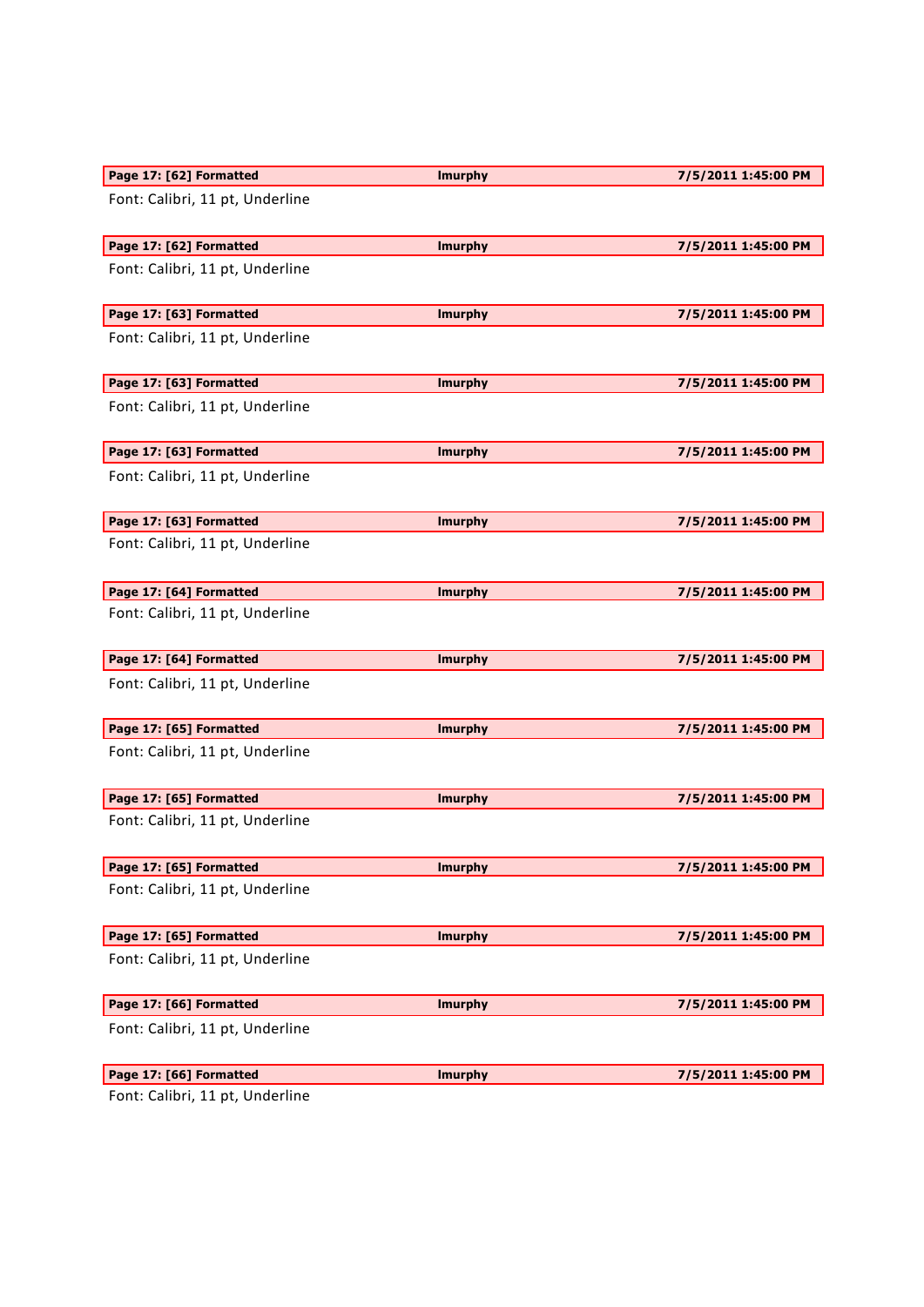| Page 17: [67] Formatted         | <b>Imurphy</b> | 7/5/2011 1:45:00 PM |
|---------------------------------|----------------|---------------------|
| Font: Calibri, 11 pt, Underline |                |                     |
| Page 17: [67] Formatted         | <b>Imurphy</b> | 7/5/2011 1:45:00 PM |
| Font: Calibri, 11 pt, Underline |                |                     |
| Page 17: [67] Formatted         | <b>Imurphy</b> | 7/5/2011 1:45:00 PM |
| Font: Calibri, 11 pt, Underline |                |                     |
| Page 17: [67] Formatted         | <b>Imurphy</b> | 7/5/2011 1:45:00 PM |
| Font: Calibri, 11 pt, Underline |                |                     |
| Page 17: [68] Formatted         | <b>Imurphy</b> | 7/5/2011 1:45:00 PM |
| Font: Calibri, 11 pt, Underline |                |                     |
| Page 17: [68] Formatted         | <b>Imurphy</b> | 7/5/2011 1:45:00 PM |
| Font: Calibri, 11 pt, Underline |                |                     |
| Page 17: [68] Formatted         | <b>Imurphy</b> | 7/5/2011 1:45:00 PM |
| Font: Calibri, 11 pt, Underline |                |                     |
| Page 17: [68] Formatted         | <b>Imurphy</b> | 7/5/2011 1:45:00 PM |
| Font: Calibri, 11 pt, Underline |                |                     |
| Page 18: [69] Formatted         | <b>Imurphy</b> | 7/5/2011 1:45:00 PM |
| Font: Calibri, 11 pt, Underline |                |                     |
| Page 18: [69] Formatted         | <b>Imurphy</b> | 7/5/2011 1:45:00 PM |
| Font: Calibri, 11 pt, Underline |                |                     |
| Page 18: [69] Formatted         | <b>Imurphy</b> | 7/5/2011 1:45:00 PM |
| Font: Calibri, 11 pt, Underline |                |                     |
| Page 18: [69] Formatted         | <b>Imurphy</b> | 7/5/2011 1:45:00 PM |
| Font: Calibri, 11 pt, Underline |                |                     |
| Page 18: [70] Formatted         | <b>Imurphy</b> | 7/5/2011 1:45:00 PM |
|                                 |                |                     |
| Font: Calibri, 11 pt, Underline |                |                     |
| Page 18: [70] Formatted         | <b>Imurphy</b> | 7/5/2011 1:45:00 PM |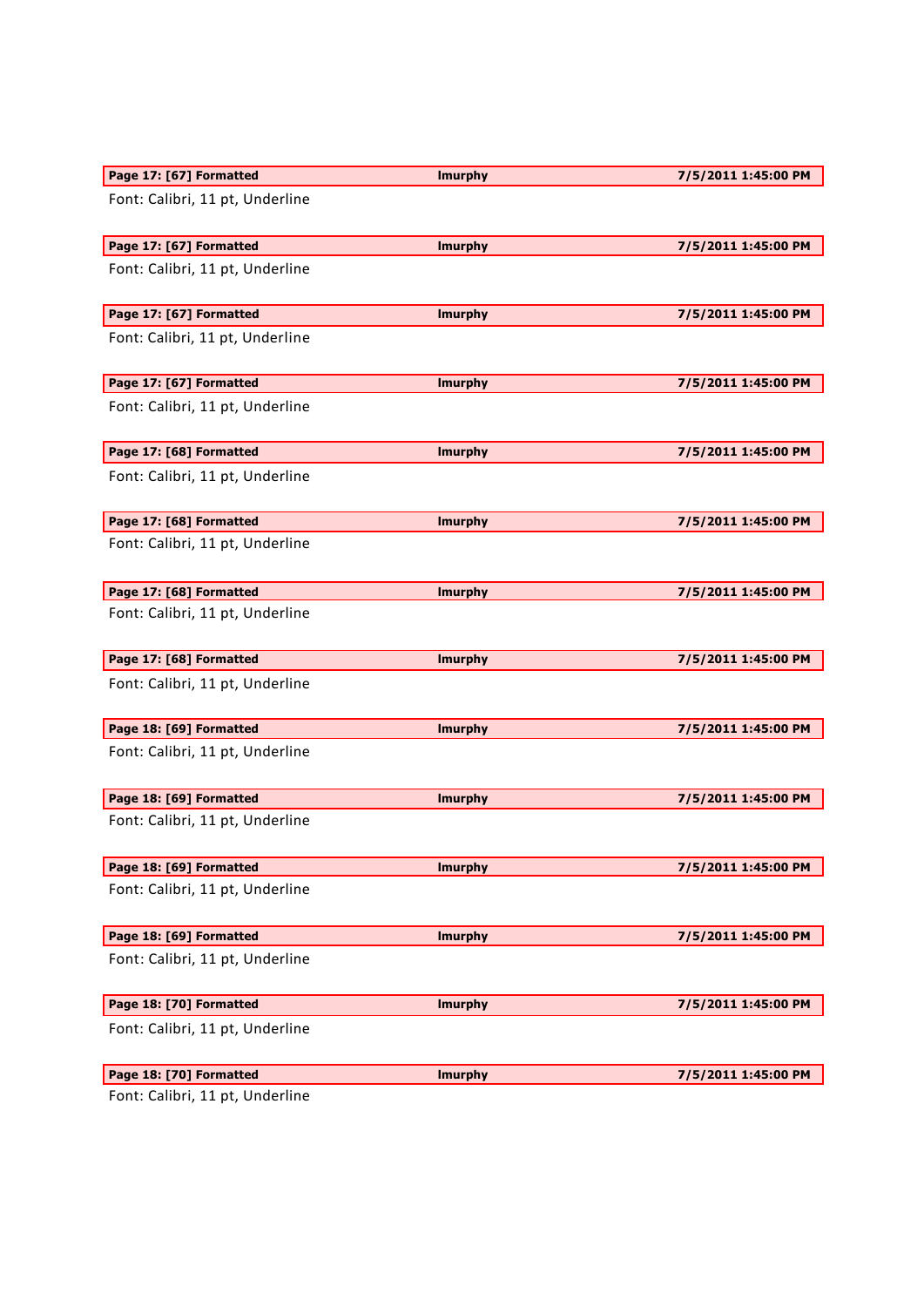| Page 18: [70] Formatted         | <b>Imurphy</b> | 7/5/2011 1:45:00 PM |
|---------------------------------|----------------|---------------------|
| Font: Calibri, 11 pt, Underline |                |                     |
| Page 18: [70] Formatted         | <b>Imurphy</b> | 7/5/2011 1:45:00 PM |
| Font: Calibri, 11 pt, Underline |                |                     |
| Page 18: [71] Formatted         | <b>Imurphy</b> | 7/5/2011 1:45:00 PM |
| Font: Calibri, 11 pt, Underline |                |                     |
| Page 18: [71] Formatted         | <b>Imurphy</b> | 7/5/2011 1:45:00 PM |
| Font: Calibri, 11 pt, Underline |                |                     |
| Page 18: [71] Formatted         | <b>Imurphy</b> | 7/5/2011 1:45:00 PM |
| Font: Calibri, 11 pt, Underline |                |                     |
| Page 18: [71] Formatted         | <b>Imurphy</b> | 7/5/2011 1:45:00 PM |
| Font: Calibri, 11 pt, Underline |                |                     |
| Page 18: [72] Formatted         | <b>Imurphy</b> | 7/5/2011 1:45:00 PM |
| Font: Calibri, 11 pt, Underline |                |                     |
| Page 18: [72] Formatted         | <b>Imurphy</b> | 7/5/2011 1:45:00 PM |
| Font: Calibri, 11 pt, Underline |                |                     |
| Page 18: [72] Formatted         | <b>Imurphy</b> | 7/5/2011 1:45:00 PM |
| Font: Calibri, 11 pt, Underline |                |                     |
| Page 18: [72] Formatted         | <b>Imurphy</b> | 7/5/2011 1:45:00 PM |
| Font: Calibri, 11 pt, Underline |                |                     |
| Page 18: [73] Formatted         | <b>Imurphy</b> | 7/5/2011 1:45:00 PM |
| Font: Calibri, 11 pt, Underline |                |                     |
| Page 18: [73] Formatted         | <b>Imurphy</b> | 7/5/2011 1:45:00 PM |
| Font: Calibri, 11 pt, Underline |                |                     |
|                                 |                |                     |
| Page 18: [73] Formatted         | <b>Imurphy</b> | 7/5/2011 1:45:00 PM |
| Font: Calibri, 11 pt, Underline |                |                     |
| Page 18: [73] Formatted         | <b>Imurphy</b> | 7/5/2011 1:45:00 PM |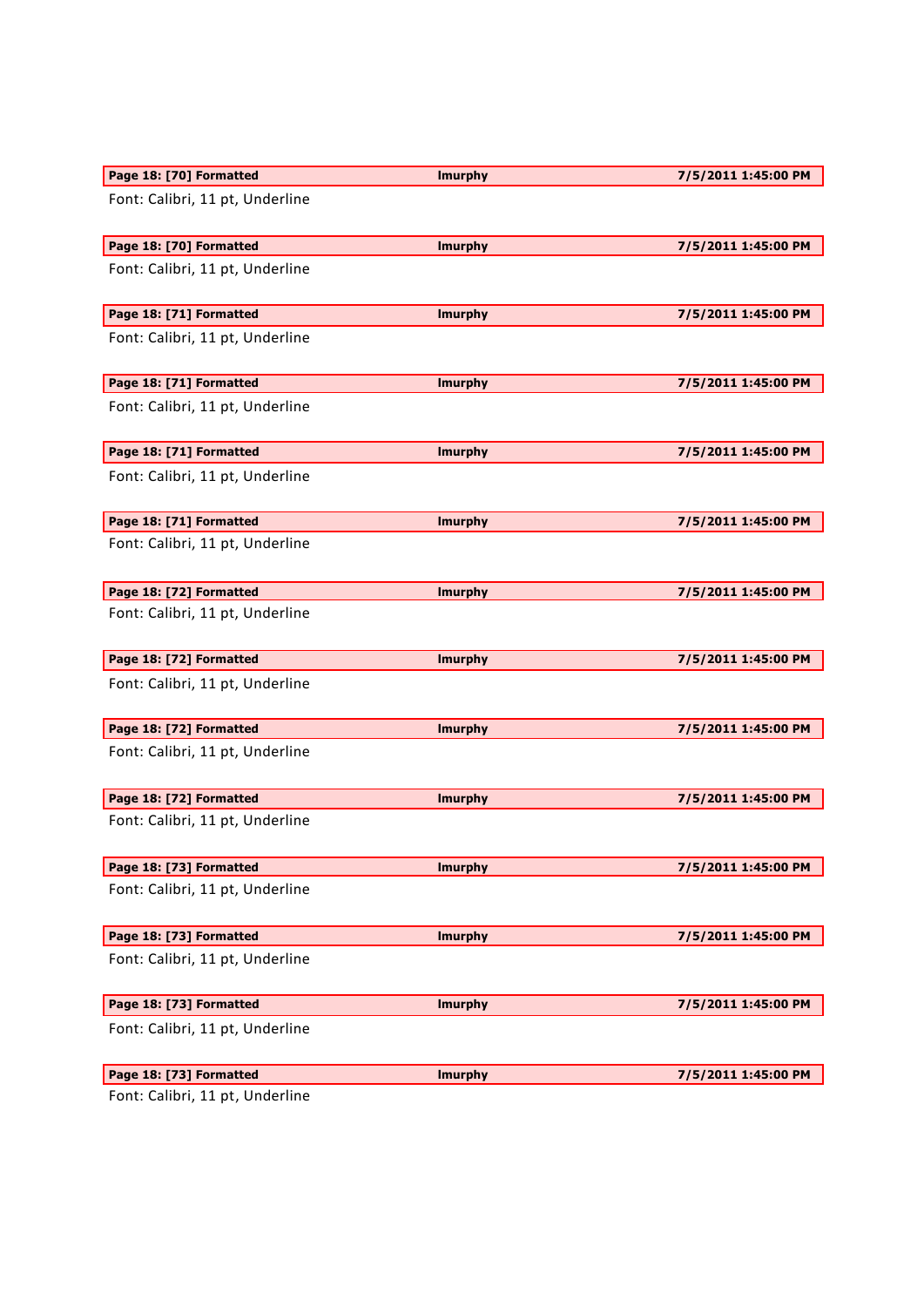| Page 18: [74] Formatted         | <b>Imurphy</b> | 7/5/2011 1:45:00 PM |
|---------------------------------|----------------|---------------------|
| Font: Calibri, 11 pt, Underline |                |                     |
| Page 18: [74] Formatted         | <b>Imurphy</b> | 7/5/2011 1:45:00 PM |
| Font: Calibri, 11 pt, Underline |                |                     |
| Page 18: [74] Formatted         | <b>Imurphy</b> | 7/5/2011 1:45:00 PM |
| Font: Calibri, 11 pt, Underline |                |                     |
| Page 18: [74] Formatted         | <b>Imurphy</b> | 7/5/2011 1:45:00 PM |
| Font: Calibri, 11 pt, Underline |                |                     |
| Page 18: [75] Formatted         | <b>Imurphy</b> | 7/5/2011 1:45:00 PM |
| Font: Calibri, 11 pt, Underline |                |                     |
| Page 18: [75] Formatted         | <b>Imurphy</b> | 7/5/2011 1:45:00 PM |
| Font: Calibri, 11 pt, Underline |                |                     |
| Page 18: [75] Formatted         | <b>Imurphy</b> | 7/5/2011 1:45:00 PM |
| Font: Calibri, 11 pt, Underline |                |                     |
| Page 18: [75] Formatted         | <b>Imurphy</b> | 7/5/2011 1:45:00 PM |
| Font: Calibri, 11 pt, Underline |                |                     |
| Page 18: [76] Formatted         | <b>Imurphy</b> | 7/5/2011 1:45:00 PM |
| Font: Calibri, 11 pt, Underline |                |                     |
| Page 18: [76] Formatted         | <b>Imurphy</b> | 7/5/2011 1:45:00 PM |
| Font: Calibri, 11 pt, Underline |                |                     |
| Page 18: [76] Formatted         | <b>Imurphy</b> | 7/5/2011 1:45:00 PM |
| Font: Calibri, 11 pt, Underline |                |                     |
| Page 18: [76] Formatted         | <b>Imurphy</b> | 7/5/2011 1:45:00 PM |
| Font: Calibri, 11 pt, Underline |                |                     |
| Page 18: [77] Formatted         | <b>Imurphy</b> | 7/5/2011 1:45:00 PM |
| Font: Calibri, 11 pt, Underline |                |                     |
| Page 18: [77] Formatted         | <b>Imurphy</b> | 7/5/2011 1:45:00 PM |
| Eant: Calibri 11 nt IIndorlina  |                |                     |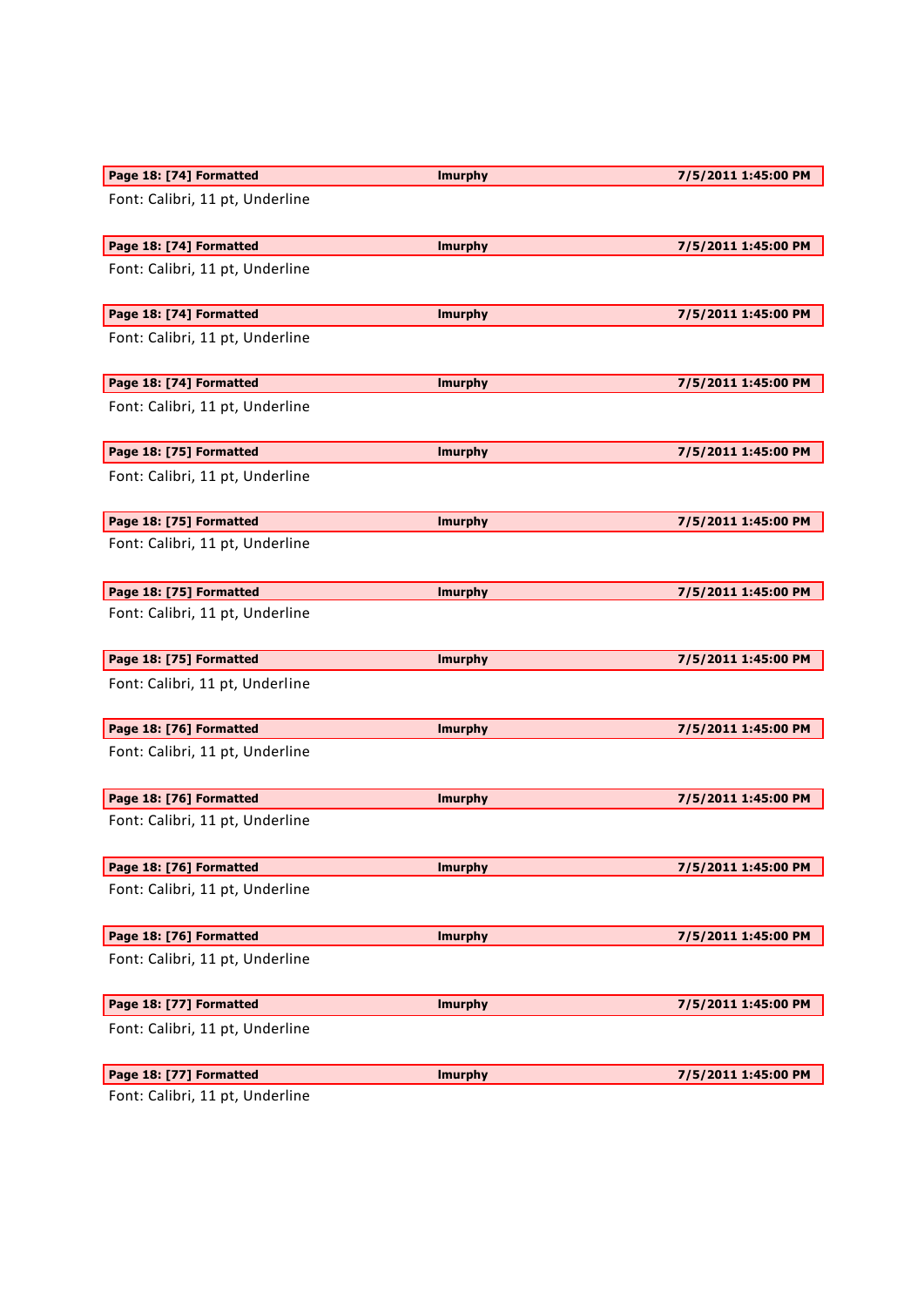| Page 18: [78] Formatted         | <b>Imurphy</b> | 7/5/2011 1:45:00 PM |
|---------------------------------|----------------|---------------------|
| Font: Calibri, 11 pt, Underline |                |                     |
| Page 18: [78] Formatted         | <b>Imurphy</b> | 7/5/2011 1:45:00 PM |
| Font: Calibri, 11 pt, Underline |                |                     |
| Page 18: [78] Formatted         | <b>Imurphy</b> | 7/5/2011 1:45:00 PM |
| Font: Calibri, 11 pt, Underline |                |                     |
| Page 18: [78] Formatted         | <b>Imurphy</b> | 7/5/2011 1:45:00 PM |
| Font: Calibri, 11 pt, Underline |                |                     |
| Page 18: [79] Formatted         | <b>Imurphy</b> | 7/5/2011 1:45:00 PM |
| Font: Calibri, 11 pt, Underline |                |                     |
| Page 18: [79] Formatted         | <b>Imurphy</b> | 7/5/2011 1:45:00 PM |
| Font: Calibri, 11 pt, Underline |                |                     |
| Page 18: [79] Formatted         | <b>Imurphy</b> | 7/5/2011 1:45:00 PM |
| Font: Calibri, 11 pt, Underline |                |                     |
| Page 18: [79] Formatted         | <b>Imurphy</b> | 7/5/2011 1:45:00 PM |
| Font: Calibri, 11 pt, Underline |                |                     |
| Page 18: [80] Formatted         | <b>Imurphy</b> | 7/5/2011 1:45:00 PM |
| Font: Calibri, 11 pt, Underline |                |                     |
| Page 18: [80] Formatted         | <b>Imurphy</b> | 7/5/2011 1:45:00 PM |
| Font: Calibri, 11 pt, Underline |                |                     |
| Page 18: [80] Formatted         | <b>Imurphy</b> | 7/5/2011 1:45:00 PM |
| Font: Calibri, 11 pt, Underline |                |                     |
| Page 18: [80] Formatted         | <b>Imurphy</b> | 7/5/2011 1:45:00 PM |
| Font: Calibri, 11 pt, Underline |                |                     |
|                                 |                |                     |
| Page 18: [81] Formatted         | <b>Imurphy</b> | 7/5/2011 1:45:00 PM |
| Font: Calibri, 11 pt, Underline |                |                     |
| Page 18: [81] Formatted         | <b>Imurphy</b> | 7/5/2011 1:45:00 PM |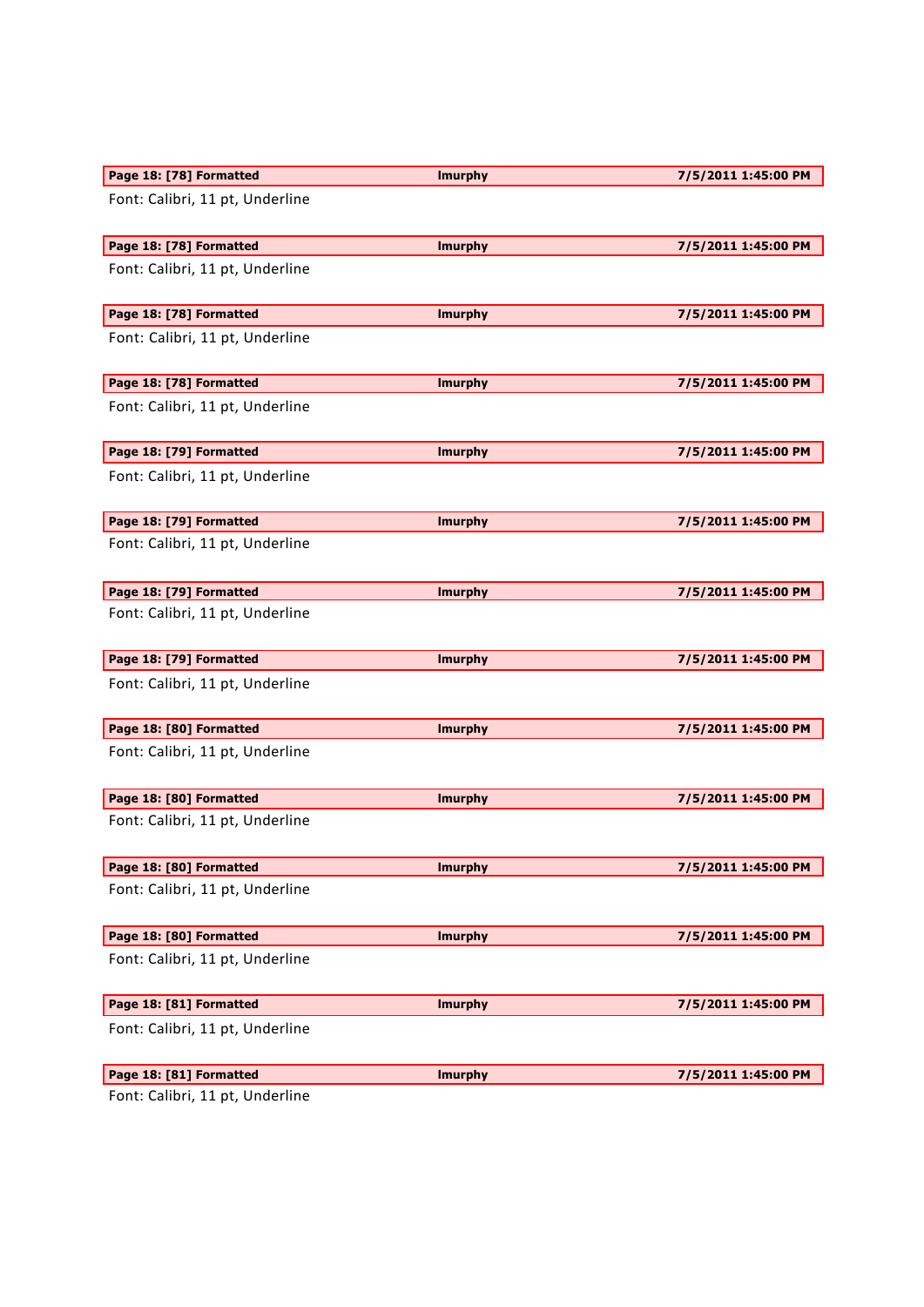| Page 18: [81] Formatted                 | <b>Imurphy</b> | 7/5/2011 1:45:00 PM |
|-----------------------------------------|----------------|---------------------|
| Font: Calibri, 11 pt, Underline         |                |                     |
| Page 18: [81] Formatted                 | <b>Imurphy</b> | 7/5/2011 1:45:00 PM |
| Font: Calibri, 11 pt, Underline         |                |                     |
| Page 18: [82] Formatted                 | <b>Imurphy</b> | 7/5/2011 1:45:00 PM |
| Font: Calibri, 11 pt, Underline         |                |                     |
| Page 18: [82] Formatted                 | <b>Imurphy</b> | 7/5/2011 1:45:00 PM |
| Font: Calibri, 11 pt, Underline         |                |                     |
| Page 18: [82] Formatted                 | <b>Imurphy</b> | 7/5/2011 1:45:00 PM |
| Font: Calibri, 11 pt, Underline         |                |                     |
| Page 18: [82] Formatted                 | <b>Imurphy</b> | 7/5/2011 1:45:00 PM |
| Font: Calibri, 11 pt, Underline         |                |                     |
| Page 18: [83] Formatted                 | <b>Imurphy</b> | 7/5/2011 1:45:00 PM |
| Font: Calibri, 11 pt, Underline         |                |                     |
| Page 18: [83] Formatted                 | <b>Imurphy</b> | 7/5/2011 1:45:00 PM |
| Font: Calibri, 11 pt, Underline         |                |                     |
| Page 18: [83] Formatted                 | <b>Imurphy</b> | 7/5/2011 1:45:00 PM |
| Font: Calibri, 11 pt, Underline         |                |                     |
| Page 18: [83] Formatted                 | <b>Imurphy</b> | 7/5/2011 1:45:00 PM |
| Font: Calibri, 11 pt, Underline         |                |                     |
| Page 18: [84] Formatted                 | <b>Imurphy</b> | 7/5/2011 1:45:00 PM |
| Font: Calibri, 11 pt, Underline         |                |                     |
| Page 18: [84] Formatted                 | <b>Imurphy</b> | 7/5/2011 1:45:00 PM |
| Font: Calibri, 11 pt, Underline         |                |                     |
| Page 18: [84] Formatted                 | <b>Imurphy</b> | 7/5/2011 1:45:00 PM |
| Font: Calibri, 11 pt, Underline         |                |                     |
| Page 18: [84] Formatted                 | <b>Imurphy</b> | 7/5/2011 1:45:00 PM |
| $\mathsf{Cont}$ Calibri 11 nt Underline |                |                     |